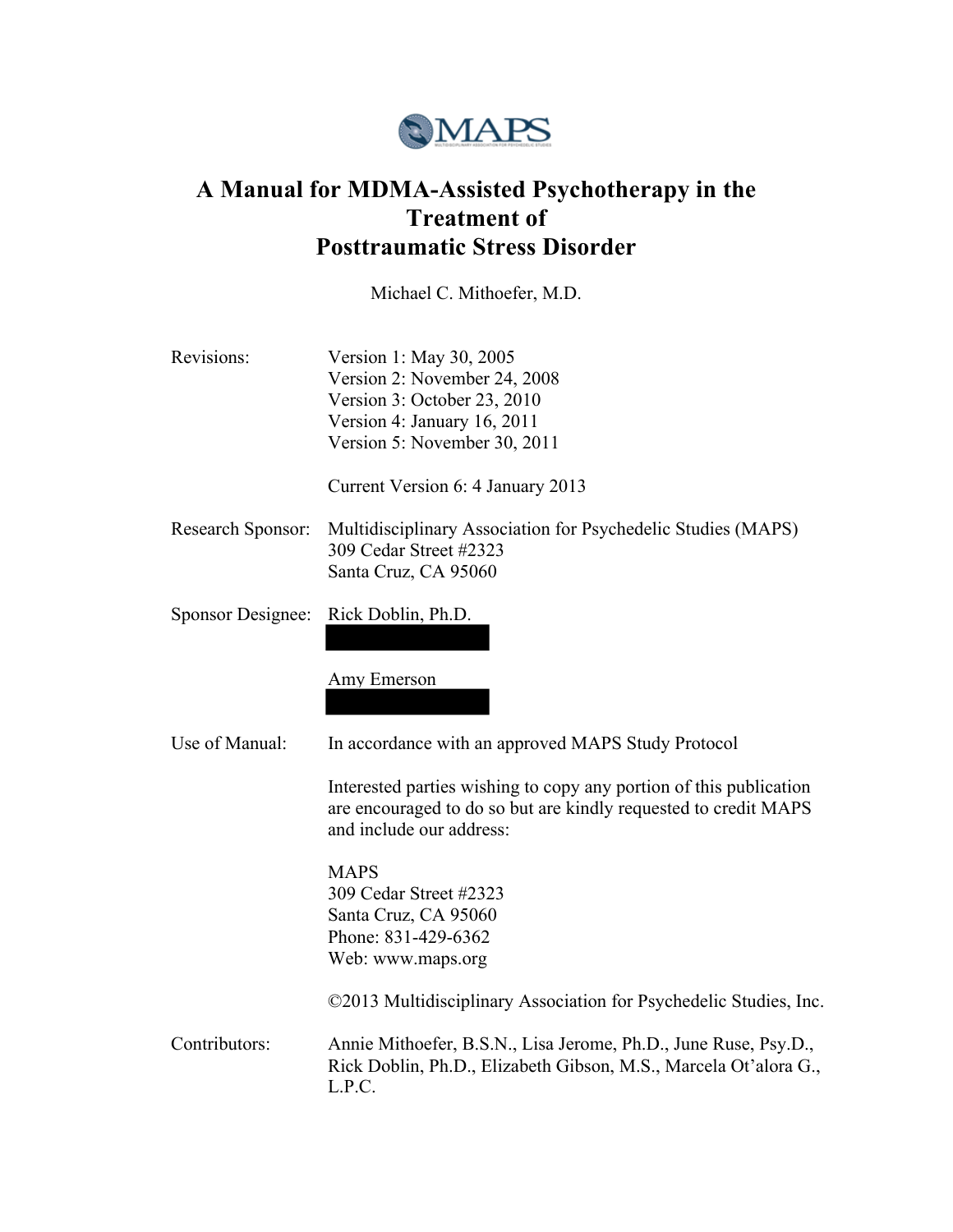## **TABLE OF CONTENTS**

| 1.5 Empathetic Presence & Listening, Non-Directive Communication, and Inner Healing Intelligence 7 |  |
|----------------------------------------------------------------------------------------------------|--|
|                                                                                                    |  |
|                                                                                                    |  |
|                                                                                                    |  |
|                                                                                                    |  |
|                                                                                                    |  |
|                                                                                                    |  |
|                                                                                                    |  |
|                                                                                                    |  |
|                                                                                                    |  |
|                                                                                                    |  |
|                                                                                                    |  |
|                                                                                                    |  |
|                                                                                                    |  |
|                                                                                                    |  |
|                                                                                                    |  |
|                                                                                                    |  |
|                                                                                                    |  |
|                                                                                                    |  |
|                                                                                                    |  |
|                                                                                                    |  |
|                                                                                                    |  |
|                                                                                                    |  |
|                                                                                                    |  |
|                                                                                                    |  |
|                                                                                                    |  |
|                                                                                                    |  |
|                                                                                                    |  |
|                                                                                                    |  |
|                                                                                                    |  |
|                                                                                                    |  |
|                                                                                                    |  |
|                                                                                                    |  |
|                                                                                                    |  |
|                                                                                                    |  |
|                                                                                                    |  |
| 9.0 APPENDIX A: Comparison of Therapeutic Approaches for Treating PTSD 63                          |  |
| 9.1 Internal Family Systems Therapy (IFS) and MDMA-Assisted Psychotherapy Compared  67             |  |
|                                                                                                    |  |
|                                                                                                    |  |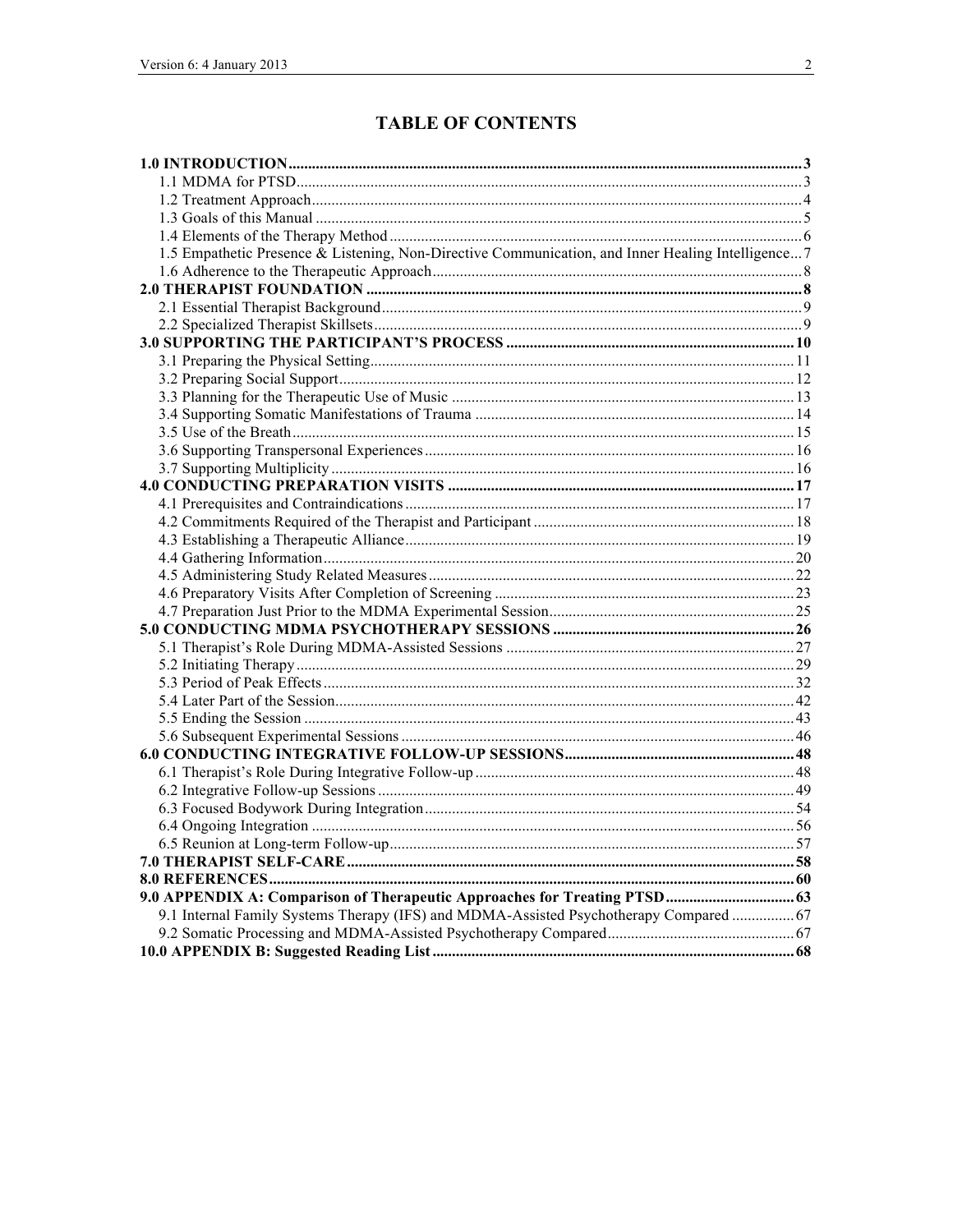### **1.0 INTRODUCTION**

The Multidisciplinary Association for Psychedelic Studies (MAPS) is sponsoring clinical trials to explore the potential risks and benefits of 3, 4-methylenedioxy-Nmethylamphetamine (MDMA)-assisted psychotherapy in chronic posttraumatic stress disorder (PTSD) participants. This manual provides researchers with a method of MDMA-assisted psychotherapy to be used as a model in conducting these trials. This manual is intended only for use with subjects of an approved clinical trial who have provided their informed consent.

### **1.1 MDMA for PTSD**

PTSD is a serious public health problem that causes significant suffering and contributes substantially to health care costs [1]. A complex biopsychosocial condition, PTSD is characterized by a combination of three types of symptoms:

- 1) Hyperarousal symptoms, such as hypervigilance, anxiety, and sleep disturbance.
- 2) Intrusive re-experiencing of traumatic experiences, such as intrusive memories, nightmares, or flashbacks.
- 3) Avoidance symptoms, including emotional numbing and withdrawal.

PTSD is a disorder about which there are still many unanswered questions regarding psychological and pharmacological interventions and for which there are, to date, only two similarly acting FDA-approved medications [2]. A prevalent pharmacological approach to treatment of PTSD has been to seek drugs that attempt to directly decrease symptoms and/or reduce the adverse effects of trauma and chronic stress on the brain. The most widely recognized psychotherapies for PTSD include Prolonged Exposure, Cognitive Reprocessing, Eye Movement Desensitiziation and Reprocessing, and psychodynamic psychotherapy [1]. There are a number of other approaches in clinical use and/or in research trials. These include Internal Family Systems Therapy (IFS) [3], Sensorimotor Psychotherapy [4], Somatic Experiencing [5], Virtual Reality [6, 7], and others. The majority of these therapies require engaging in exposure to trauma-related cues, memories or thoughts.

Another approach, such as the MDMA-assisted psychotherapy being studied in these clinical trials, involves developing drugs that will catalyze the therapeutic process when used in conjunction with psychotherapy. In this method of treatment, biological and psychotherapeutic approaches are applied synergistically to facilitate trauma processing, thereby decreasing or eliminating chronic hyperarousal and stress reactions to triggers, rather than attempting to directly suppress symptoms resulting from those reactions.

Because PTSD involves a deficit in the extinction of fear conditioning, a combined treatment of MDMA and psychotherapy may be especially useful for treating PTSD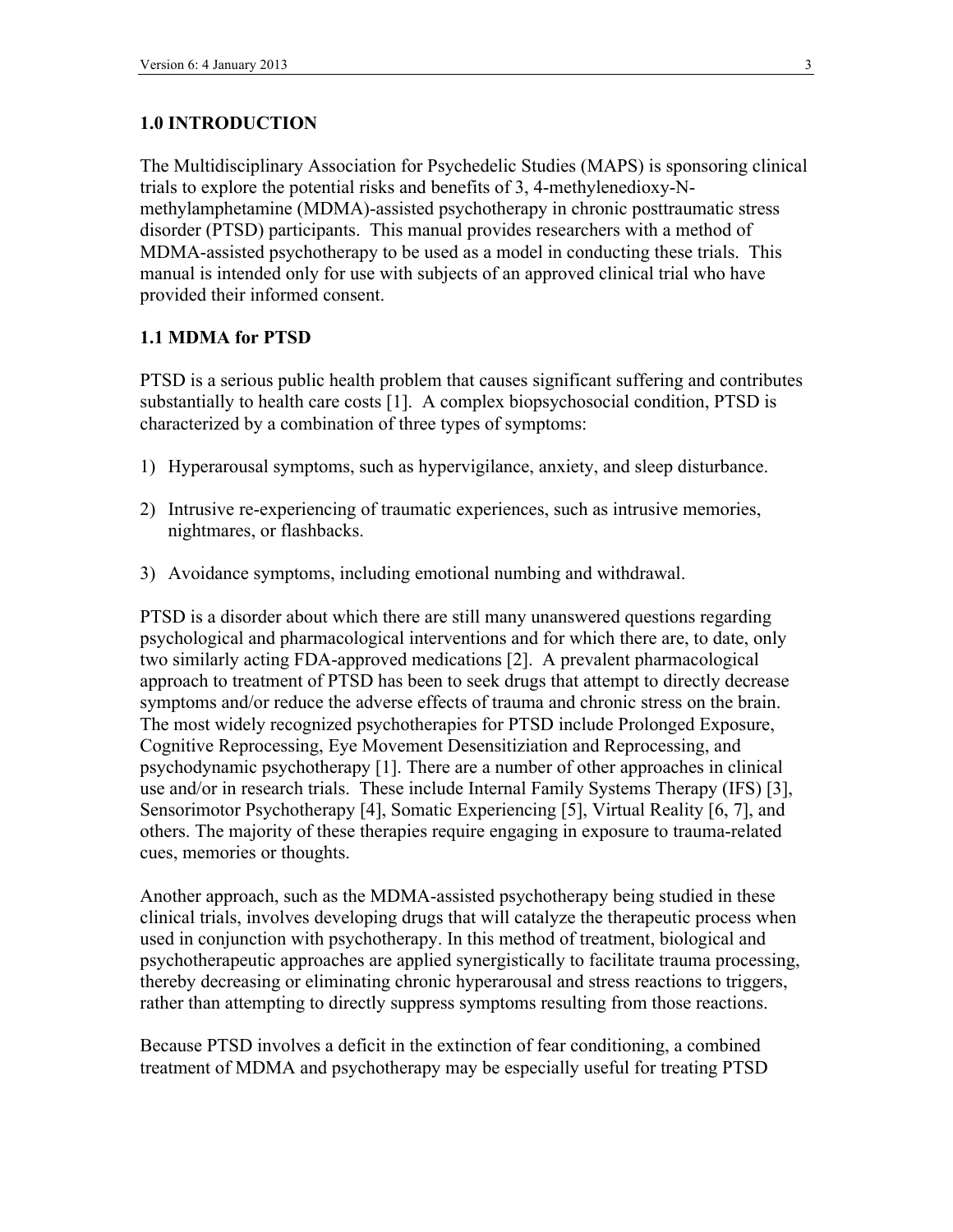because MDMA can attenuate the fear response and decrease defensiveness without blocking access to memories or preventing a deep and genuine experience of emotion [8].

While the specific mechanisms involved are not completely understood, MDMA is known to significantly decrease activity in the left amygdala [9]. Studies in healthy volunteers suggest that MDMA alters recognition of and responses to expressions of facial emotion in ways that foster greater rapport [10, 11], such as making facial expressions of positive emotion easier to recognize and negative emotions harder to detect. This action is compatible with reported effects of MDMA such as reduction in fear or defensiveness and it contrasts with the stimulation of the amygdala observed in animal models of conditioned fear, a state similar to PTSD [12, 13]. Current studies of MDMA-assisted psychotherapy suggest that this reduction in stress-induced activation of the amygdala may be enhanced by interaction with the therapists during and after the MDMA experience.

#### **1.2 Treatment Approach**

The foundation for this therapeutic approach was laid by: Stan and Christina Grof, Leo Zeff , George Greer and Requa Tolbert, Ralph Metzner, and many others [8, 14-17]. The basic premise of this treatment approach is that the therapeutic effect is not due simply to the physiological effects of the medicine; rather, it is the result of an interaction between the effects of the medicine, the therapeutic setting and the mindsets of the participant and the therapists. MDMA produces an experience that appears to temporarily reduce fear [14], increase the range of positive emotions toward self and others , and increase interpersonal trust without clouding the sensorium or inhibiting access to emotions. MDMA may catalyze therapeutic processing by allowing participants to stay emotionally engaged while revisiting traumatic experiences without being overwhelmed by anxiety or other painful emotions. Participants are able to experience and express fear, anger, and grief as part of the therapeutic process with less likelihood of either feeling overwhelmed by these emotions or of avoiding them by emotional numbing. In addition, MDMA can enable a heightened state of empathic rapport that facilitates the therapeutic process [18] and allows for a corrective experience of secure attachment and collaboration with the therapists. At some point during the MDMA experience feelings of empathy, love, and deep appreciation often emerge in conjunction with a clearer perspective of the trauma as a past event and a heightened awareness of the support and safety that exist in the present. Research participants have said that being able to successfully process painful emotions during MDMA-assisted psychotherapy has given them a template for feeling and expressing pain that has "changed their relationship to their emotions".

MDMA may also provide access to meaningful spiritual experiences and other transpersonal experiences, release of tensions in the body, and a sense of healing on a non-verbal level that are incompletely understood, but are considered important by many participants.

The successful use of MDMA in therapy depends on "the sensitivity and talent of the therapist who employs [it]" [19]. The therapists work with the participant to establish a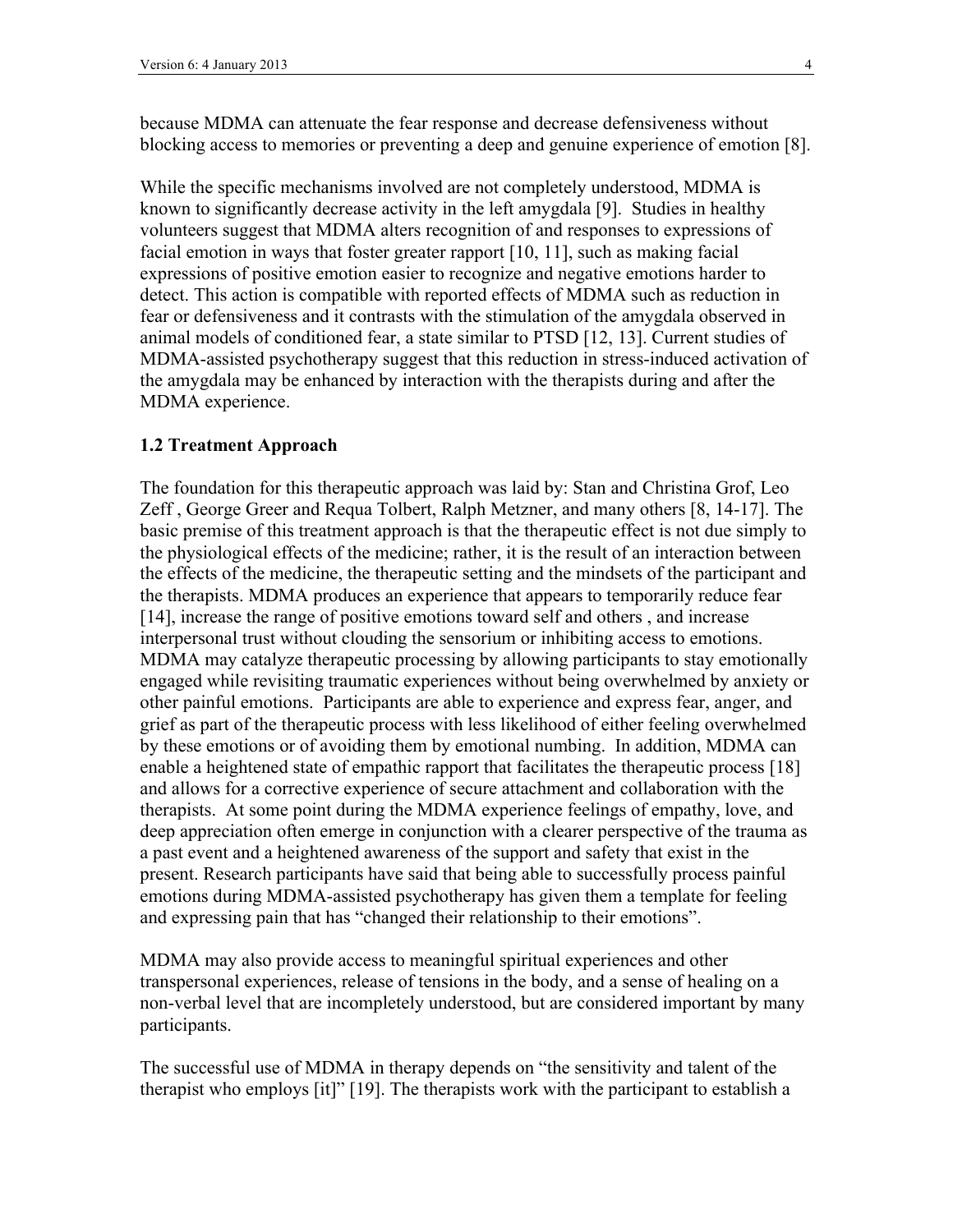sense of safety, trust, and openness, as well as to emphasize the necessity of trusting the wisdom of the participant's innate capacity to heal the wounds of trauma. Greer and Tolbert [14] suggest that "the relationship should be oriented toward a general healing for the client, who should feel safe enough in the therapists' presence to open fully to new and challenging experiences" (p. 372). Establishing these conditions requires that the therapists carefully set the parameters of treatment and prepare the participant before each MDMA-assisted session, and then provide appropriate support following the session so that the experience can be successfully integrated.

#### **1.3 Goals of this Manual**

This manual provides researchers with a largely non-directive method of MDMA-assisted psychotherapy to be used in conducting a scientific study (see study protocol) in order to develop and test an investigational form of drug-assisted psychotherapy. In this manual, the therapists are also referred to as "investigators" and the people who participate in the experimental psychotherapy sessions are referred to as "participants" rather than as "patients" (NOTE: throughout this manual, quotations from study participants are printed in *italics*.) The manual is used in conjunction with an approved study protocol, a separate document describing the study design. The design typically involves several experimental sessions with associated preparatory and integrative sessions. Non-drug sessions range from one to one and a half hours of interaction and MDMA-assisted therapy sessions range from six to eight hours of interaction with a team of two cotherapists, generally one female and one male.

The specific goals of this manual are to:

- 1) Delineate the core elements of the MDMA-assisted psychotherapy method used in MAPS sponsored PTSD treatment studies.
- 2) Educate therapists about the phases and steps involved in conducting MDMA-assisted psychotherapy for the treatment of PTSD.

This manual is to be used as the basis for the controlled clinical trials that are required to standardize and validate MDMA-assisted psychotherapy as an approach to treatment for PTSD. As it is intended, the therapy:

- Encompasses the essential elements described in the manual and adherence measures.
- Avoids interactions that are proscribed by the manual and adherence measures.
- Allows individual therapist teams to include therapeutic interventions based on their own training, experience, intuition, and clinical judgment, provided interventions are compatible with the tenor of the method and appropriate to the participant's unfolding experience.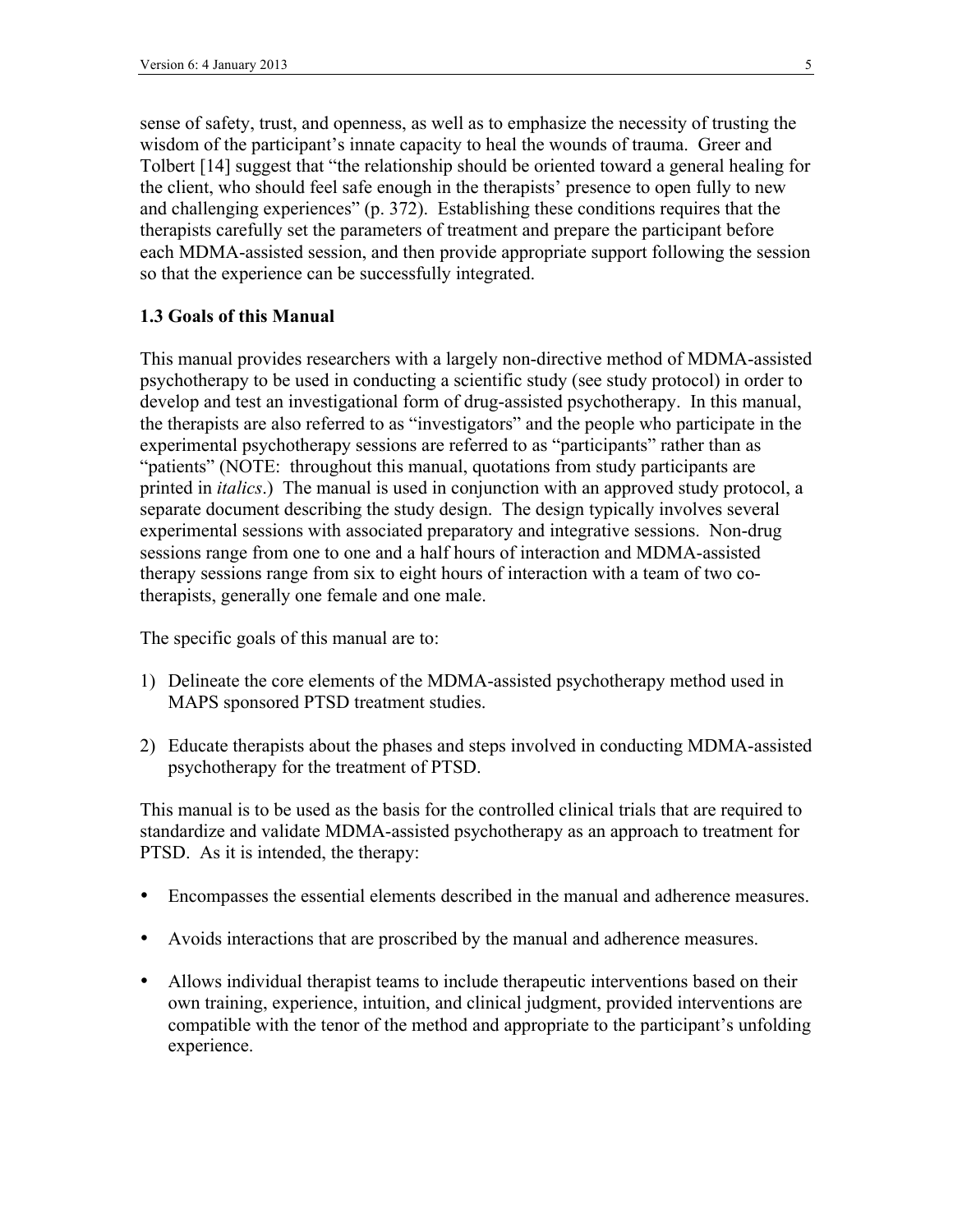### **1.4 Elements of the Therapy Method**

Elements of this therapeutic method build upon the therapists' background and training while incorporating specific concepts to be used across therapy teams. This approach is intended to establish a standardized approach to treatment and at the same time to provide creative latitude for individual therapist teams to apply their own intuition and training. Core elements and important concepts that will be discussed throughout the manual are highlighted below.

- Participant **safety and well-being** are always prioritized ahead of any scientific goals of the study.
- A qualified therapist with the appropriate **training and experience** relevant to the methods in the manual is required.
- Providing adequate participant **preparation and orientation** to the therapy is vital.
- Creating an appropriate **set, setting, and support system** during MDMA-assisted sessions and follow-up is essential.
- The development of **therapeutic alliance and trust** over the course of therapy is essential.
- A **nondirective approach to therapy** based on **empathetic rapport and empathetic presence** should be used to support the participant's own unfolding experience and the body's own healing process. A non-directive approach emphasizes invitation rather than direction.
- It is essential to encourage the participant to trust her/his **inner healing intelligence**, which is a person's innate capacity to heal the wounds of trauma. It is important to highlight the fact that the participant is the source of her/his own healing. The MDMA and the therapists are likely to facilitate access to, but are not the source of, the healing process.
- **Intervention** in the form of guidance or redirection, when deemed appropriate, can be used to facilitate the participant's processing. Therapists must attend to balancing their responsibilities as facilitators and as noninvasive empathic witnesses.
- The therapy should enable the **processing of trauma** rather than the avoidance of traumatic memories; however, this should be done with respect for protective mechanisms, which are referred to in different models of therapy as "resistance", "defenses", "protectors" etc. The therapists should facilitate awareness of and curiosity about any apparent resistance that arises rather than simply attempting to overcome it.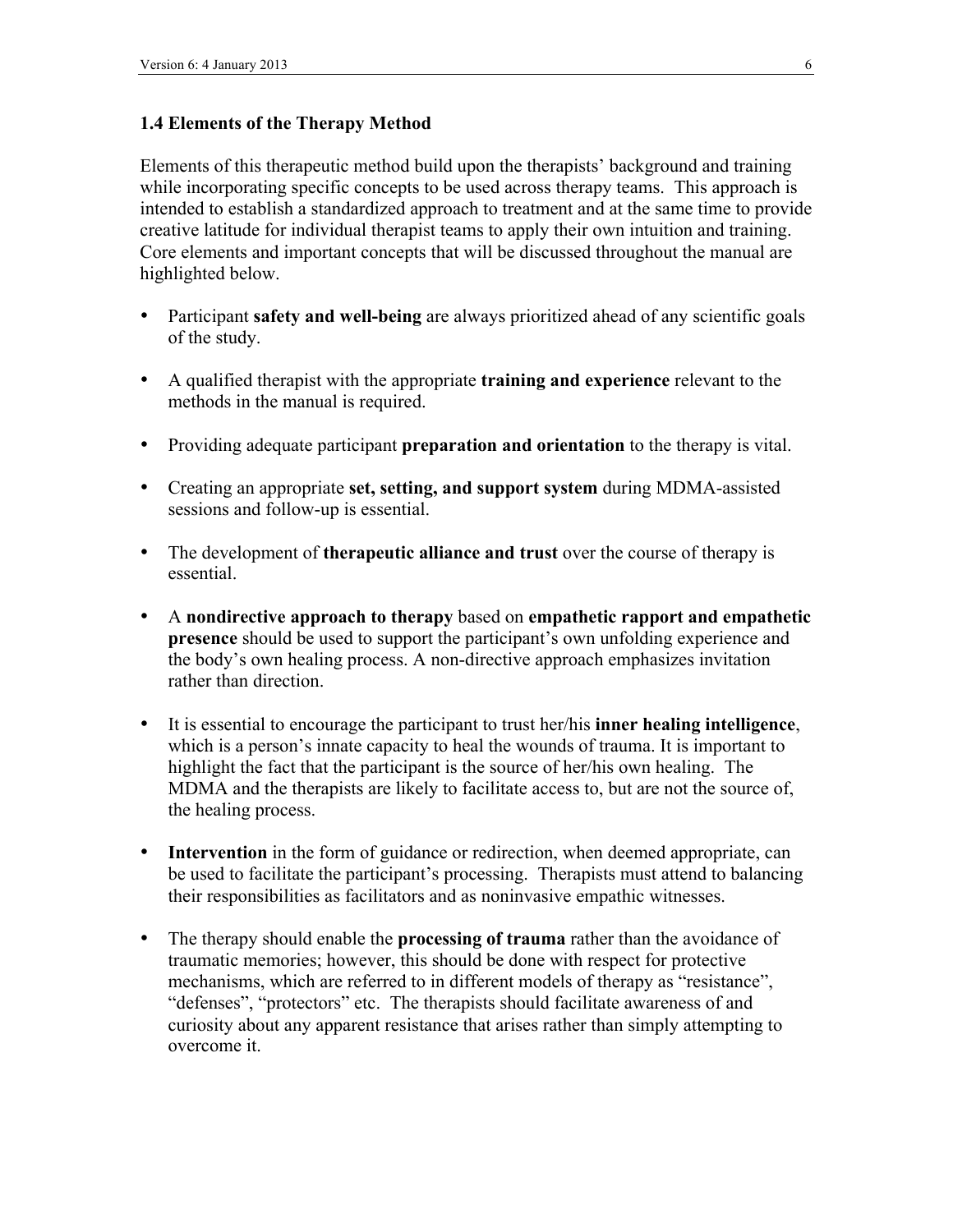- Therapists seek to **maximize the benefits of the inner experience catalyzed by MDMA**, while at the same time **ensuring that the participant is safe and is not retraumatized** by internal conflicts that may arise.
- Therapeutic techniques should be available to **address somatic manifestations of trauma** that arise. These may include one or more approaches such as nurturing touch, focused bodywork, breathing techniques, or other approaches to somatosensory processing.
- It is important to include various tools such as music, focused bodywork, breathing, or other techniques in the therapeutic setting to **evoke and support emotional experience** while avoiding distraction from the participant's experience.
- **Integration** is viewed as an **essential and ongoing process** as experience unfolds and resolves. Follow-up contact with the therapists by phone and during scheduled integration visits is necessary to support successful integration. During non-drug follow-up psychotherapy sessions the therapists aim to address any difficulties that may have arisen following MDMA-assisted sessions and to anchor the lessons gained in a non-ordinary state of consciousness so they can be integrated into daily life.
- The therapy requires **a thorough understanding of the nature of MDMA effects**  and the **non-linear manner** in which they can lead to healing effects.

### **1.5 Empathetic Presence & Listening, Non-Directive Communication, and Inner Healing Intelligence**

Empathic presence includes providing a non-judgmental environment which offers psychological permission to talk openly and honestly. It requires listening beneath and beyond the spoken words for deeper meanings, acknowledging the other's suffering, and validating her/his feelings. Empathic presence also involves appreciating and even rejoicing in another's accomplishments at a level of genuine sincerity that conveys to the other person her/his importance. Empathic presence decreases feelings of abandonment and isolation.

Empathetic listeners are relaxed but engaged, ask questions and explore without prying. The listener maintains appropriate eye contact and offers reassuring, appropriate touches if culturally acceptable. Empathic listeners may be required to admit they don't have answers.

Important components of empathetic listening and active listening:

- Minimal encouragement, verbal and non-verbal
- Invitation rather than direction
- Paraphrasing
- Reflecting
- Emotional labeling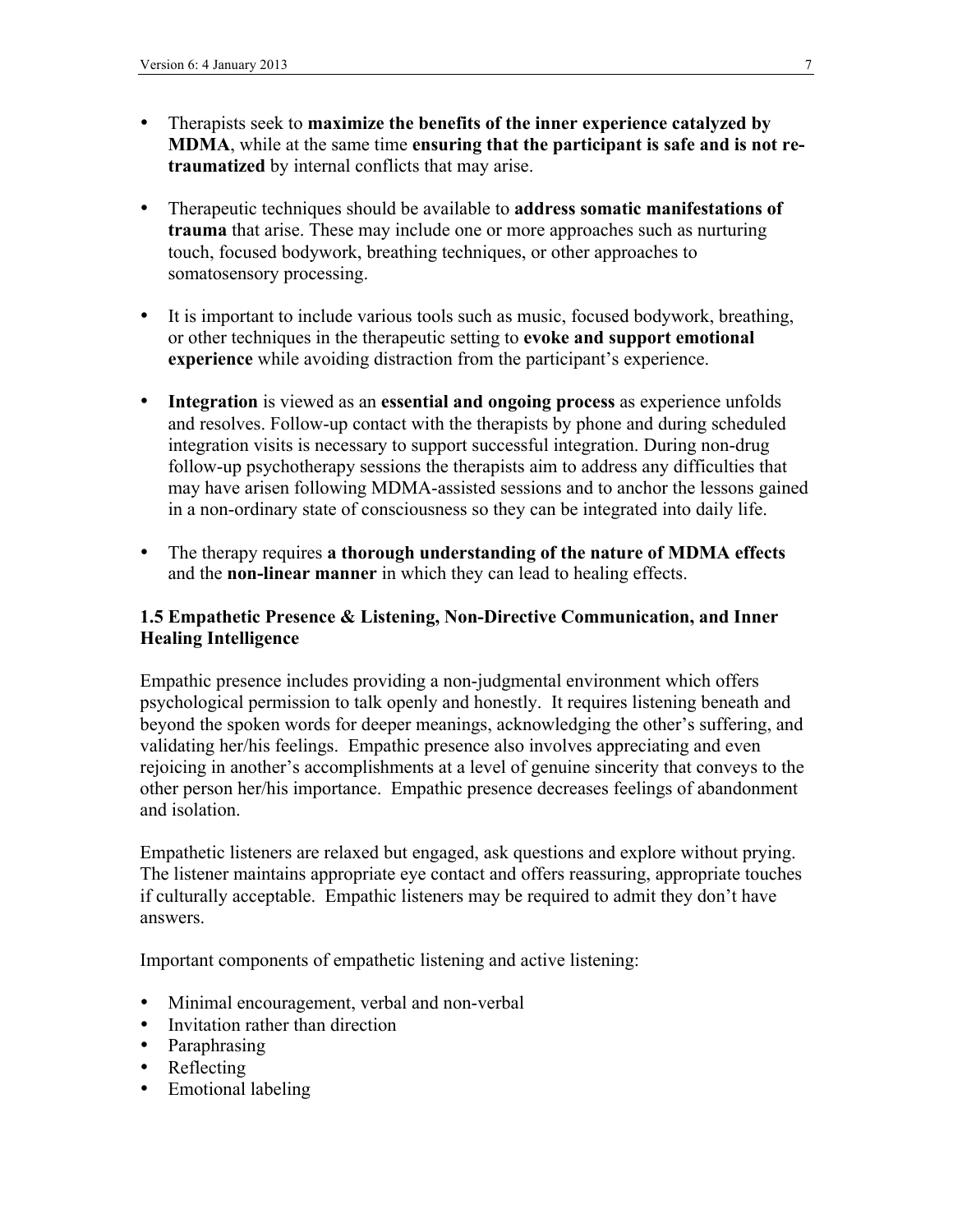- Validating
- Reassurance and waiting
- Allowing participants to come to conclusions themselves.

Non-directive communication also uses invitation rather than direction. For example:

- "We encourage you to …"
- "This might be a good time to ..."
- Use the gerund of a word: instead of "breathe" say "breathing" because it is suggestive rather that directive.
- Reflecting back to the participant what they are saying in order to continue conversation without being directive.

Inner healing intelligence is a concept used throughout the manual to help put the participant in touch with their innate ability to heal and grow. The following analogies may be helpful in explaining the concept:

- The body knows how to heal itself: if someone goes to the emergency room with a laceration, a doctor can remove obstacles to healing (e.g. remove foreign bodies, infection, etc.) and can help create favorable conditions for healing (e.g. sew the edges of the wound close together), but the doctor does not direct or cause the healing that ensues. The body initiates a remarkably complex and sophisticated healing process and always spontaneously attempts to move toward healing. The psyche too exhibits an innate healing intelligence and capacity.
- Seeds want to become a plant; it is the natural way.
- A tree always grows toward the sun; it is the tree's natural inclination.

#### **1.6 Adherence to the Therapeutic Approach**

Adherence to the essential elements of the treatment manual will be measured by independent review of session videos against adherence criteria. The adherence measures for each type of session can be found in the Adherence Manual.

### **2.0 THERAPIST FOUNDATION**

Therapists will receive specific training in the MDMA assisted therapy method, approved study protocol and latest version of the Investigator Brochure in order to participate as investigators in the clinical trials. Training on the method consists of reading the manual and participating in a training program that includes watching videos of research sessions. Training may also include other modules such as observing a session, role play or attending supplemental trainings given by MAPS or applicable outside trainings such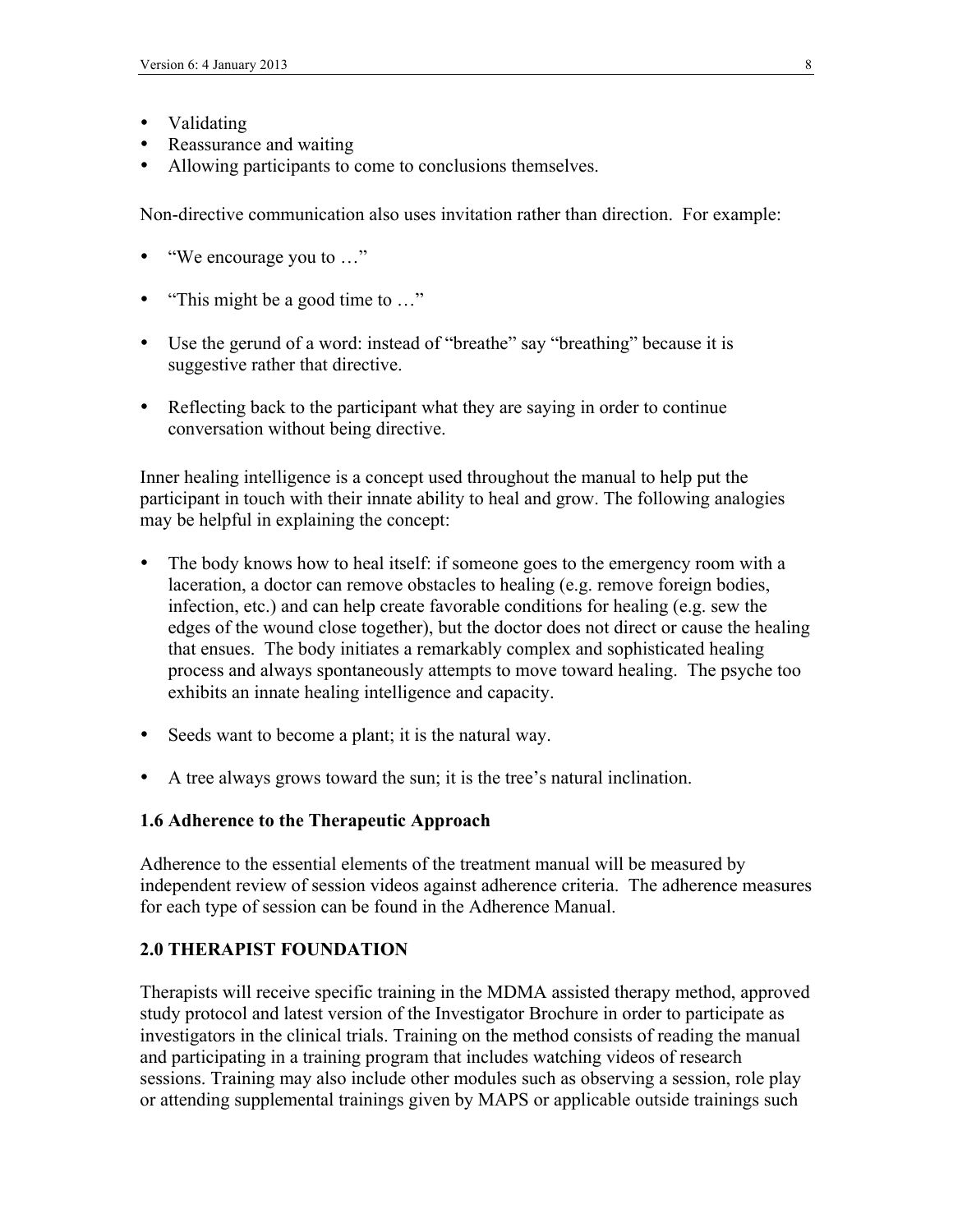as Holotropic Breathwork [20]. In addition to this specific training, it is required that participating therapists have a proper background, education and experience as therapists. An important element of this background is experience with therapy for PTSD ,which likely will include widely recognized therapies such as Prolonged Exposure (PE), Cognitive Processing (CPT), Eye movement desensitization and reprocessing (EMDR) and psychodynamic psychotherapy. In addition there are other less widely recognized approaches that offer valuable experience for MDMA researchers. These include: Internal Family Systems (IFS), Voice Dialogue, Psychosynthesis, Hakomi, Sensorimotor Therapy, Holotropic Breathwork, Jungian psychology, Buddhist psychology, and Virtual Reality. Elements of each of these psychotherapeutic approaches may occur spontaneously in MDMA-assisted therapy.

#### **2.1 Essential Therapist Background**

The therapists should have a client centered orientation so they are comfortable following and supporting whatever course the participant's own emotional process takes, rather than trying to impose upon it a predetermined course or outcome. This relatively nondirective approach may require a challenging adjustment for some therapists with training and experience in other methods. It is an inherent, ongoing challenge for any therapist undertaking this approach to strike a skillful balance between allowing the participant's process to take its unique course and offering guidance or direction when appropriate. In conjunction with this challenge therapists are charged with maintaining a high level of empathic presence throughout the therapy session. This empathic presence helps the participant stay with her/his inner process when it is important to do so, and also enhances the therapists' ability to appropriately respond to the participant's nonverbal behavior, have a dialogue with the participant when necessary, and offer nurturing touch or other supportive methods when indicated. It is required that at least one therapist on the team be prepared to teach a method of stress inoculation such as diaphragmatic breathing and to be well versed in a method of addressing somatic manifestations.

#### **2.2 Specialized Therapist Skillsets**

The MAPS training program is designed to teach competency in applying the essential elements of this method of MDMA-assisted psychotherapy. Other tools that each therapist uses to help participants move through emotional blocks, address somatic manifestations of trauma, and integrate the MDMA experience will be determined by that therapist's preexisting skill sets. Some of the therapist training that has proven helpful are as follows:

• Holotropic Breathwork training is an excellent preparation for therapists because it provides experience working with non-ordinary states of consciousness (in this case induced by breath, music, mindset and setting) as well as training in the cartography of non-ordinary states, the use of music to support non-ordinary states and the ethical use of focused bodywork and nurturing touch [20]. Throughout this manual, "focused bodywork" is used to refer to touch in the form of giving resistance for the participant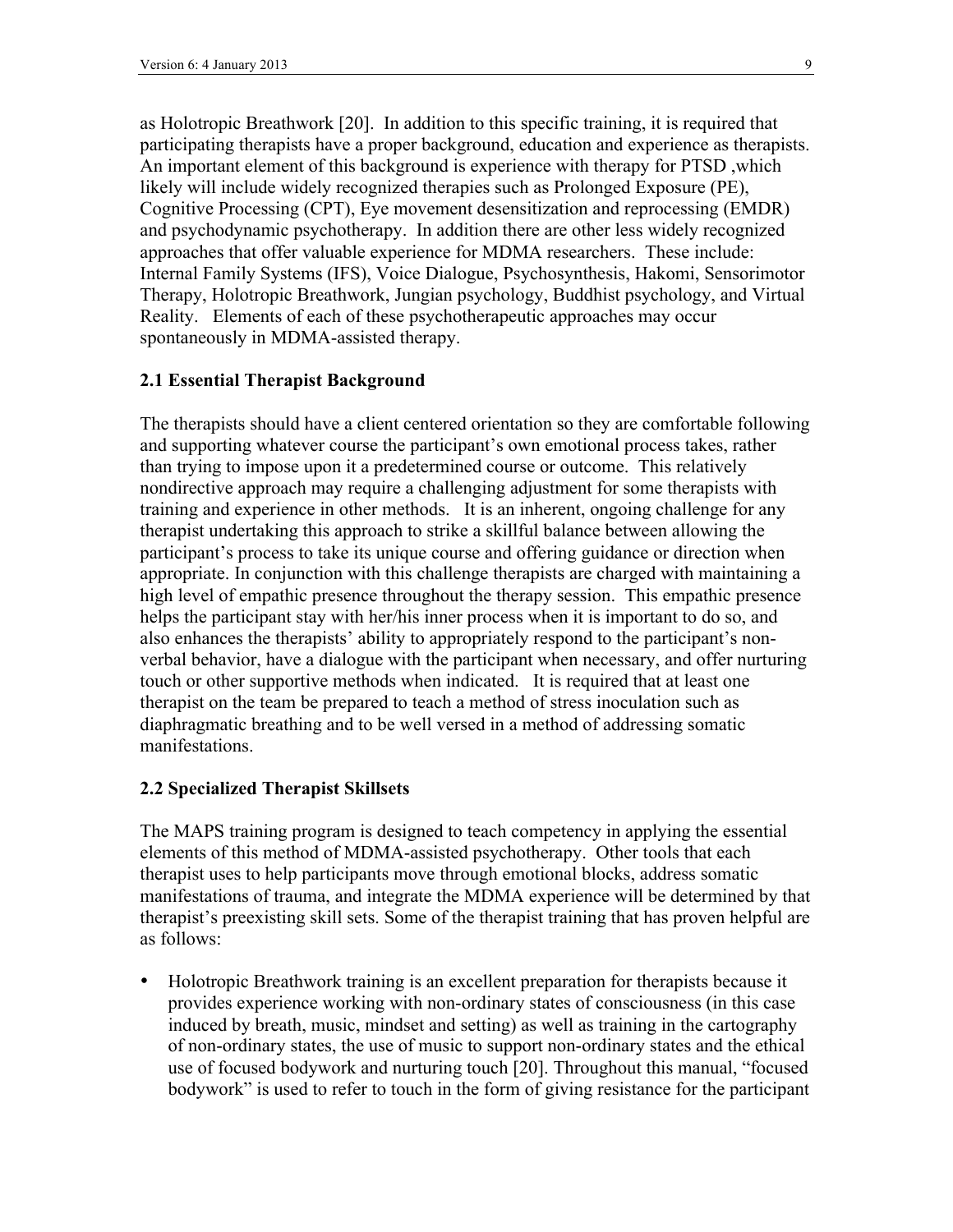to push against. "Touch" will be used as a broader term, including both "focused bodywork" and "nurturing touch".

- Therapists may benefit from training and experience in Internal Family Systems Therapy (IFS) or some other model (e.g. Voice Dialogue or Psychosynthesis) that recognizes and addresses the multiplicity of the psyche [3, 21-23]. Training in these methods provides an understanding that multiplicity in the absence of high degree dissociation is a normal phenomenon. This is applicable because multiplicity often becomes more apparent during MDMA-assisted psychotherapy. During and after MDMA-assisted sessions, the participant may have a heightened awareness of different parts of his/her psyche, and it is essential that such experiences not be pathologized by the therapists.
- Therapists may also benefit from training or background in Sensorimotor Psychotherapy or other techniques recognizing sensorimotor-level psychological influence. Through "connecting psychological symptoms and physiological states" [24], the participant can be encouraged to work with her/his body to process trauma. Other forms of training or background that include mindful use of touch, somatic oriented therapies and focused bodywork can provide important therapeutic tools that are compatible with this treatment method and can facilitate energy movement and release of body tensions.
- Training or background in Hakomi and other mindfulness based approaches that focus on present moment experience is applicable to this treatment method. Practitioners of Hakomi view people as self-organizing systems, organized psychologically around core memories, beliefs, and images [25]. Through working with core material and changing core beliefs, people can transform their way of being in the world.

Although this description of therapists' backgrounds is not meant to be prescriptive or exclusive, some experience with these or similar methods of treating trauma is desirable. Strictly behavioral or cognitive behavioral approaches, while applicable to some extent, are likely to be limiting in the context of MDMA-facilitated psychotherapy if they are not balanced by other approaches.

### **3.0 SUPPORTING THE PARTICIPANT'S PROCESS**

Before therapy starts, important considerations should be addressed with regards to providing the set and setting necessary to support the participant's therapeutic process. These considerations include: preparing the physical setting, assessing the participant's social support network, preparing programs of music, and preparing a co-therapy team that can work together effectively. During the entire therapeutic process the therapists must continue to create and communicate a setting of safety and support.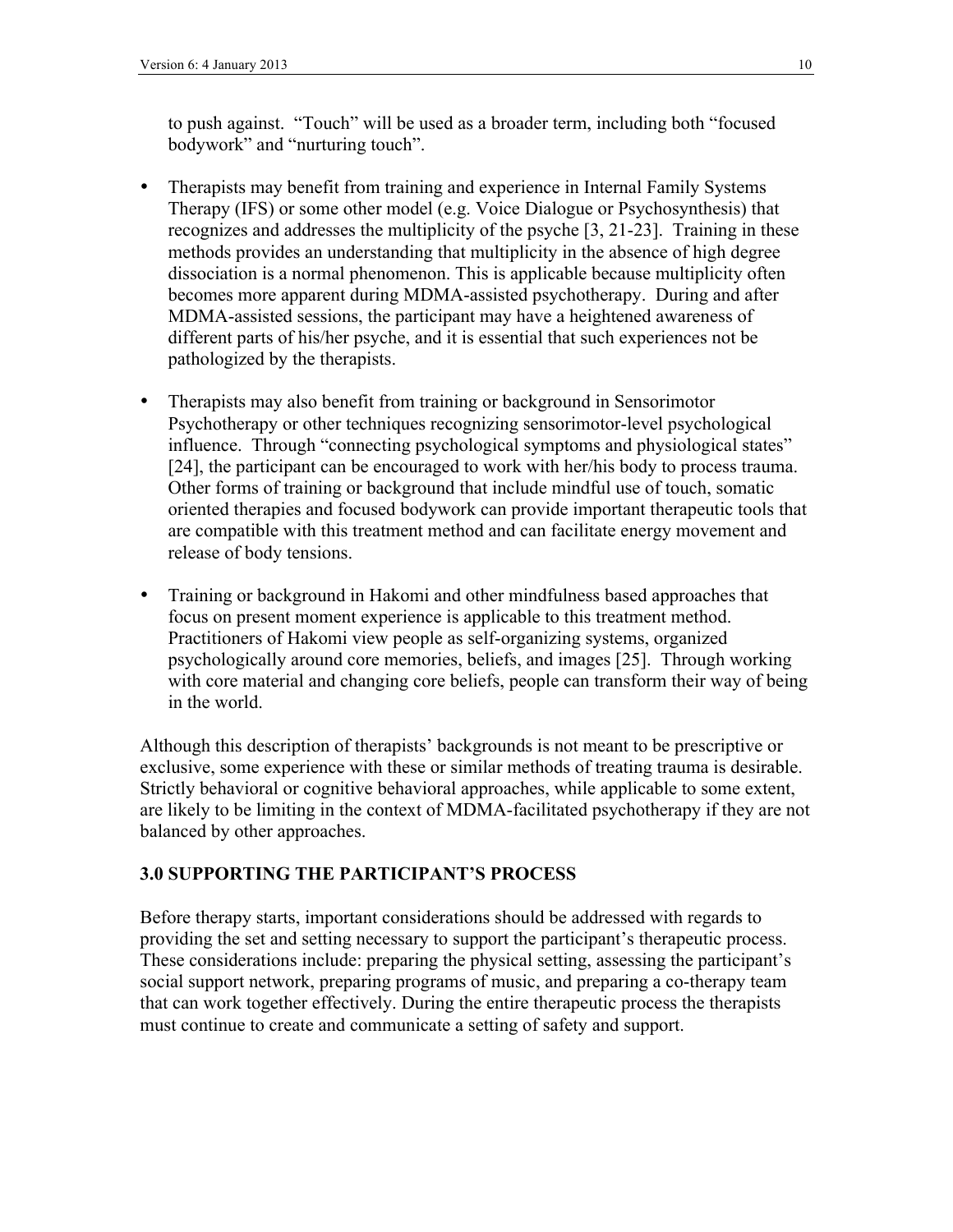### **3.1 Preparing the Physical Setting**

Establishing a safe and therapeutic physical setting and mind set for the participant requires that the therapists take an active role in creating an environment that is conducive to the MDMA therapeutic experience, and which will allow the participant to fully attend to her/his internal experience.

The physical setting should generally be:

- Private, with freedom from interruption.
- Quiet, with minimal external stimuli.
- Comfortable, with a futon or similar furniture that is off the floor for the participant to either recline or sit up with support from pillows. There should be blankets and good ambient temperature control. There should be room to position two comfortable chairs for the co-therapists on either side of the participant.
- Aesthetically pleasing, with fresh flowers and artwork. Images with powerful negative or disturbing connotations should be avoided. To whatever degree possible, the setting should be similar to a comfortably furnished living room rather than a medical facility. However, the participant should be aware of all safety measures and equipment in place to respond to the unlikely possibility of a medical complication.
- Well furnished, with sleeping arrangements to accommodate the participant, a selected significant other if desired, and an attendant, in a separate area. An eating space should be available and good quality, easily digested food that suits the participant's dietary preferences should be provided. The participant's preferences regarding food and types of hydration drinks should be discussed with them in advance. A snack (such as fruit and/or cheese and crackers) is recommended in the late afternoon. Even if they do not feel hungry because of the MDMA effects it is helpful to encourage participants to have a snack because their mood and energy level later in the day may be adversely affected by their having fasted since midnight.
- Equipped with art supplies, which can provide the opportunity for nonverbal expression that may facilitate the continuing unfolding and integration of the experience at the end of the day.
- Have a stereo, video recording equipment and required medical equipment.
- Have a locked area for protocol materials and records.

Maintaining physical safety includes providing access to treatment for possible reactions to the medicine during or immediately after each treatment session. Most reactions can be dealt with through supportive care, but some, such as a cardiovascular complication, could need additional intervention. Although there have not been any emergencies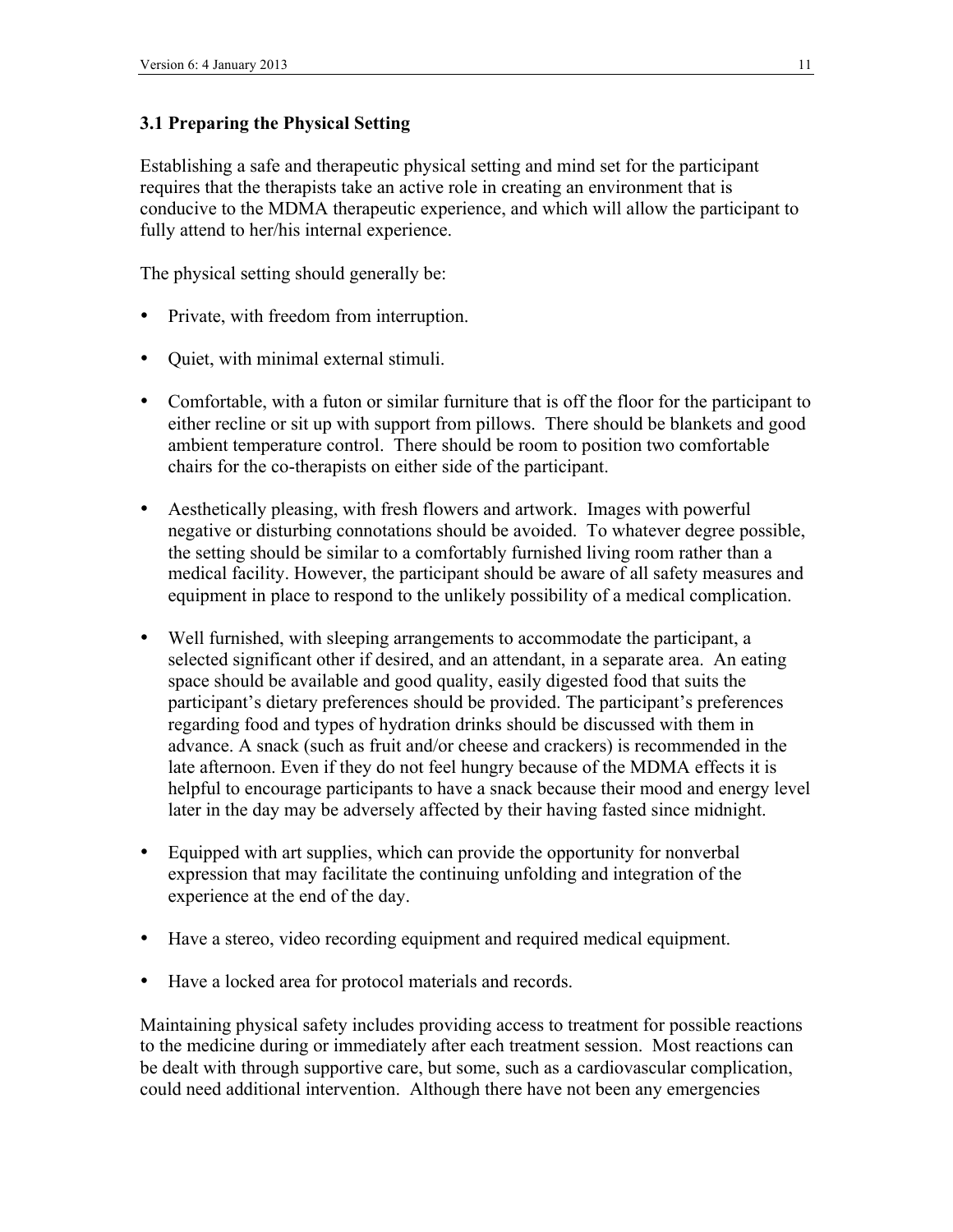requiring medical intervention during any MDMA research sessions, MDMA-assisted psychotherapy should be done in a setting where Basic Cardiac Life Support (BCLS) is immediately available and Advanced Cardiac Life Support (ACLS) can be summoned reasonably quickly in the unlikely event of an acute medical problem. The clinic or office should have a means of readily assessing blood pressure and heart rate during the MDMA-assisted session.

When providing beverages, the therapists should ensure that participants do not consume more than 3 L over the course of the MDMA-assisted session, and they may wish to provide electrolyte-containing beverages (such as Gatorade) or juices instead of water as a means of reducing risk of hyponatremia.

During MDMA-assisted sessions, therapists should ensure participant's physical safety by asking participant to sit on the edge of the futon before rising and by protecting the participant from falling when standing or walking.

### **3.2 Preparing Social Support**

The therapists should inquire about the participant's social support network. Before any MDMA-assisted treatment session, the therapists and participant should consider ways in which the members of her/his support system could be of help during the time between therapy sessions. The therapists should explain the potential value of sharing information about the treatment sessions with selected individuals, as well as the potential pitfalls of doing so and the importance of using discretion about whom to tell about their deep personal experiences. There are several factors to consider regarding discussing the experience with others:

- It can be valuable to share the experience with someone who is supportive and willing to listen, especially if they've been briefed ahead of time about the concept that the healing process may at times involve an increase in painful emotions and this does not represent a worsening of the underlying problem. Inviting a partner or other important support person to meet with the therapists and participant during one or more of the introductory or integrative sessions can be helpful in this regard.
- Some people may have preconceived notions about the use of drugs like MDMA because of its illegal use as "Ecstasy", and they may not understand that "nonordinary states" may be beneficial in a therapeutic setting. Participants should be advised to consider this possibility before discussing their experience. This is especially true immediately following experimental sessions when they may be emotionally vulnerable and may feel particularly open and eager to talk about their experience in the session and about their trauma. Under the right circumstances this can be an important part of the healing process. However, participants should be cautioned to use careful judgment about with whom they want to share this sensitive information.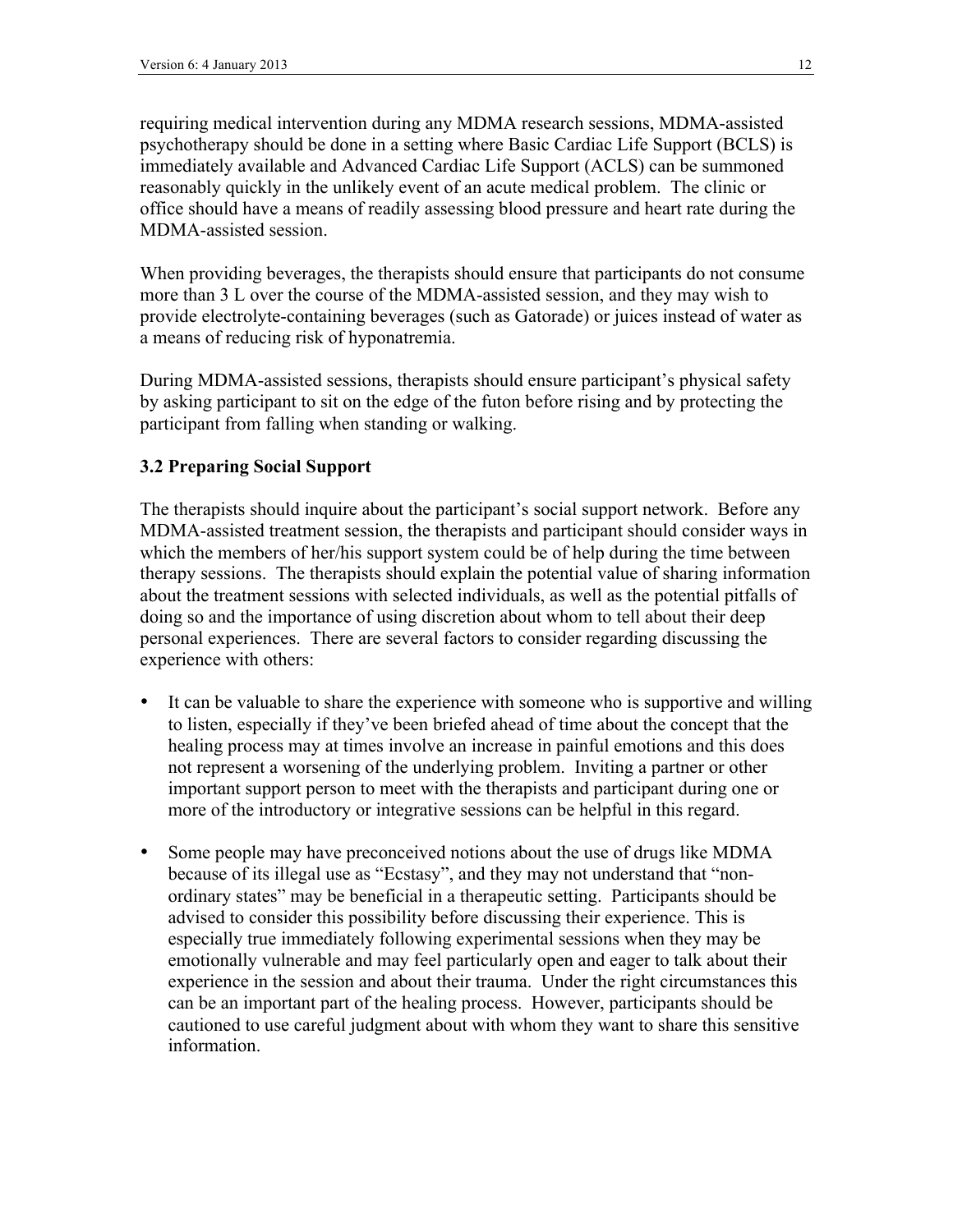• Having a period of quiet time alone after the MDMA-assisted session for journaling or introspection. Participants should be encouraged to make allowances for this so they don't become overly engaged in social interaction and receiving outside feedback. Taking time alone at this stage can be a valuable beginning of the integration process, and can provide a template for fostering the continued unfolding of the healing process that is expected to occur over the ensuing days and even weeks.

The participant may choose to invite a significant other (friend, family member, or partner) to spend time with them at the close of at least one MDMA-assisted session. This can be a valuable experience that enhances the supportive relationship. However, it should be cleared in advance with the therapists based on the same clinical judgment they would use in considering the therapeutic value of an overnight stay by a significant other.

#### **3.3 Planning for the Therapeutic Use of Music**

Music is selected to support emotional experience while minimizing suggestion [15]. During MDMA-assisted sessions, the participant is provided with eye shades, headphones, and a pre-selected program of music. The participant may elect to forgo eyeshades and/or headphones at any time. This is not uncommon among people with PTSD, who, at least in the early stages of their participation in the study, may not feel safe if they can't maintain a certain level of vigilance. The participant also has the option to request periods of silence and the therapists have the option to make adjustments in the musical program to fit the unfolding experience. Therapists use music to support the experience without being intrusive.

Music selections should be culturally appropriate to the population participating in a particular study. The individual selections within a program of music should vary in tempo and overall volume, so that the program has relatively quiet and tranquil sections as well as relatively active and dramatic sections. The sets can be a progression from music that is relaxing at first, then in succession more active, more emotionally evocative and later quieter and more meditative. The order of play can be changed as needed to fit the general mood and flow of the session.

It is important for at least one of the therapy team members to be very familiar with the music so it can be used effectively to support each individual's process. It may be helpful to have some multi-hour play lists prepared, providing a semistandardized music set. Instrumental music is generally preferable to music with lyrics in a language that the participant understands, but this is not a hard-and-fast rule. There should be a variety of music on hand in case a change is needed from the pre-recorded set. Participants may bring in their own music for the therapist to incorporate during MDMA-assisted sessions. However, it is important to consider the reasons for the music selected to ensure that it is serving to support and deepen the process, rather than to distract from feelings or other experiences that may be emerging.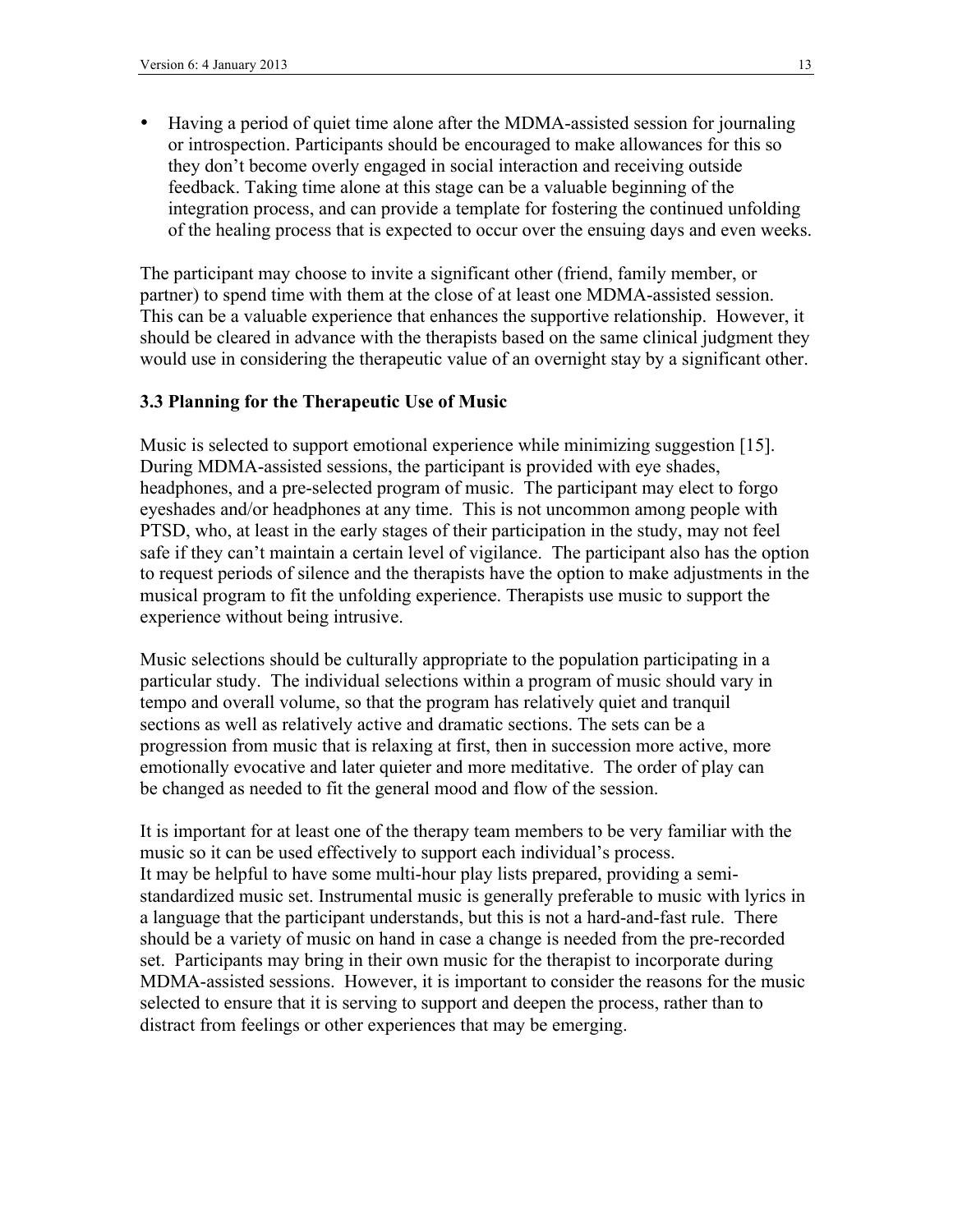#### **3.4 Supporting Somatic Manifestations of Trauma**

The therapists should be prepared to help participants address somatic manifestations of their trauma by becoming aware of, expressing and releasing any blocks, pains or tensions in the body that may arise. This concept should be introduced during the integration sessions and built upon subsequently. There are many methods that can be used. The following is a discussion of some methods for dealing with somatic manifestations including nurturing touch, focused bodywork, and breathing techniques. The therapists may employ other methods from their own backgrounds that are compatible with this therapeutic approach.

In MDMA-assisted psychotherapy, mindful use of touch can be an important catalyst to healing during both the MDMA-assisted sessions and the follow-up therapy. Touch must always be used with a high level of attention and care, with proper preparation and communication, and with great respect for the participant's needs and vulnerabilities. Any touch that has sexual connotations or is driven by the therapist's needs, rather than the participant's has no place in therapy and can be counter-therapeutic or even abusive. By the same token, withholding nurturing touch when it is indicated can be countertherapeutic and, especially in therapy involving non-ordinary states of consciousness, may even be perceived by the participant as abuse by neglect. If the participant wants to touch one of the therapists, the therapist allows for and/or provides touch as long as it is appropriate and nonsexual. Nurturing touch that occurs when the participant is deeply reconnecting with times in life when they needed and did not get it can provide an important corrective experience. Another kind of touch that can be therapeutic is focused bodywork, usually in the form of giving resistance for the participant to push against. This is aimed at intensifying and thereby facilitating release of blocks, tensions or pains in the body that arise during therapy.

Despite the likelihood that MDMA-assisted psychotherapy will involve less focused bodywork than LSD psychotherapy or Holotropic Breathwork, the principles underlying this approach are those developed by Stanislov Grof, M.D. in his research with LSD psychotherapy:

"At the time when the effect of the drug is decreasing it is important to engage in verbal exchange with the subject, to get detailed feedback on his or her emotional and psychosomatic condition. If at this time she/he is experiencing discomfort, such as depression, anxiety, blocked aggression, feelings of guilt, circular thinking, headaches, nausea, muscular pains, intestinal cramps, or difficulties in breathing, this is the time to suggest active intervention. The possibility of this happening should have been discussed during the preparation period. The first step is to find out exactly what type of experience is involved … It is also important to encourage the subject to scan his or her body for signs of physical pain, tension, or other forms of distress indicating energy blockage. There is, in general, no emotional distress or disturbing and incomplete psychological gestalt that does not show specific somatic manifestations. These concomitant psychosomatic symptoms then become the entry points for … intervention" [15, p. 144].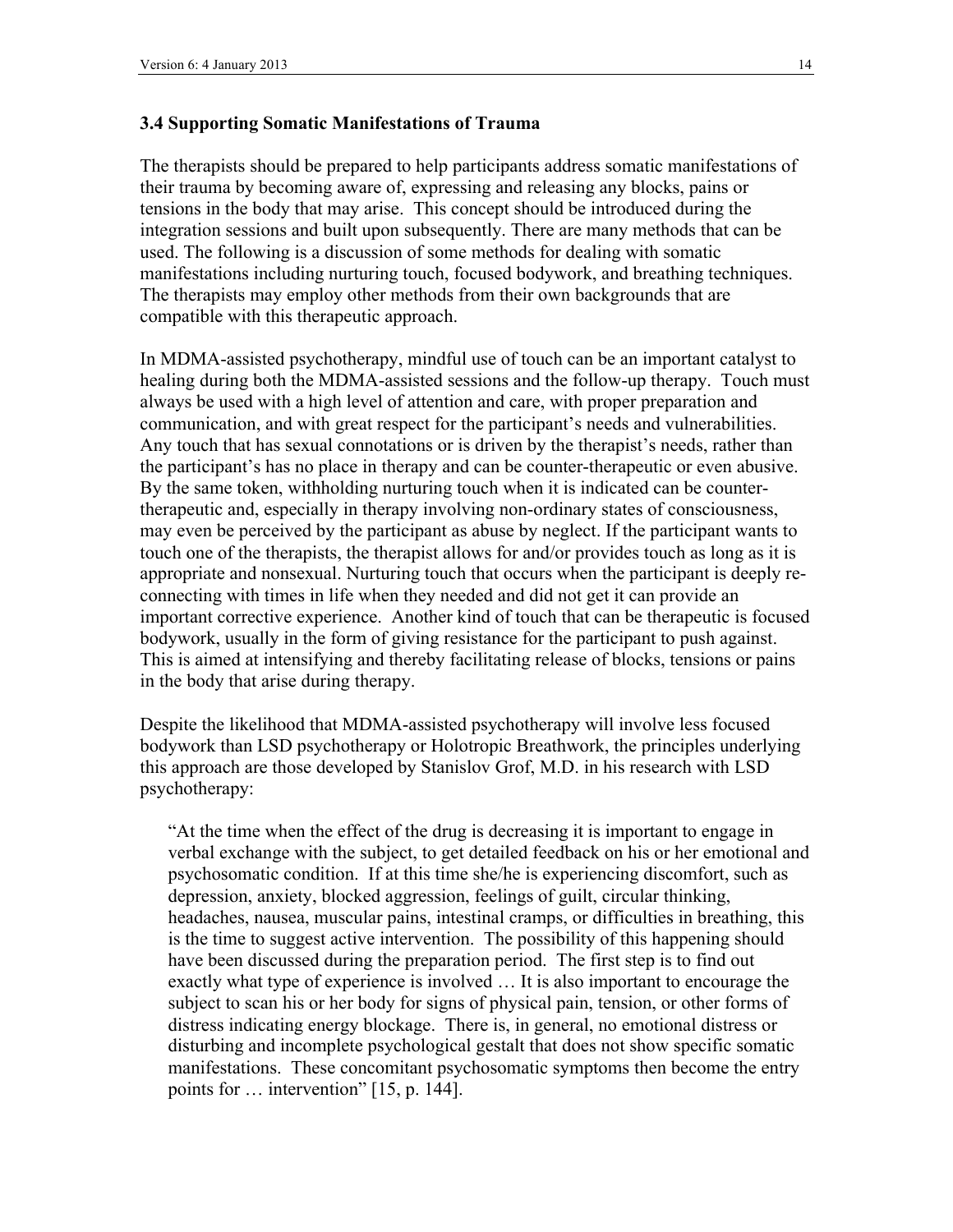An important principle of MDMA-assisted psychotherapy is that the healing process is guided by mechanisms from within the participant's own psyche and body. Since the act of intervening with focused bodywork may give the participant the unspoken message that something from outside her/him is required for healing, the therapists must be careful to take their cues about touch from the experience of the participant and to help the participant avoid the misconception that the therapists are the source, rather than the facilitators, of her/his therapeutic experience.

Another important principle of MDMA-assisted psychotherapy is that healing often comes as a result of bringing conscious attention to difficult feelings, memories or body sensations, and staying present during these challenging experiences rather than attempting to avoid or escape from them. The therapists should let the experience unfold for the participant, being mindful not to present any unnecessary distractions. They should avoid using focused bodywork prematurely, in an attempt to resolve challenging emotions or their somatic manifestations before allowing participants to adequately experience, and process them. Therefore, the therapists must exercise judgment about when focused bodywork is indicated to help move the therapeutic process forward, as well as when it is preferable to allow the process to proceed at its own pace.

In preparation for the session, the participant should be asked to use the word, "*Stop*" (or some comparable alternative word if it is preferred by the participant) if there is ever any touch she/he does not want. The participant should be told that this command will always be obeyed by the therapists unless the touch is necessary to protect the participant from physical harm. This convention will avoid confusion between communications that are meant to be directed to the therapists and statements that are expressions of the participant's inner experience.

#### **3.5 Use of the Breath**

Elements of Holotropic Breathwork or other techniques utilizing the breath may be useful at different times in the therapeutic process. Diaphragmatic breathing should be used to aid relaxation ("stress inoculation") near the beginning of the MDMA-assisted session if anxiety comes up during the onset of the MDMA effect. The therapists explain that some people feel anxious during this time and others do not. For those who do, the anxiety will be transient and it can be eased by use of the breath to release tension from the body and, as much as possible, to relax into the experience. Later in the MDMA-assisted session, if anxiety or any other intense emotion comes up, rather than trying to relax, it is often most helpful to use the breath to "breathe into" the experience and stay as present with it as possible in order to fully experience, process, and move through it.

Sensorimotor and somatic psychotherapy or other techniques can be used for "connecting psychological symptoms and physiological states" [24], the participant should be encouraged to work with her/his body to process trauma. Helping the participant become aware of what her/his body wants to do in reaction to traumatic memories, and encouraging the participant to allow that action, can be the beginning of liberating what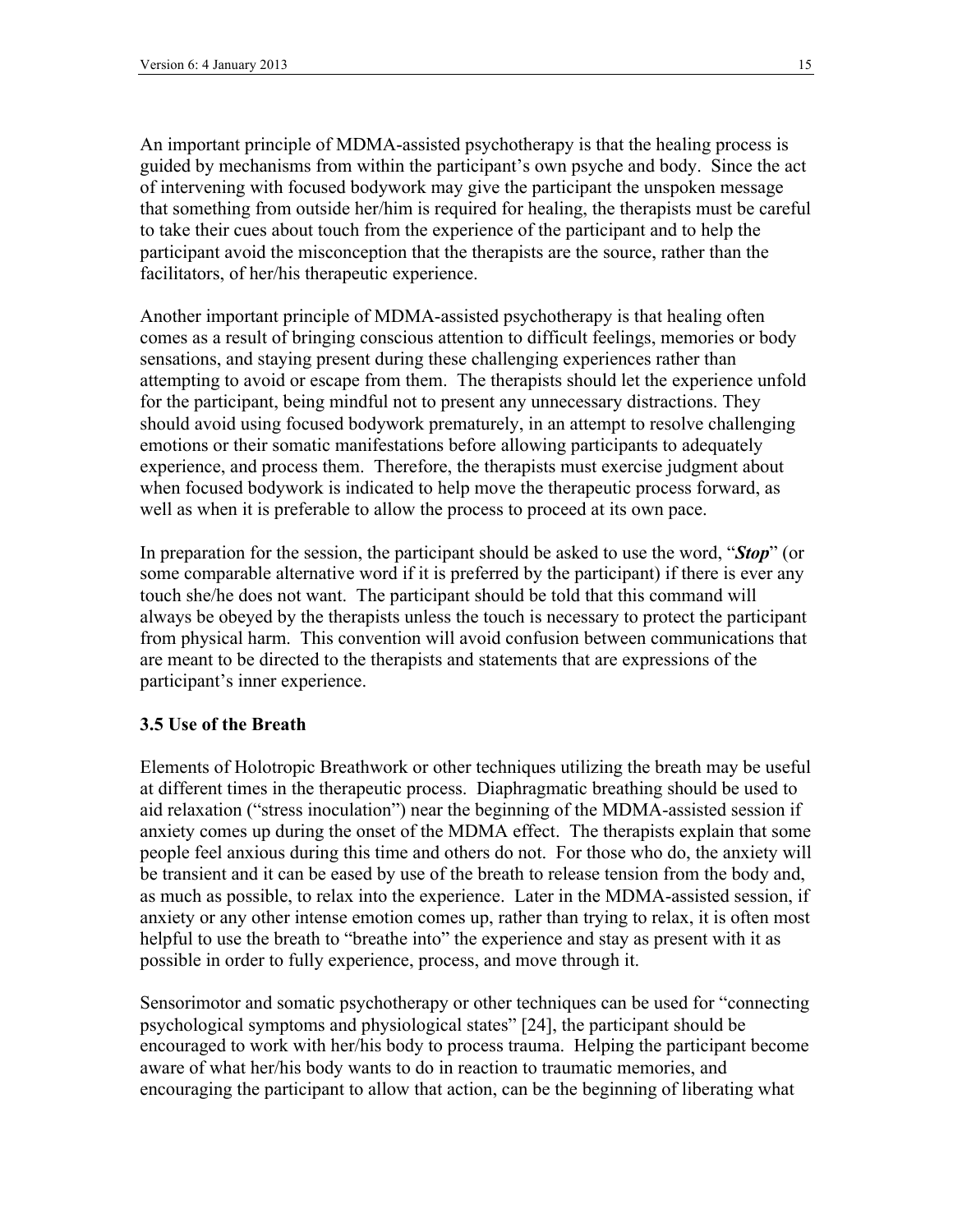was once a natural process (movement) and integrating the related experiences that are unprocessed. It is important to help the participant begin to befriend her/his body instead of regarding it as a source of danger and unpredictability. Describing emotions as being about fluid movement and trauma as being about frozen movement, the therapists help the participant move through and past the somatic consequences of trauma so that she/he can trust her/his body again. Therapists should inquire about participant's bodily sensations and encourage release of pains, tightness or energy in the body through movement in whatever way feels appropriate to the participant.

#### **3.6 Supporting Transpersonal Experiences**

It is important for the therapists to be prepared for the possibility that, during experimental sessions, the participant may have transpersonal experiences [15] that might transcend conventional Western concepts of consciousness and its relationship to the physical body. Such "transpersonal" experiences that are common during MDMAassisted therapeutic sessions extend beyond biographical memory and may include unusual sensations in the body, as well as perinatal and/or spiritual experiences. There may be perceptions that are felt to extend well beyond the usual sense of self, such as feelings of oneness in which the participant experiences an openness and enhanced connection to his or her own humanity and to the surrounding environment. Such experiences can be difficult to interpret and in some cases, may challenge the therapists' own belief system. The therapists are not required to understand or even have an opinion about the ontological status of these experiences, but it is essential that they accept them as real and important aspects of the participant's experience and convey respect for and openness toward the participant's own view of them without dismissing or pathologizing any experience based on its unusual content. If necessary, the therapist should help the participant integrate these experiences into their ordinary lives. These experiences may provide the participant with a perspective that goes beyond identification with their trauma and even beyond their usual sense of self, affording the opportunity to foster awareness of an innate ability to integrate their traumatic experiences and move forward with their lives.

#### **3.7 Supporting Multiplicity**

In MDMA-assisted psychotherapy, it is important that therapists understand that manifestations of the multiplicity of the psyche are a normal phenomenon but may be more pronounced in people who have experienced trauma. This can be thought of as "dissociation", "regression" or as the appearance of different "parts", "selves" or "subpersonalities". The participant may talk about inner experience in terms of awareness of different parts of the psyche and it is essential that such experiences not be pathologized by the therapists.

The approach to each of these categories of experience is consistent with Stan Grof's general approach to phenomenon arising during psychedelic or Holotropic Breathwork sessions, which is to think about whether the material can be worked with instead of pathologizing it [15].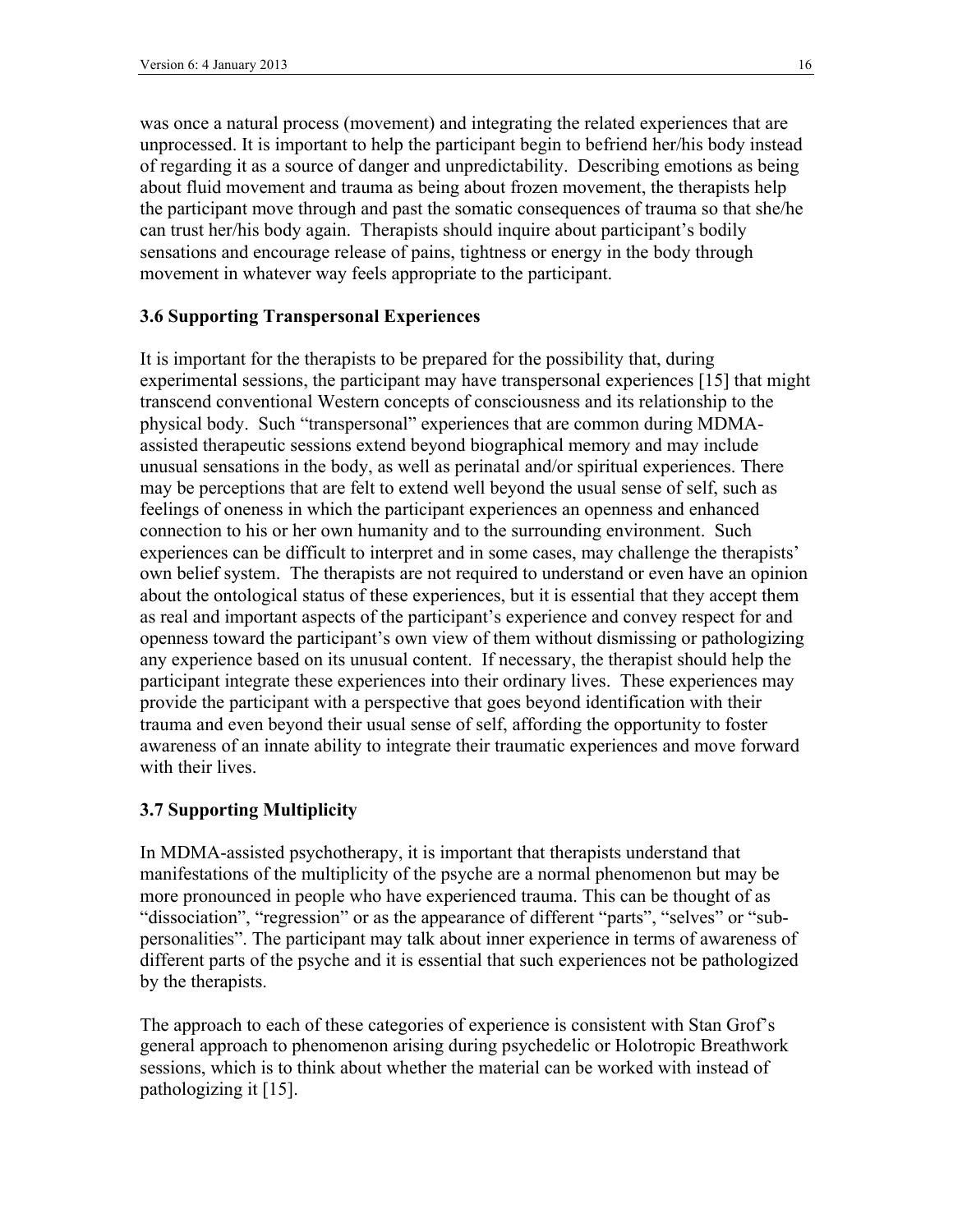#### **4.0 CONDUCTING PREPARATION VISITS**

The therapy consists of a preparatory period with screening and introductory sessions followed by experimental sessions interspersed with integrative sessions and follow-up evaluations. The screening and preparatory period is the time to gather participant history and to begin establishing an effective therapeutic alliance. It provides an important opportunity for the therapists to address the participant's questions and concerns, and to prepare the participant for MDMA-assisted sessions by familiarizing them with the logistics of the sessions and the therapeutic approach that will be used. This should be done with the intention of helping the participant feel a sense of safety and comfort in the therapeutic setting.

#### **4.1 Prerequisites and Contraindications**

Prior to conducting screening activities, participants must be provided with written information about the clinical trial in which they are interested in enrolling. Participants must be provided with ample time to ask questions and discuss the informed consent with therapists or other qualified study personnel, prior to signing. If the protocol requires video recording of psychotherapy sessions, the therapists should explore the participant's feelings about being video recorded during the consent interview. The therapists should make it clear that the informed consent gives permission for the recordings to be used only for research or training purposes. It is also advisable to tell each participant that, while the recordings are important for research purposes and much can be learned about the therapeutic process from review of videos during the most difficult periods, the therapeutic process is the primary focus of each session. If there is ever a time when the cameras are inhibiting the participant from talking about some aspect of their experience, they can ask for the cameras to be turned off temporarily, and that request will be respected. Therapists should be aware that video recordings will be used to assess adherence to this Treatment Manual and competence in conducting MDMA-assisted psychotherapy, therefore they should suggest that video recording be resumed when it is appropriate to the participant's therapeutic process. Participants may request to view video recordings.

Participants should be aware that clinical trials of MDMA-assisted psychotherapy are likely to generate attention from the media. Some participants in past studies have expressed the desire to speak to the media in order to inform the public and other people with PTSD. The therapists should be respectful of a participant's desire to share their experiences, but should emphasize several caveats about doing so and should offer to help them consider the decision carefully when and if they do consider speaking to the media. It will be the participant's decision whether or not they wish to publicly disclose their participation or any information about their experience in the clinical trial. However, they are asked to refrain from doing so until after outcome assessments are complete. Participants should inform the therapists of their intent to do so in advance of releasing their personal information, including video recordings. They should also be prepared for the possibility that engaging with the media may be emotionally challenging and could have unwanted psychological effects.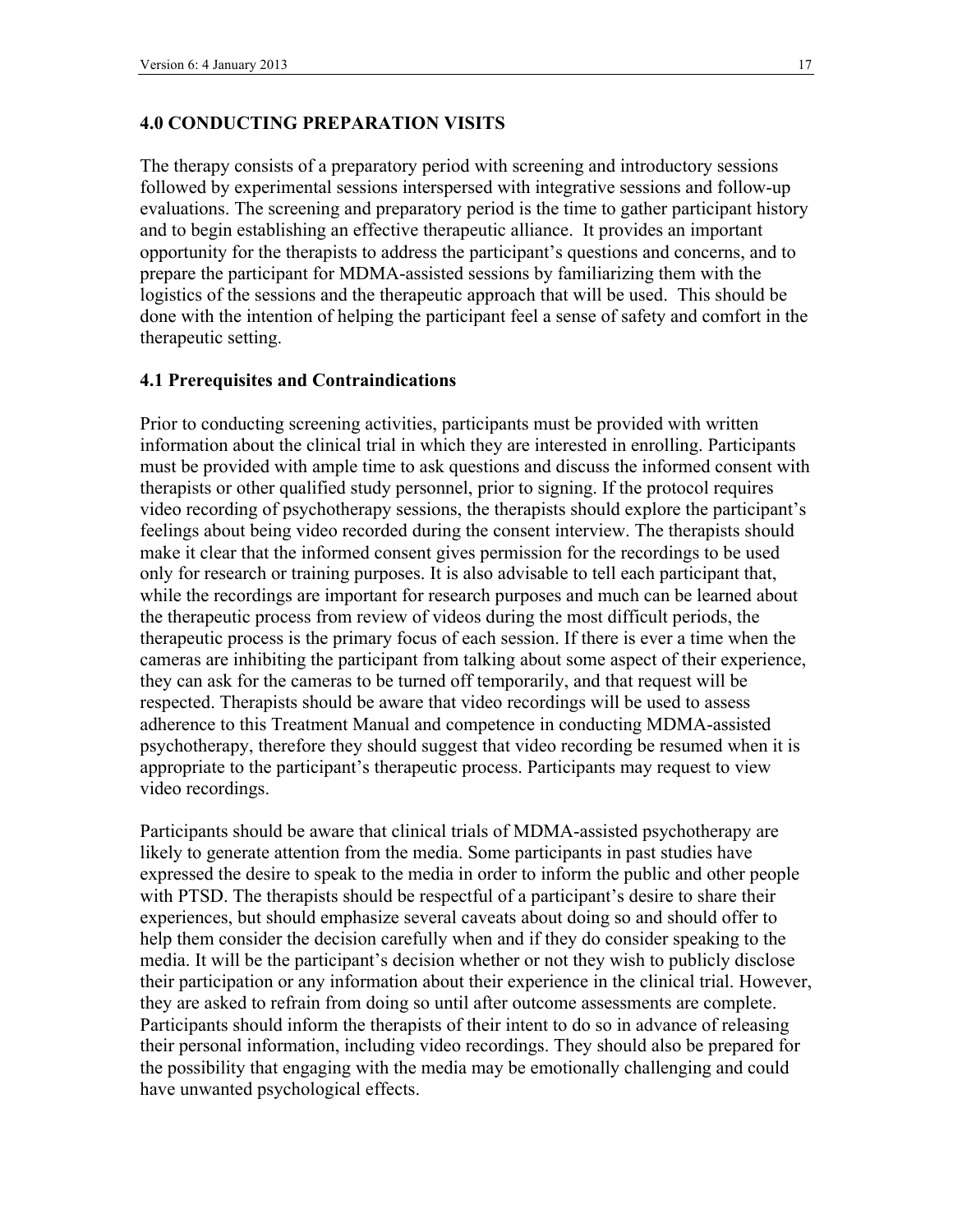### **4.2 Commitments Required of the Therapist and Participant**

Since MDMA can have profound emotional and physical effects, its use requires thorough assessment and preparation of the participant. To foster a therapeutic mindset and contribute to a collaborative therapeutic alliance, the therapists and participant discuss the parameters of each session and make several specific agreements during the preparation sessions:

- The therapists commit to providing adequate preparation time during non-drug sessions, giving careful attention to the set and setting during MDMA-assisted sessions, and ensuring adequate follow-up therapy [14].
- The participant must commit to attending all preparatory therapy and follow-up sessions, completing the evaluation instruments, and complying with dietary and drug restrictions. The only exception to this would be if the participant has notified the therapists of a decision to withdraw consent and drop out of the study. If a participant does not withdraw consent but withdraws from treatment then follow up assessments should be performed.
- The therapists and participant discuss the possibility of physical contact with the participant in the form of nurturing touch or focused bodywork. The therapists and participant should negotiate a comfortable physical distance from each other during the experimental sessions, and the therapists should remain attentive to any possible changes in the participant's comfort level with their degree of proximity.
- The role of the therapists is clarified and strengthened by agreements concerning appropriate behavior during and after the treatment session. Any sexual behavior between therapists and participant is explicitly prohibited. This agreement assures the participant that her/his heightened vulnerability will not be exploited, while simultaneously fostering a safe environment for offering physical comfort during the treatment session.
- The participant must agree to refrain from self-harm, harm to others, and harm to property. The participant agrees that she/he will comply with the therapists' request to stop if, in the judgment of the therapists, the participant is engaged in any dangerous behavior.
- The participant must agree that she/he will remain within the treatment area until completion of each session (In many protocols, this includes the experimental session per se and the overnight stay and follow-up visit the next morning). At the end of the session it is the responsibility of the therapist to assess the participant's emotional stability and the degree to which the MDMA effects have subsided before permitting the participant to leave.
- At least one of the therapists is present in the room at all times throughout the entire MDMA-assisted session. Except for occasional brief periods in which one therapist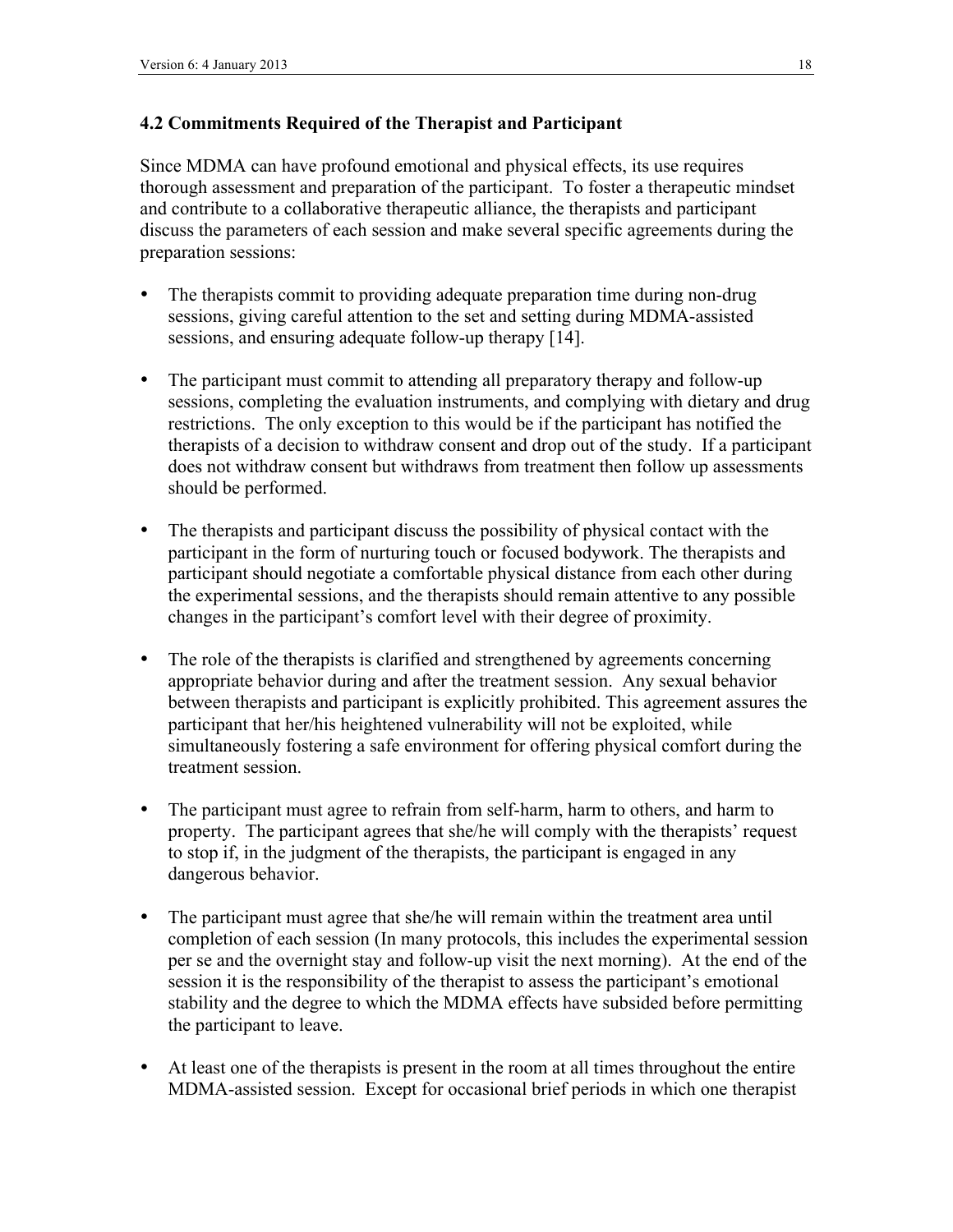at a time may leave the room, both therapists commit to remain in the room with the participant throughout the duration of the MDMA-assisted sessions until the acute emotional and physical effects of the MDMA have worn off, as determined by examining physiological signs, by ascertaining the degree of self-reported distress (Subjective Units of Distress (SUD), which must be even with or below baseline), and by clinical judgment concerning stability.

- For the therapy session to conclude effectively, the therapists and participant must agree that the participant is in a safe and stable condition. If required by the study protocol, the participant must commit to an overnight stay in the treatment facility, accompanied by an attendant. The participant must also agree to accept transport home from the integrative follow-up session following the MDMA-assisted session, either from a partner or friend or arranged by the therapists.
- The therapists and participant commit to daily telephone contact for up to a week after each MDMA-assisted session. The therapists will be available by telephone twenty-four hours a day during this period and the entire period of study enrollment.
- The therapists should be aware of and agree to the extensive time commitment that may be required beyond the length of the sessions stated in the study protocol if the participant needs additional support.

#### **4.3 Establishing a Therapeutic Alliance**

The screening and preparation phase begins with informed consent followed by determination of whether the participant meets all inclusion and exclusion criteria for the study. This period also provides adequate time in non-drug therapy sessions to begin establishing a safe and positive therapeutic alliance, which is an absolute prerequisite for treatment [29], and will continue to develop throughout the study. The participant must feel assured that her/his wellbeing will be attended to with utmost care, including ensuring physical and psychological safety and supporting their intention to gain maximum benefit from the MDMA-assisted sessions. The therapists make it clear that participation in the study remains voluntary throughout the study and that the participant's safety and wellbeing always takes precedence over the scientific objectives of the study.

Therapist: "If you decide you need to be back on an antidepressant or for any other reason you may not want to continue in the study we ask you to let us know at any time. You are always free to change your mind. What's most important is your wellbeing."

Participant: *"I think after experiencing four of five life stressors, like losing my job, typically I would say I need to go on an antidepressant. But because of the study, I am excited because I am also faced with working through this without being on anything. I think that I am cognitively aware enough to know that if I really feel like I'm slipping I would be able to let you know or ask for it."*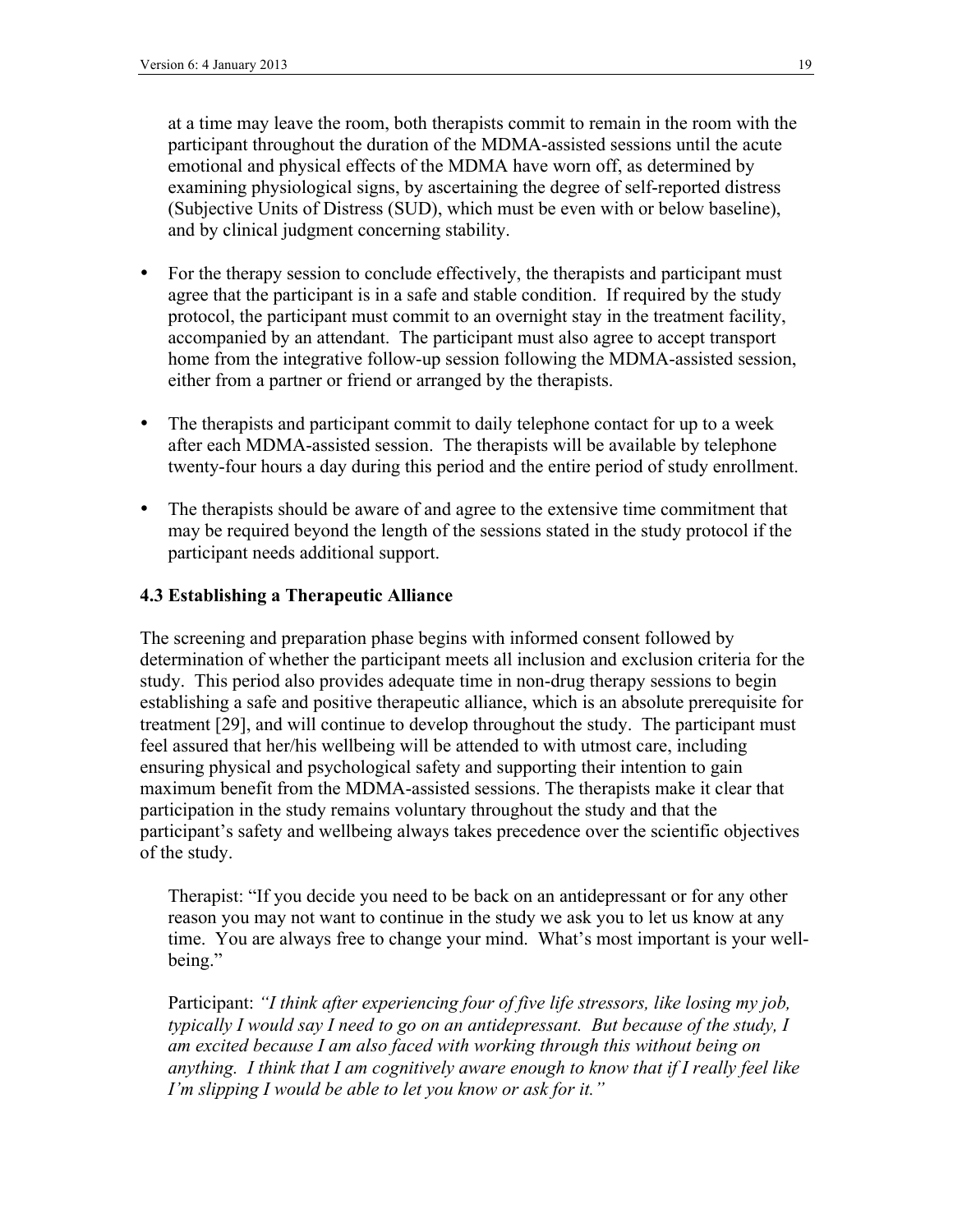During the initial visits, the therapists introduce themselves, explain their interest in this work and describe their experience in treating PTSD. This interaction establishes a basis for the participants to develop trust in the therapists' experience and their commitment and ability to support the participant throughout the process. Greer and Tolbert note that self-disclosure on the part of the therapist creates a context for collaboration, intimacy, and trust [14]. It also can give the participant a sense of shared identification with the therapists, which can increase personal comfort as the participant enters a state of heightened vulnerability.

Participant: *"With all the PTSD that's got to be out there … I was so afraid to admit how I feel. I felt like I was the only one."*

Therapist: "You are not in that position anymore."

Participant: *"No one really listened to how I was feeling. They just wanted to give me another prescription."*

Therapist: "Anything else that comes up for you, thoughts … feelings, concerns?"

Participant: *"I've been feeling nervous, anxious, not sleeping well. I know a part of it is being free of the antidepressant. I am agitated, short-tempered." (Sniffing)*

Therapist: "Let's practice the abdominal breathing. This is one method to help you be with your feelings. Part of the approach we're going to use in the sessions is to support you in staying present with whatever feelings come up. It's a paradox that breathing into feelings rather than moving away from them can lead to healing, moving through them, instead of away."

Participant: *(Inhalation … Exhalation)*

Therapist: "In some ways the process begins before we actually begin. It's begins ahead of time, as you set the intention to do it. And as you get closer, these feelings are natural. It is not easy. In some ways your psyche is already making use of what you decided to do."

Participant: *"It helps to understand. I am willing to try anything. Hell, I was in therapy every week for a whole year and never really addressed my symptoms."*

#### **4.4 Gathering Information**

In these initial screening and preparatory visits, the participant will undoubtedly be experiencing reactions to the screening and enrollment process. Therapists should acknowledge the considerable logistical and emotional challenges involved in participating in a clinical trial, and should give the participant the opportunity to discuss their reactions to it. In addition to inquiring about specific historical information that is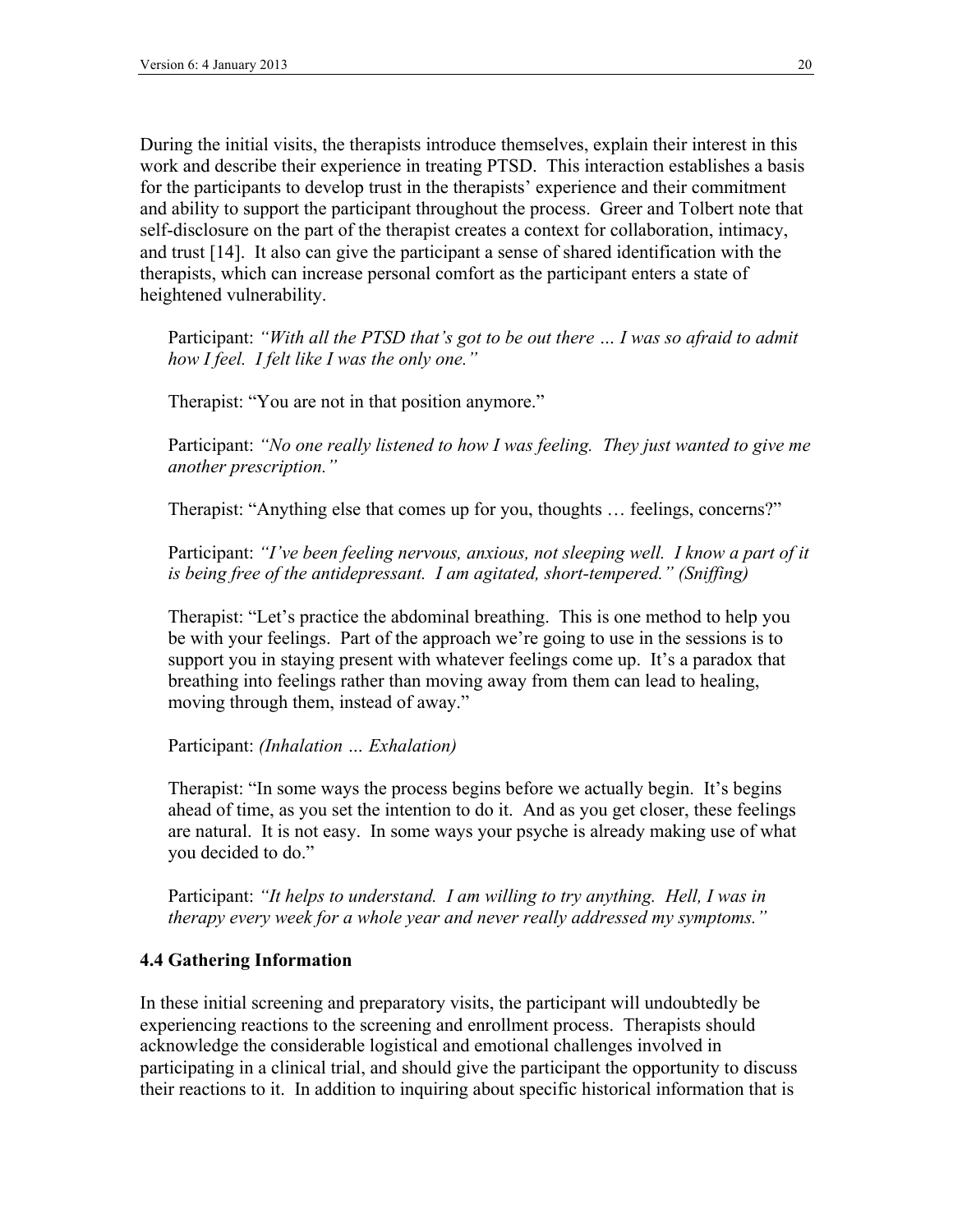needed, the therapists should ask open-ended questions, provide feedback to the participant about the results of her/his psychological testing and medical evaluation, and encourage the participant to share what she/he believes is personally significant information. These interactions will continue to build the relationship and provide additional information about the participant's history and current challenges and resources.

Therapist: "We don't have all the results from your tests, but we spoke with the doctor and all the results so far tell us that you meet the criteria for this treatment. Let's start with any thoughts or questions that may have come up for you."

Participant: *"The session with Dr. Wagner was good. I can see where it is starting to open up a can of worms. The process is already starting with me. Part of me is very excited, and part is very skeptical, like 'uh oh, is this really what I need to be focusing on.' There was a question on the PTSD scale where Dr. Wagner asked if I had dreams. I said 'no,' then it dawned on me. I don't have dreams about my father actually doing whatever he did, but I have dreams about my mother. She never really worried about what he was doing or how he was abusing us or how he was abusing her. She would worry whether the fallout from Chernobyl got into my Mars candy* bar and I got nuclear poisoning. She worries about things that are completely out of *control. And she goes on and on in our conversations and we are "close." But I realize that I do dream about her. Just the other night I had a dream about how we were talking on the phone…and she went into her normal, 'I'm worried about this, I'm worried about where you are living,' without actually helping, cuz she wants to help, but my father won't let her help even though she makes all the money. And, um, the phone just came unplugged from the wall and I thought it was really interesting that … and then my first instinct was to plug it back in and call her back. And so I started thinking about that because it was right after the testing."*

#### Therapist: "MMMmmm"

Participant: *"… He's not in the dreams, but she's in the dreams. And how she's not this kind, compassionate mother like she used to be. How she's changed. It's really interesting. I've tried to resolve my anger towards her … so it's kind of a … so it's interesting that the process is already starting to work even though I haven't had any therapy." (Laughs)*

Therapist: "Well that is typical."

Therapist: "Yes, the screening does tend to stir things up for a lot of people. And also as you were saying, the intention to do this work also sets your psyche in motion about it, from the time that you decide that you are going to do it. I think it is an important question that you bring up … 'Is this the time that I can be focusing on this or do I need to focus on day to day life?' What is your feeling about that now?"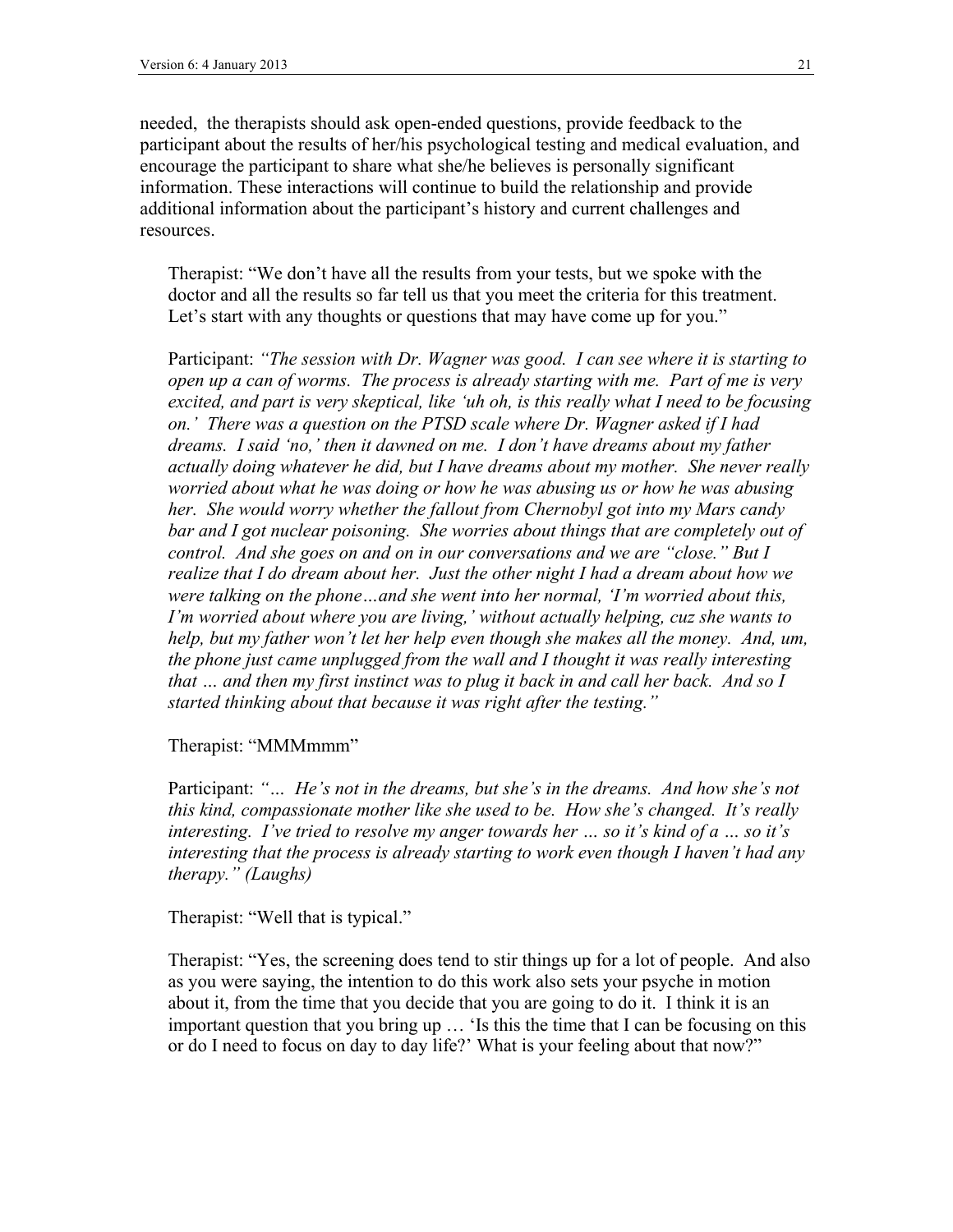Participant: *"Well, I vacillate, but I figure that this is an opportunity for my day-today life to get better … or not. At least it's an opportunity that doesn't come across your path every day. I am a school counselor by profession; I'm in no state to actually be a school counselor. So I consciously or subconsciously cannot go and pursue jobs because I know there are things I need to work on myself. So I think this is the time to do it … even if it is hard."*

The therapists guide these interviews to gather information about the participant's present symptoms, event(s) that caused the PTSD, previous treatment and outcome, other psychiatric history, and medical, social, and family history.

Therapist: "We'd like to talk in more detail about the sessions and we'd also like to hear more detail about your history and the trauma in particular. We can do that in any order you want. Do you feel like talking more about yourself and your trauma now or would you like to hear about the sessions?"

The therapists also discuss with the participant her/his previous experiences with MDMA, psychedelic drug use, or other non-ordinary states of consciousness. During this interaction the therapists must collect enough information for a sound understanding of the participant. This interaction is also an opportunity for the therapists to address any concerns the participant may have about her/his treatment.

#### **4.5 Administering Study Related Measures**

The study design may involve administering measures during preparatory, experimental, or integrative sessions. Measures may include safety measures, additional measures of PTSD or other symptoms, and exploratory measures addressing subjective effects. These measures are not a part of MDMA-assisted psychotherapy, but are an element of many studies of MDMA-assisted psychotherapy.

The therapists will remind participants of any self-report measures they will need to complete during preparatory sessions or at the start or end of experimental sessions. The study protocol will give general times for administering any study related measures. Study-related measures will be administered at a time when they do not interfere with or interrupt therapeutic processes. Measure administration can be delayed to allow therapeutic engagement to continue. Participant safety and conducting psychotherapy will be given precedence over the precise timing of measure completion. However, the therapists will make all efforts to administer measures as close to scheduled times as possible.

Safety measures such as the CSSRS should be given as close to specified times as possible without interrupting the flow of the therapeutic process. The therapists will use clinical judgment and observation of drug effects to decide the appropriate time for administering self-report measures.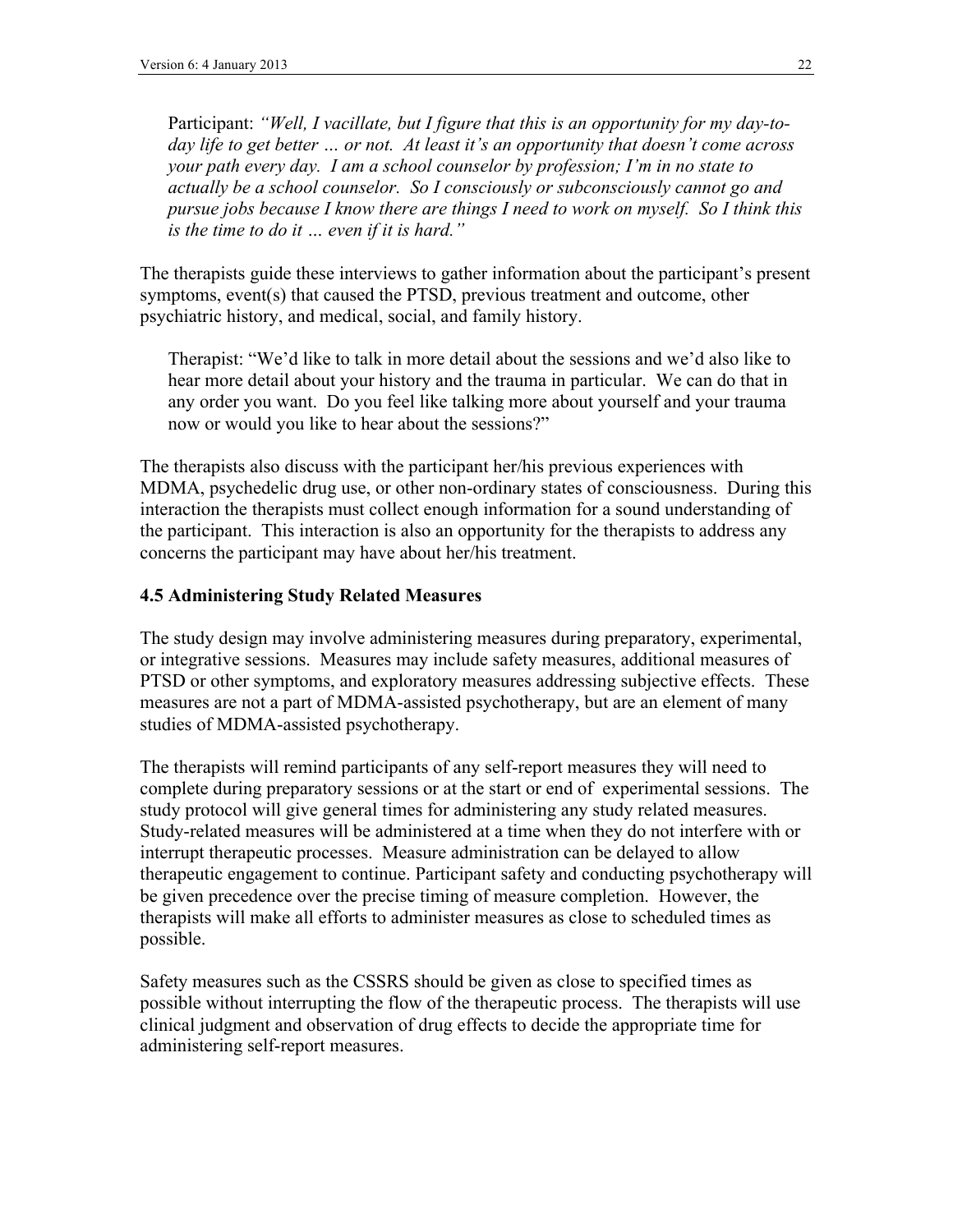#### **4.6 Preparatory Visits After Completion of Screening**

In this stage, the participant has passed screening and is continuing the process of preparing for the MDMA-assisted sessions. The therapists describe the kinds of experience that can be expected during MDMA-assisted session, they enquire further about the participant's expectations, motivations, and concerns, and emphasize their own commitment to support the participant's innate capacity to heal the wounds of the trauma. The therapists may liken the effect of the MDMA to an opportunity to step inside a safe container in which it will be easier to remain present with her/his inner experience. The participant should be encouraged to cultivate an attitude of trust in the wisdom and timing of the inner healing process that is catalyzed by this approach.

The therapists encourage an attitude of curiosity and openness toward whatever occurs during the MDMA-facilitated experience. The therapists explain that often the deepest, most effective healing experiences take a course that is quite different from what might be predicted by the participant's or the therapists' rational minds. The participant is encouraged to welcome difficult emotions rather than to suppress them, as much as possible operating from the assumption that whatever arises is being presented at that moment by the inner healing intelligence as an opportunity for healing. Fully feeling exploring and expressing whatever emotions, memories, images or body sensations arise can lead to the resolution of deep-seated patterns of fear, powerlessness, guilt, and shame.

It is important to discuss the possibility that the participant will be randomized to a lower dose of MDMA and to prepare the participant for a range of experiences without unnecessarily weakening the blind by predicting the response to different doses. Participants might experience more distress in low-dose sessions as traumatic memories, disappointment, self-judgment and emotions may emerge without the supportive affective state associated with therapeutic doses of MDMA. However, these difficult experiences can occur at times with any dose. It should be made clear that the therapists will provide the same degree of support, and will work to help participants derive maximum benefit from the session regardless of which dose they may appear to have received.

The therapists prepare the participant for the likelihood that revisiting their trauma and experiencing their PTSD symptoms will be part of the therapeutic process at some point. They encourage them to be as open as possible to fully exploring, expressing, and understanding the PTSD symptoms and the other impacts the trauma has had on their life. The therapists explicitly agree to provide support, safety, and guidance for the participant in working with any emotions and memories that may arise. It is important that the therapists be personally prepared to maintain empathic presence in the face of the participant's distress. Under the influence of MDMA, a participant can be especially attuned to non-verbal communication and to sensing the therapist's discomfort. Failure to recognize and acknowledge this can bring up feelings of distrust and fear.

Therapist: "We want to emphasize our commitment to you to be available for you. It is a privilege to support you as you do this work. And if there's any time you feel we are not doing that in a way that is helpful, or we say or do something that feels like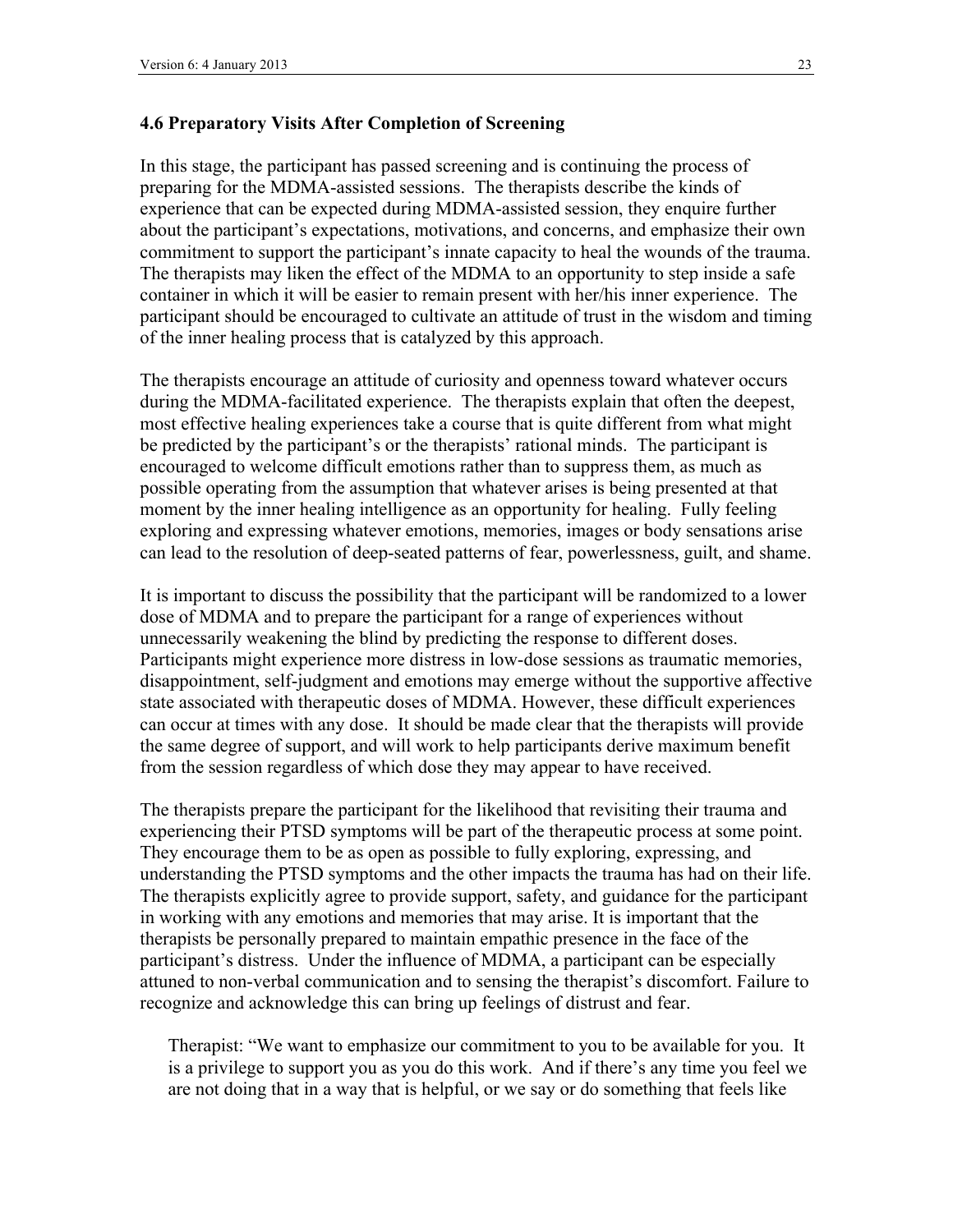we haven't understood you, we really encourage you to let us know. We won't take it personally, and what helps us the most is for you to be honest with us and let us know how you're doing during the sessions and afterward, including how you're feeling toward us."

It is essential that the therapists use clinical judgment and personal awareness to ascertain when to take action to facilitate the participant's process versus when to silently witness the participant's experience. The participant is encouraged to feel free to request support from the therapists during times of intense emotion or painful memories. Such support can take the form of being touched or held, receiving reassurance, or simply talking about what they are experiencing. There are times when this kind of support is extremely helpful. There are other times when silent witnessing provides optimal support by conveying trust in the participant's own healing capacity.

Therapist: "We want to reaffirm our commitment to be present for you. We will make this a safe place for you to have whatever experience comes up. If difficult things come up, try to stay with them and fully experience them and use your breath to move into them as much as you can. And ask us for anything you need. We'll encourage you to have alternating periods of going inside, using eye shades, listening to music if you want to, and then talking to us when you feel like it."

Therapist: "Sometimes if we've been talking for a while we may suggest you bring your attention inside or you may just get the sense that you need to do this."

During preparation sessions there will likely be opportunities to tailor preparatory remarks to an individual participant's particular process. Consider the following example:

Participant (a combat veteran who was struggling with outbursts of rage since returning from Iraq): "*I feel like there's a monster in my chest trying to come out and I've got my hands around its neck trying to strangle it."*

Therapist: "Uumm… you may find as we go along in this process, that it's more a matter of getting to know this part of yourself and having a different relationship with it rather than having to strangle or get rid of it."

No more was said about this that day until, during an MDMA-assisted session after a long period of inner focus, the participant returned to the topic.

Participant: *"I just had an amazing experience! There was a campfire with three figures around it, a wise old man, a little boy and a warrior – it wasn't a monster after all it was the warrior part of me. These are all valuable parts of me and they're sitting around the campfire in council."*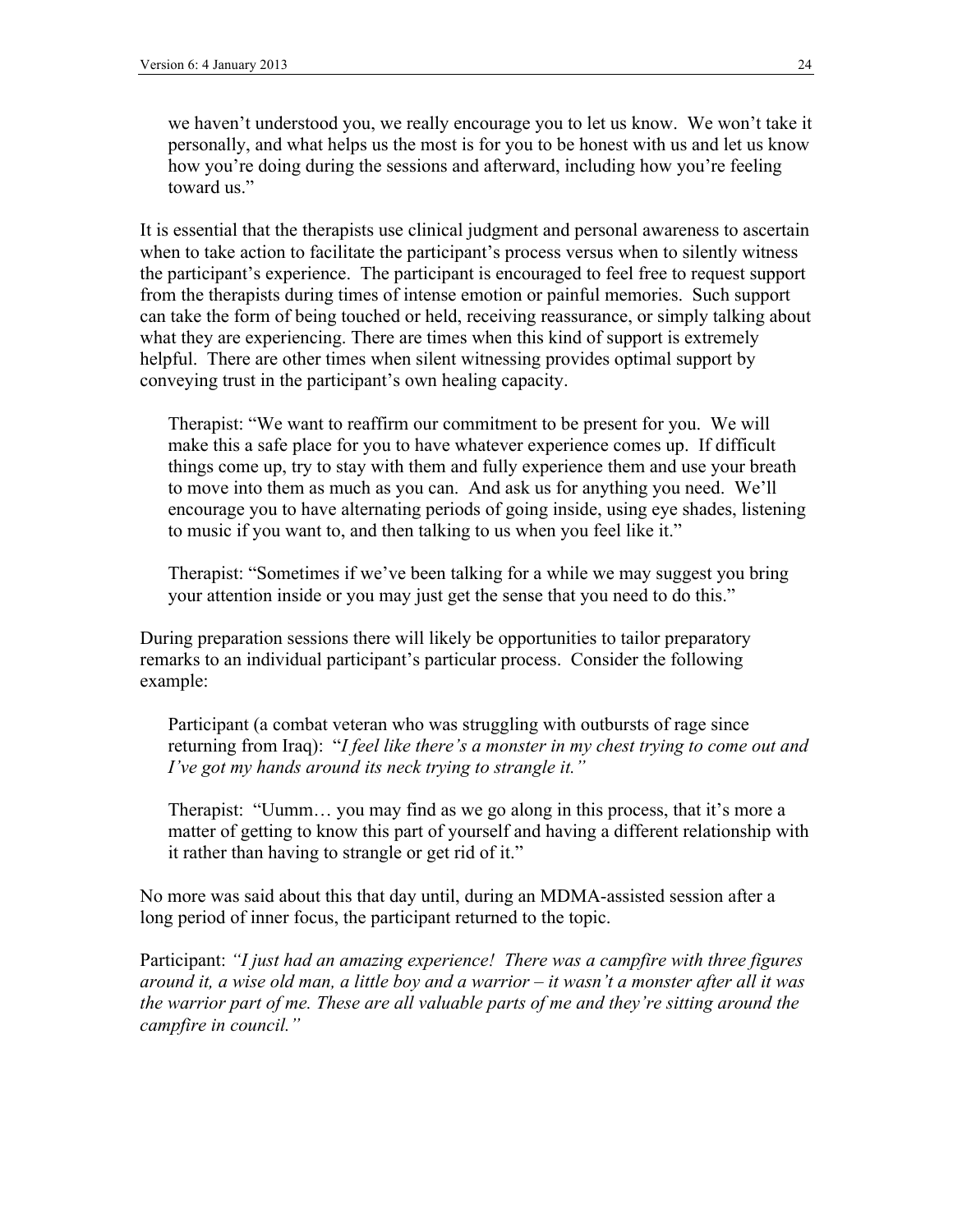### **4.7 Preparation Just Prior to the MDMA Experimental Session**

During the preparation sessions, and again at the beginning of each experimental session, the participant and therapists address any fears or other concerns the participant may have. The therapists collaborate with the participant to develop strategies that will increase the participant's feeling of safety.

Therapist: "What is on your mind since our last session? Any questions or thoughts?"

Participant: *"I've been through a gamut of emotions: nervous, anxious, and not sleeping well. I just don't feel rested, dragging myself out of bed. I'm real tired."*

Therapist: "Do you have an idea about what the anxiety is about?"

Participant: *"I think it is about the upcoming study. I really can't think of anything else. It's the unexpected. I am not good at surprises. I want to know what's coming from one day to the next."* 

Therapist: (Long silence)

Participant: *(Crying) "It scares me."*

Therapist: "Can you say more about what scares you?"

Participant: *"I am afraid I'll be a different person. What if I get rid of all of this and he won't love me anymore? What if I'm not the person he fell in love with? He reassured me that this was silly. But I have been like this for so long. Who am I? What if I am not really a person? What if? What if? I can come up with a thousand rationales for why I am like this."*

Therapist: "That's an understandable concern and we're glad you're letting us know about it. Even change for the better can be scary because it's unknown. Often when people heal, there can be a period when it's challenging to get used to the changes and discover how to integrate them into life and relationships. In reality, what we expect based on our own experience in our own healing work, as well as working with many other people is that actually as you heal, you'll be more deeply yourself, you'll be reconnected with yourself in a deeper way. And it's true that there may be periods when it's hard to trust that."

Therapist: "One thing you said earlier was that you wanted to run off and hide. Do you think there's a way part of you has done that?"

Participant: *"I think there was a lot of me that disappeared."*

Therapist: "So the MDMA may help you not have to run away, help you face things you've felt you had to move away from. There may also be times when it magnifies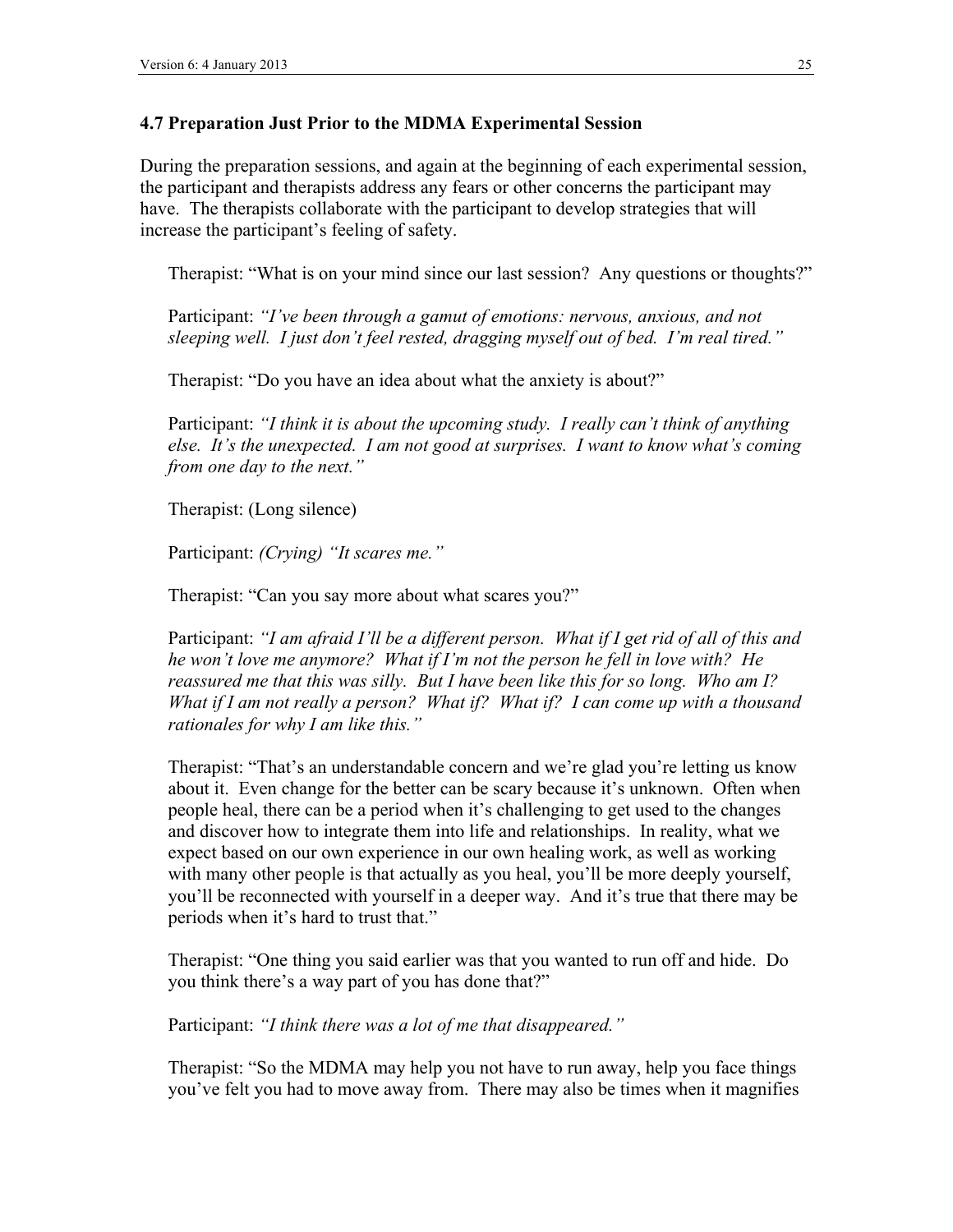the experience of wanting to hide or of disappearing. We trust that however that comes up will be part of the healing process."

The participant is made aware that she/he will be in a heightened state of vulnerability and will likely experience a range of emotions, thoughts, and physical sensations. The therapists discuss the process of helping the participant gain relief from difficult, intense emotions or distressing thoughts and remind the participant that she/he is in a safe environment, under the care of experienced clinicians.

Participants are taught diaphragmatic breathing and other techniques to aid in the relaxation and self-soothing process. They are also encouraged to use their awareness of the breath as a technique for staying present with experiences, especially difficult experiences from which they might otherwise attempt to distance themselves.

It is important to convey to participants that the experiences catalyzed by MDMAassisted therapy will likely continue to unfold and resolve over days or even weeks following the MDMA-assisted sessions. After therapy sessions, particular symptoms may even seem to get worse before improving.

### **5.0 CONDUCTING MDMA PSYCHOTHERAPY SESSIONS**

The overall goal of an MDMA-assisted session is to reduce the symptoms of PTSD and improve overall functioning, wellbeing, and quality of life of the participant. This goal is accomplished by allowing each participant's experience to unfold spontaneously without a specific agenda about its content or trajectory. While PTSD symptoms are the primary focus of outcome measures in this research, and processing traumatic experiences is an essential part of the psychotherapy, it is highly likely that the scope of the sessions will go beyond trauma processing to include exploration of other psychological, interpersonal and spiritual aspects of life. The therapists' responsibility is primarily to follow and facilitate rather than direct the experience. At times, this will best be accomplished by silent, empathic presence and listening. At other times, the therapists will provide more active support and occasionally guidance if the participant encounters emotional or somatic blocks or has undue difficulty processing trauma-related memories or any other painful memories, thoughts, and feelings. The therapists work to support the participant's intentions and therapeutic goals, and to help the participant work through memories of traumatic events to arrive at emotional resolution and new perspectives about the meaning of these events. The therapists are also there to help explore and validate new perspectives about other life experiences as well as to join with participants in appreciating joyful or affirming experiences and enjoying moments of beauty, heart opening, and humor. In helping to accomplish these diverse goals the therapists act as empathic listeners, trustworthy guides, facilitators of deep emotional expression and catharsis, and supporters of the participant's own inner healing intelligence.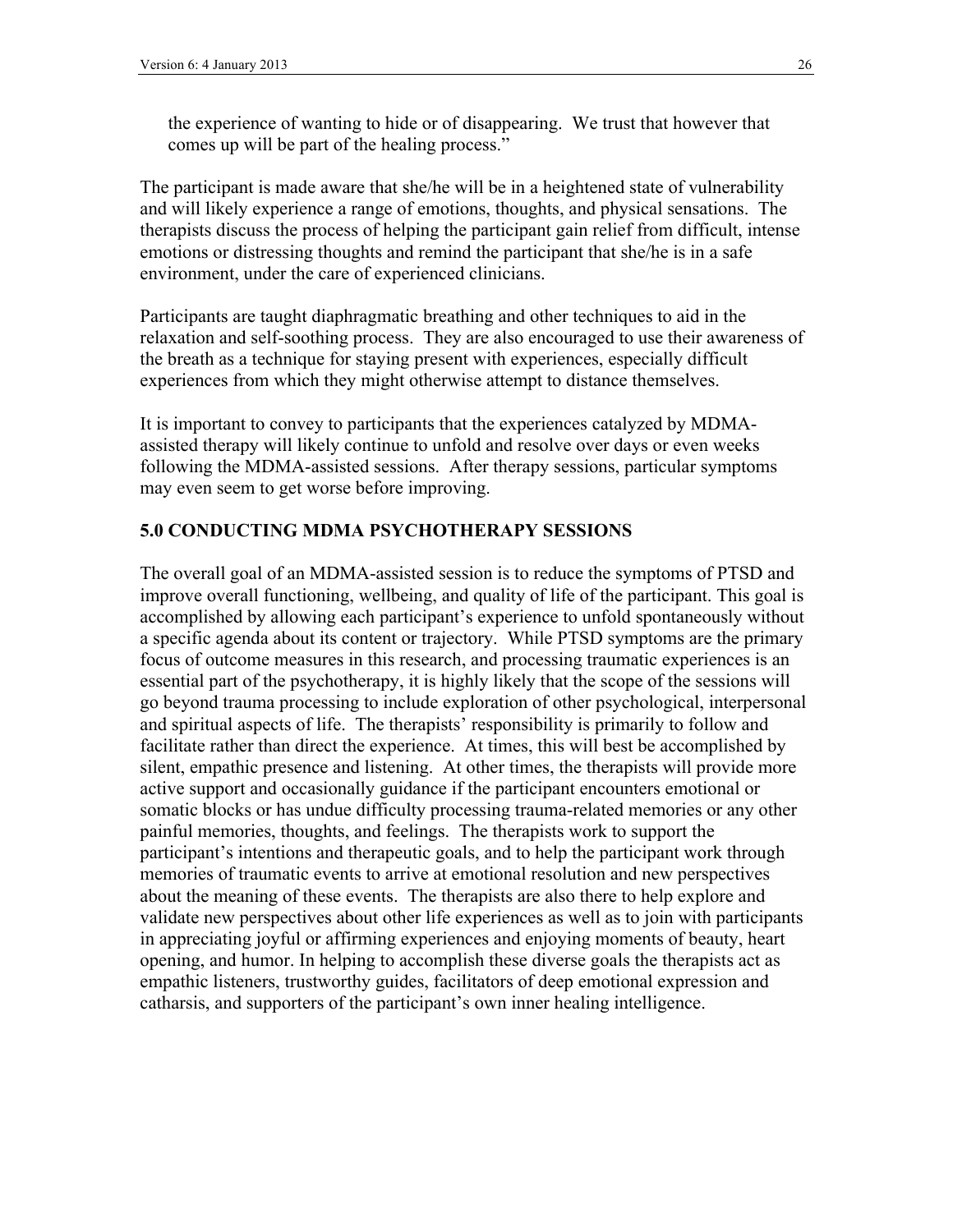### **5.1 Therapist's Role During MDMA-Assisted Sessions**

To create and maintain a safe and collaborative therapeutic alliance with the participant it is crucial that the therapists maintain self-awareness. The therapists must be empathically present during the participant's processing of trauma, and at the same time, maintain healthy, appropriate boundaries. In so doing, the therapists encourage the participant to stay present with her/his own inner experience and they create a safe environment that fosters willingness to explore new and unexpected perceptions that may arise during the healing process.

The strength of the therapeutic experience depends heavily on the therapists' level of comfort with intense emotions, and their skill in remaining empathically present and open to a range of emotional experiences. As empathic listeners, the therapists attend to the participant's account of her/his inner experience, the meanings it has for her/him, and any ambivalent thoughts and feelings she/he may have about the experience. When needed the therapists offer appropriate assistance for the participant to cope with any apparent ambiguity or difficulty, while fostering the awareness that the participant is the source of her/his own healing. The therapists keep in mind any intentions for the session that the participant has identified during introductory sessions, while also allowing for additional, perhaps unexpected, psychic material to emerge. They also consider individual psychological factors, such as attachment style, that may impact the therapeutic relationship (transference and countertransference) and influence the degree and specific nature of therapeutic intervention that will be best suited to that individual [30].

To maintain the delicate balance between focusing on the inner experience and providing a safe space for exploring this experience in an open-ended way, the therapists must respect the inner healing intelligence of the participant's own psyche and body, and skillfully interweave periods of interaction with periods of silent witnessing. At times, after periods of silence, it is important for the therapists to inquire about the participant's experience in order to maintain supportive contact and to determine whether suggestions, encouragement or further inquiry may be beneficial. At other times the therapists may encourage the participant to discontinue talking and focus on her/his inner experience. There are several situations in which this is particularly appropriate: when the participant seems to have encountered an impasse, after periods of talking that seem to represent defensive avoidance, or during the emergence of an emotionally charged issue that may benefit from the opportunity for deeper self-exploration during the period of strong MDMA effects.

Participant: *"When my brother left, there was just no contact for me. I really felt abandoned. He was a rock for me. I could feel safe. He was a really good brother, and then he went to California, and he was gone."*

Therapist: "Do you think it would be a good time to go inside with these feelings ?"

Participant: *"Yeah."*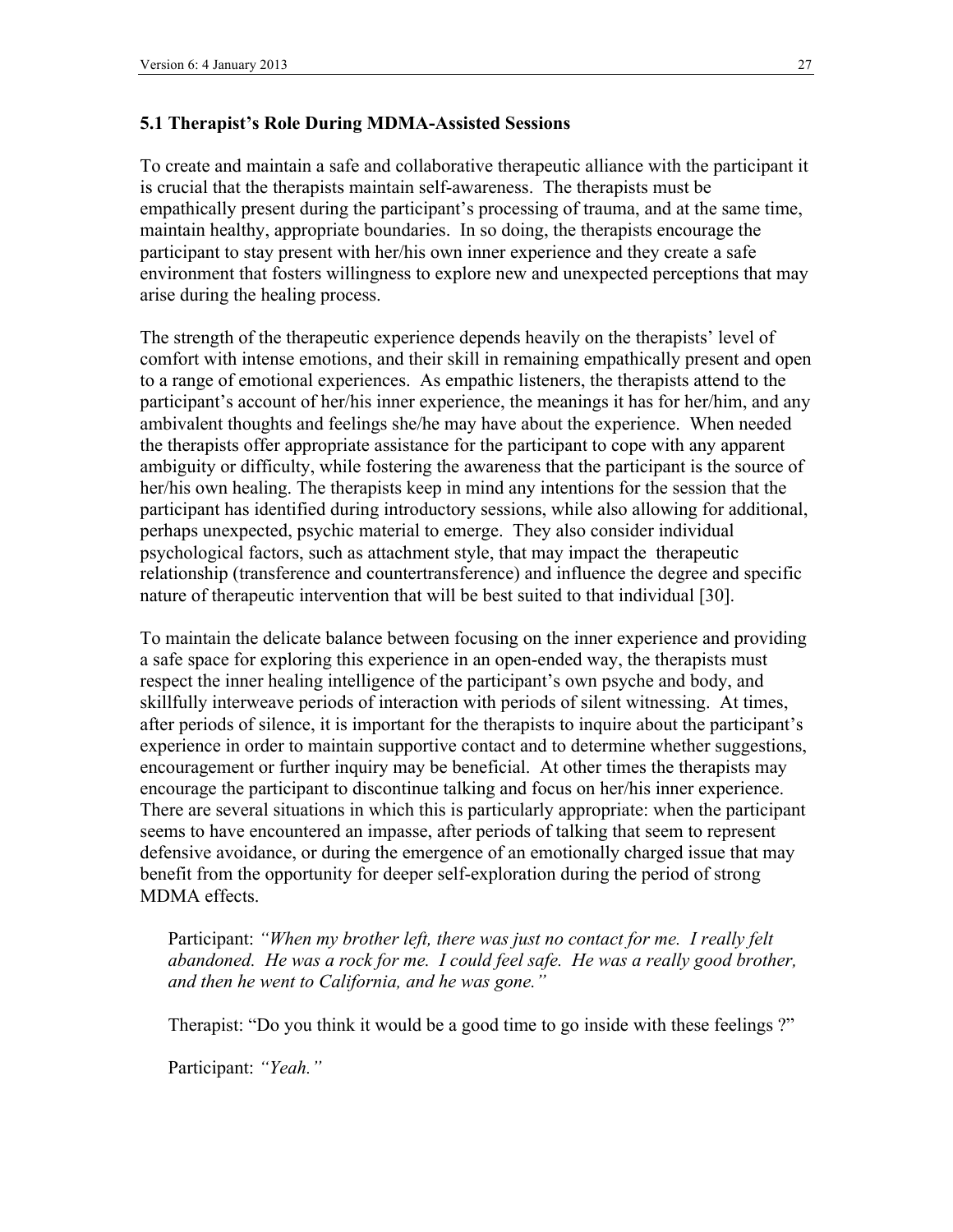Therapist: (After a long silence) "How is it going in there?"

Participant: *"It is really crazy. And not at all what I was expecting … I don't know if I can even verbalize it. Some of it is really dark and some of it is not. It is kind of anxiety-provoking. It's like stuff I had no idea was in me. I am OK being there. It's not realistic at all. I am not really trying to connect it with anything. It is kind of like I want to get out of my skin. I kept wanting to stop and then wanting to stay. I'll stop if it gets too weird."*

Therapist: "It's OK not to put it into words at this point. Just stay as present with it as much as you can."

Participant: *"OK."*

Participants naturally want to get maximum benefit from their sessions, so they often need reminding of the paradox that this is usually best accomplished by surrendering to the process rather than trying to direct it. They should be reminded that, in MDMAassisted psychotherapy, important insights and healing often arise through a non-linear process that may shift and resolve in unexpected ways. This process is enhanced by the participant's trust that the inner healing intelligence in conjunction with the medicine will bring forth whatever experiences are needed for healing and growth, so anything that arises is viewed as part of the healing process. In this vein, the participant is encouraged to surrender to the process as fully as possible and not to "get ahead of the medicine" with efforts to direct it. The therapists' role is often to follow, rather than guide, the participant, as she/he explores new and unexpected perceptions and realizations. At other times it may be helpful for the therapists to remind the participant that facing painful experiences is actually a path toward healing.

The therapists may provide verbal reassurance when needed and nurturing touch if requested when the participant is facing upsetting, potentially overwhelming thoughts, memories, or feelings. However, care should be taken not to interrupt the participant's process unnecessarily or to convey a lack of trust in the participant's own inner healing ability. The therapists should track their own emotional reactions and refrain from intervening in response to their own needs. The therapists' ability to be present without needing to intervene, other than perhaps with a gentle reminder of their presence, can convey a strong message of compassionate support and trust in the healing process.

"We're right here with you, use your breath and stay with it as much as you can. We know this is difficult, but we also know from experience that this is an important part of the healing. Fully experiencing and expressing this, moving through it instead of away from it is the way to really heal it."

With a combination of empathic listening, questions, and observations the therapists facilitate two complimentary aspects of processing these challenging experiences: facing and even amplifying the experience in order to allow the spontaneous unfolding of the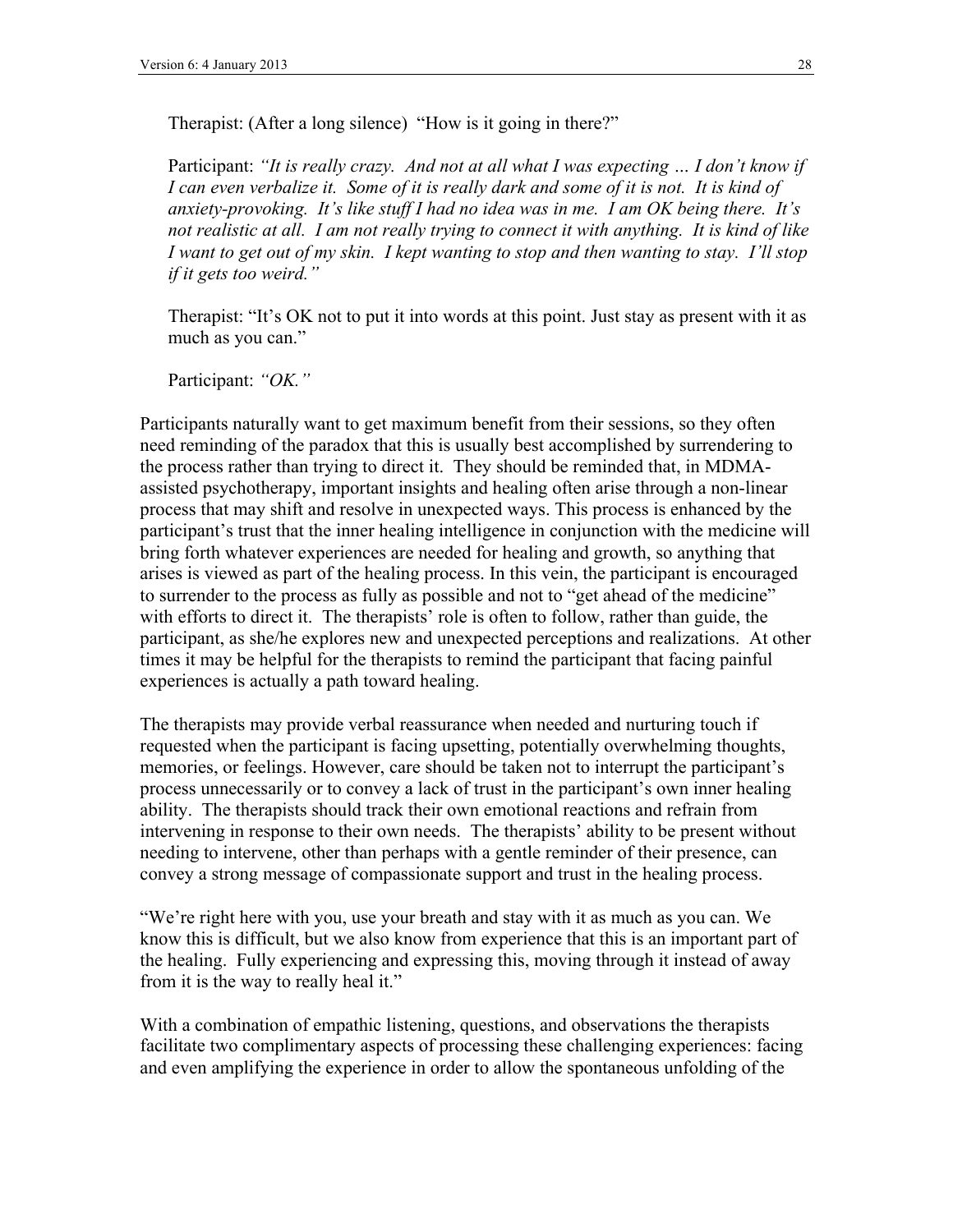healing process on the one hand and on the other hand, clarifying, understanding, and gaining new perspectives about past experience and painful emotions.

Therapists must attend to balancing their responsibilities as facilitators and as noninvasive observers. Attaining and maintaining this balance may prove challenging at times, particularly when the therapists must decide when it is desirable to allow the participant to explore and confront her/his inner experience without any interaction and when it is more appropriate to interact with the participant in order to facilitate a particular avenue of experience. There is no formula for achieving this balance, and the amount of time spent in interaction may vary considerably from one session to another. Maintaining an effective balance requires a focus on the participant's verbal and nonverbal communications, as well as an understanding of the specifics of her/his psychological history and the nature of her/his particular healing process. For example, if someone is known to have a tendency to isolate, then the therapists would have a lower threshold for checking in with them and asking about their experience. On the other hand, if someone has a tendency to defend against painful feelings by talking and intellectualizing, the therapists would more readily encourage them to put the eyeshades and headphones back on and focus attention "inward". For many individuals, both avoidance and withdrawal may be observed at different times. Maintaining a skillful balance also requires a thorough understanding of the nature of MDMA effects and the non-linear manner in which they can lead to healing.

The principal therapist, in consultation with the medical monitor, is responsible for disqualifying any participant who has had a sufficiently adverse physiological or emotional response to MDMA during the first MDMA-assisted session that a subsequent MDMA-assisted session would present an unacceptable risk.

### **5.2 Initiating Therapy**

At the beginning of the MDMA-assisted session, the therapists review the approach to therapy and the range of experiences that may occur during the session, as well as inquire about any concerns or questions the participant might have. This interaction encourages the participant to disclose her/his feelings and provides an opportunity for the therapists to reassure the participant, to remind her/him of the value of a non-directive approach, and to reinforce receptivity towards the healing potential of the therapeutic experience.

Participant: *"I have this thing about the unknown. It just doesn't sit well with me. I don't do well with it. When I know what to expect it's OK. Not knowing and having unanswered questions, I just don't do well with. Like the idea of possibly having flashbacks … and I don't know, worst case scenario."*

Therapist: "It's really natural to be anxious about that. One of the challenges of this approach is being willing to go into it and work with whatever comes up. Your reactions are common. I think it is helpful to remember nothing is going to come up that is not already there. Whatever comes up is something you are walking around with already but maybe not fully conscious of. I know it can be scary. The paradox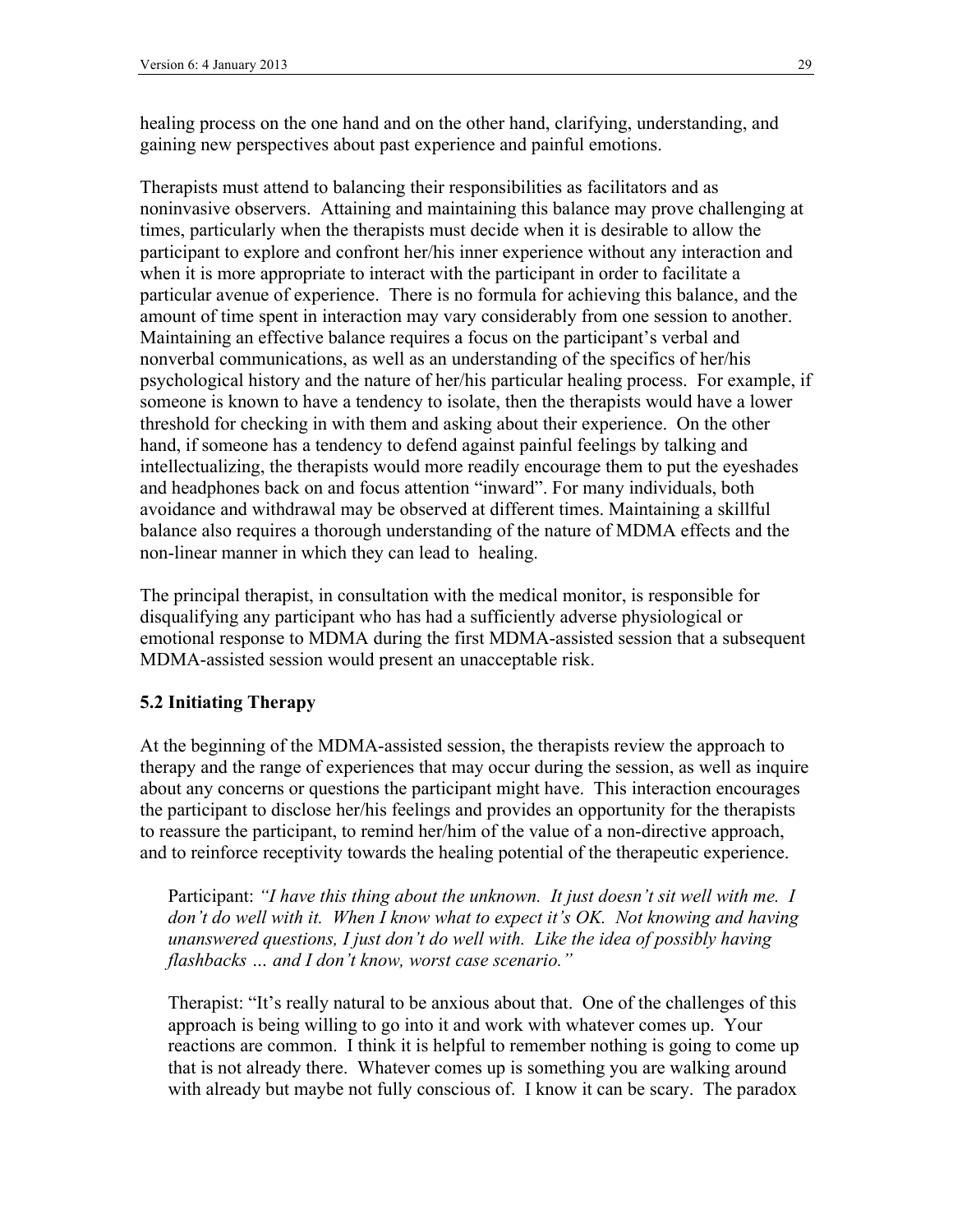is, although this approach could stir up memories or even flashbacks, temporarily, it allows you to move through them in a way, so that you are actually more apt to be free of them and less likely to have them be a problem for you in the long run. It's possible you could have more symptoms temporarily, like we talked about."

Participant: *"Yeah right. Is this one of those things where you won't remember what happened? Like being under sedation?"*

Therapist: "You'll remember this. One of the qualities of MDMA is that it makes it easier to face memories and not be overwhelmed and actually work through them and the painful emotions in a way that is healing rather than re-traumatizing. In everyday life flashbacks and memories can come up spontaneously and overwhelm you. We are trying to change this by inviting whatever comes up to come up in a safe setting, with the medicine helping you approach it without being overwhelmed. The idea is to approach your memories with less fear and less defensiveness."

Participant: *(Sigh) "If that can happen …"*

Therapist: "We're here to help you stay with what you're experiencing and encourage you not to judge whether it's the right thing or the wrong thing, but experience it, as fully as possible."

Participant: *"Uh huh."*

Therapist: "Ask for support in whatever way you need, if you want us to hold your hand or hold you or if you want to talk to us. It's really good to ask for support if you feel you can. I know a lot of your tendency can be to tough your way through …"

Participant: *"My normal approach is to suck it up."*

Therapist: "Today is an invitation and encouragement to let go of as much of that as possible. This is a whole day for you to have all the support you need, all the support you are able to accept, and allow yourself to feel and work with whatever comes up rather than pushing it away or sucking it up."

Therapists and the participant will talk about their past reactions to anxiety and discuss a plan for ways the therapists can help if anxiety arises.

Participant: *"I curl up in a ball and repeatedly say "stop". Please do not touch me because I am afraid that I will hurt you when I am in this state. Just let me rest."*

Therapists encourage the participant to set aside expectations and remain open to whatever emerges ("beginner's mind"), viewing any experience as presenting an opportunity to heal and developing trust in their own inner healing intelligence.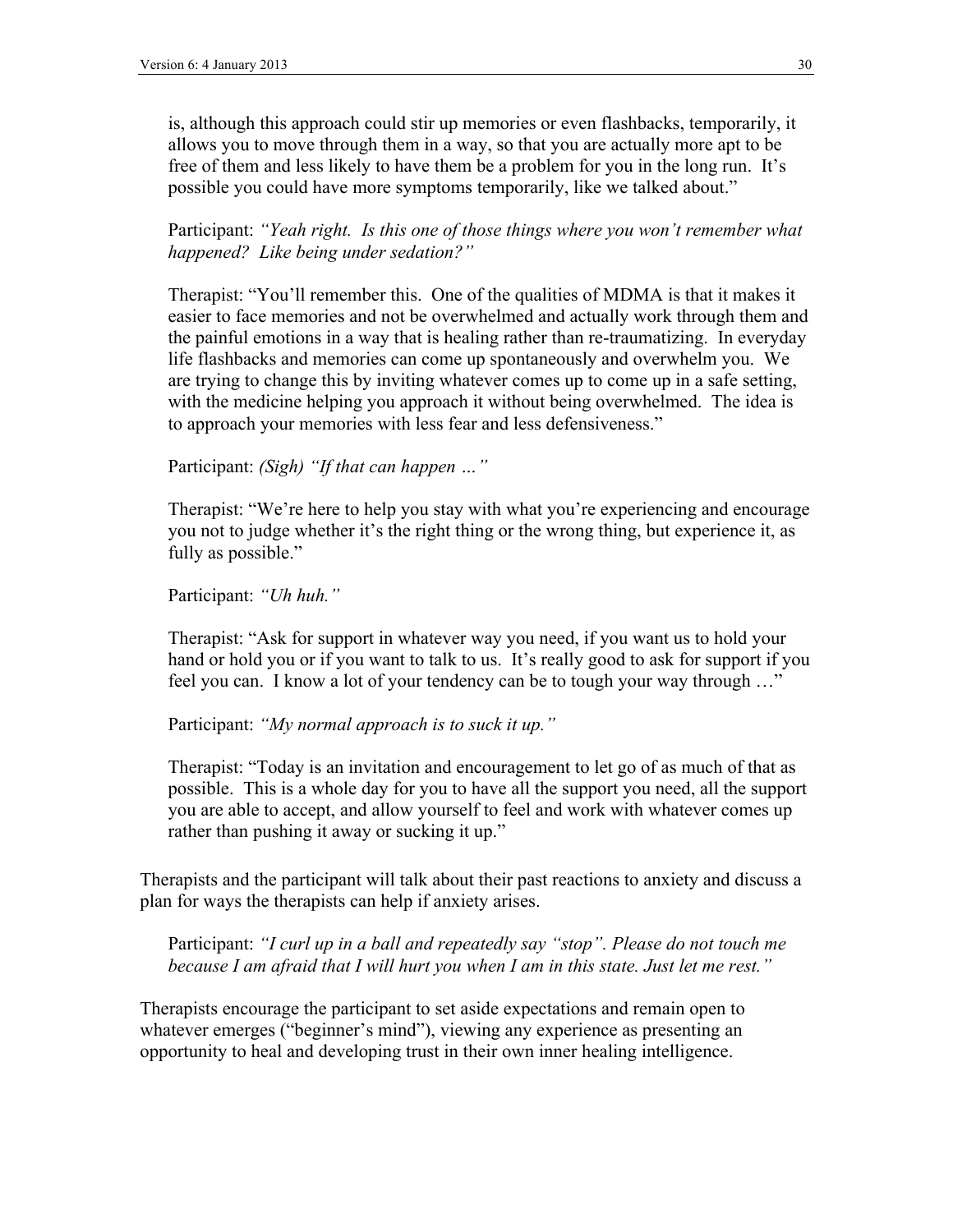Therapist: "We encourage you to approach whatever comes up as something that's coming up as part of your healing process. We trust that your inner healing intelligence will bring you what you need for healing and that's much more reliable than anything you or we could figure out ahead of time with our rational minds."

The therapists explain that MDMA is known to increase feelings of intimacy or closeness to others and to reduce fear when confronting emotionally threatening material [14, 17, 31-34]. They remind the participant that in the context of psychotherapy, a combination of drug effects serves to facilitate the therapeutic process by allowing the participant to revisit the trauma without feeling overwhelmed by the terror or shame that may have overwhelmed her/him in the past. These effects can include enhanced positive mood, novel thoughts about meaning of objects, events or memories, also increased access to distressing thoughts and memories, reduced anxiety, increased feelings of empathy or closeness to others, and decreased self-blame and judgment [11, 34-40] . This combination of drug effects should support the participant in overcoming the emotional numbing of PTSD and allow her/him to be more fully open to experiencing the full range of emotions (grief, fear, rage, as well as joy, happiness, love, comfort) without the subjective feeling of being overwhelmed. MDMA is expected to make it easier to process feelings and memories in a helpful way, but the therapists should make it clear that this does not mean it will be easy, and they are there to offer support if there are times when it is difficult.

The participant should have an understanding of what to expect about the onset of effects. Onset of subjective and physiological effects of MDMA begins thirty to sixty minutes after oral administration. These may include heightened sensation and perceptual changes, including visual distortions, alteration in the brightness of the room or of colors, changes in the quality or apparent location of sounds, altered perception of time (especially slowing), and changes in the meaning or significance of perceptions, thoughts, and memories [34, 38, 39, 41, 42].

When the MDMA is administered, it should be offered to the participant in a bowl or other small container for the participant to pick up and swallow with water. This presentation symbolizes the nature of the therapeutic relationship in which the therapists are offering the participant a tool and the participant retains the ability to choose whether to use it.

Shortly after MDMA administration the participant is guided towards a relaxed state and may find it helpful to focus on abdominal breathing. Within approximately fifteen minutes of ingesting the MDMA, the participant is encouraged to recline on the futon, use eye shades and headphones, if they are comfortable doing so, and relax into the music selected for the session. The therapist softly reminds the participant to be open to whatever unfolds and trust her/his innate healing capacity. From this point on, the MDMA-assisted session consists of periods of inner focus during which the participant attends to her/his intrapsychic experience without talking, alternating with periods of interaction with the therapists. The ratio of inner focus to interaction is typically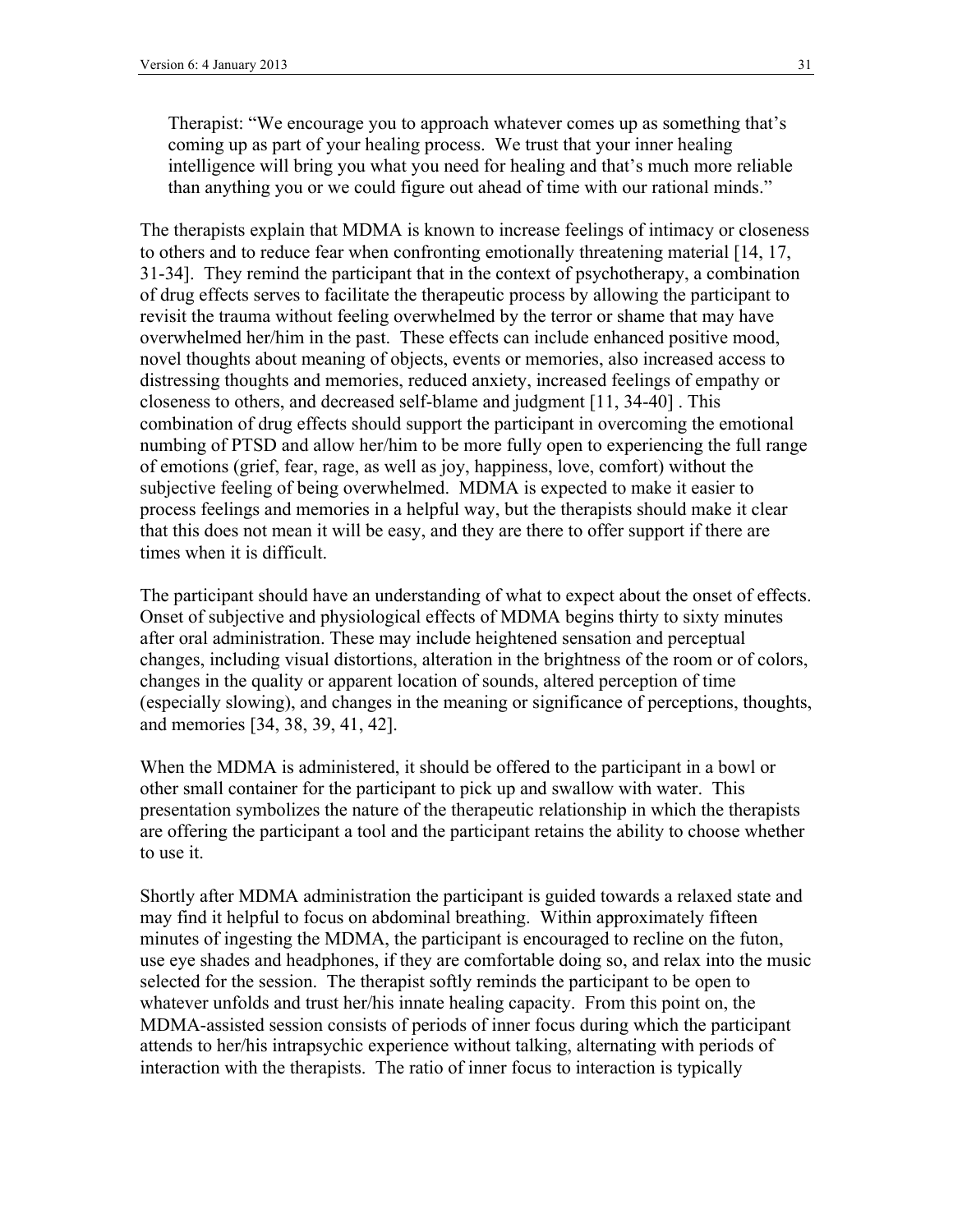approximately 50:50, but varies considerably from session to session. During the periods of inner focus, the therapists maintain a clear empathic presence to support the process.

Therapist: "You mentioned that you're worried that this stuff with your dad may come up. We want to remind you that we're here to support you in working with whatever comes up and we believe that whatever does come up is coming up for healing."

Participant: *"OK. I feel good about that."*

Therapist: "We don't want to direct this nearly as much as we want to follow and support the way it unfolds for you. So we trust that your own inner healing mechanism will bring up whatever needs to come up. As we talked about before, we would like to have an agreement that at some point, if nothing about the trauma has come up spontaneously, we'll bring it up in some way so that we can work with it. But we will let your own unfolding of the process take the lead."

In some cases, the participant may become anxious at the onset of the MDMA.

Participant: *"I feel really weird. My arms and legs feel heavy and tingly."*

Therapist: "I want to remind you that you're in a safe place and we're paying close attention to how your body is reacting. Use your breath. What you're experiencing is a normal reaction to the MDMA effect starting. By using your breath like we practiced, you can stay with the energy in your body."

#### Participant: *(Begins breathing. Music is soft and melodic.)*

Therapist: (After a long silence) "It's very common to feel a lot of energy in your body. One thing is to breathe into it and experience it, maybe savor it, and also if your body wants to move, just let your body express itself."

Participant: *"I need direction. I'm just going every which way. I need something to focus on. I need something to think about … too many thoughts."*

Therapist: "Try to see what direction the medication gives you. Instead of trying to control your thoughts, trust the medicine will unravel these knots in some way and take on direction. I know there is an abundance of energy in your body, so you do not have to make your body relax, just let your body do whatever it needs to as your thoughts float by."

### **5.3 Period of Peak Effects**

Peak effects typically occur seventy to ninety minutes after drug administration [38, 39, 42, 43] and persist for one to three hours [34, 38, 42, 43]. The therapists check-in with the participant after sixty minutes if the participant has not talked since the administration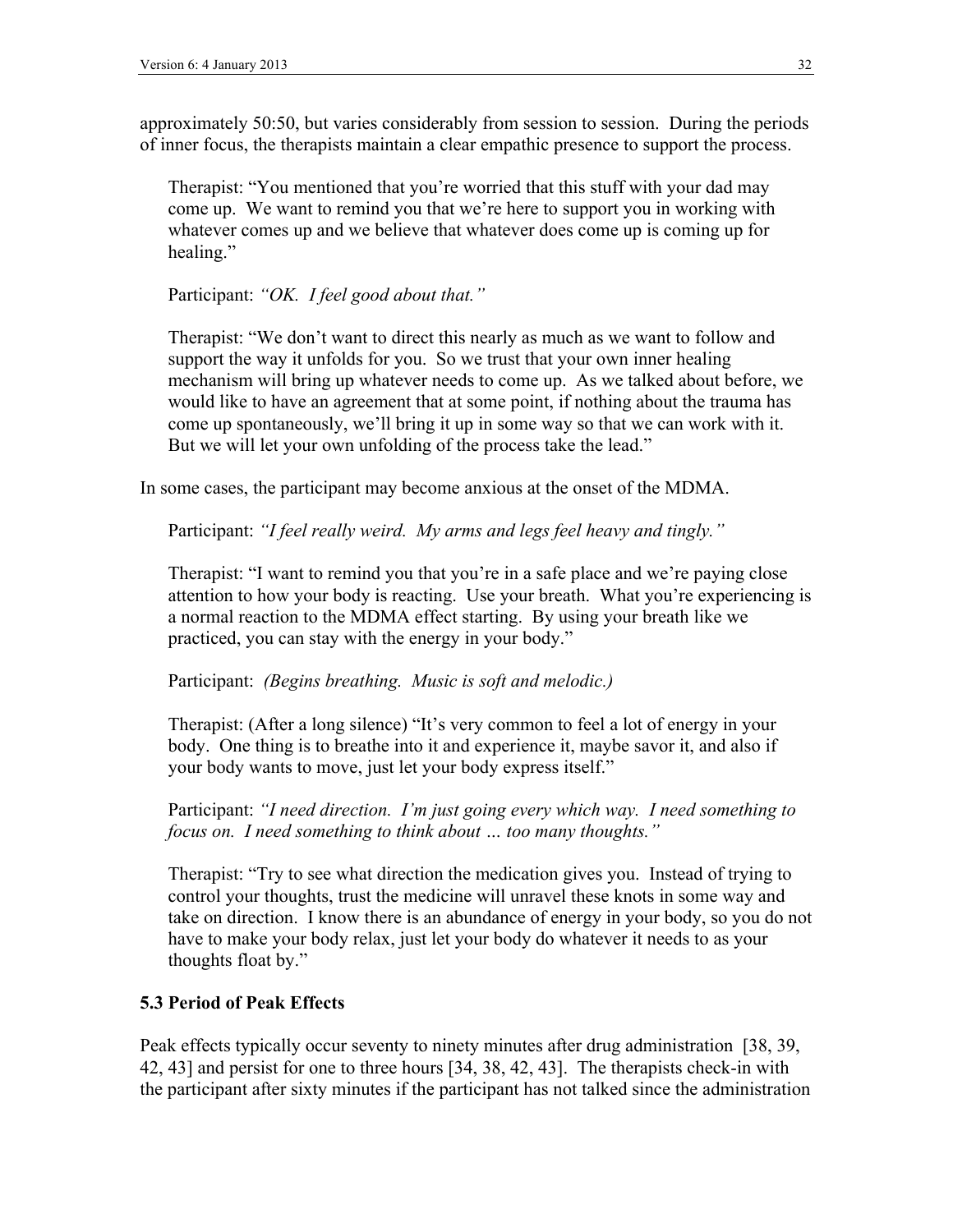of the medication. This check-in reminds the participant of the therapists' presence and provides the therapists with a sense of the participant's inner state. Based on this information, the therapists either encourage the participant to return to an inner focus or to share more about their inner experience.

To check-in with the participant at sixty minutes, one of the therapists may put a hand gently on the participant's shoulder (if the participant has previously given permission to be touched in this way) and ask softly:

Therapist: "It's been an hour and we're just checking in to see how you're doing."

Participant: *"I don't remember so much about my childhood. It's hard for me to imagine that I can heal this stuff if I don't remember what it is. I just want to dig it out."* 

Therapist: "So what I encourage you to do right now, as much as possible, is to stay with all of that, including the feelings of frustration and concerns about not being able to remember. Let yourself just go into feeling all of it … As much as you can, let go of worrying about how you are going to heal. Breathe into the process and trust your own inner healing intelligence with the help of the medicine."

As the session progresses, the participant is likely to experience a positive mood and a sense of trust in both self and others. During some sessions, this shift occurs relatively early in the session and seems to provide a platform from which the participant is then able to approach the emergence of traumatic memories and painful emotions with a greater sense of strength and safety that comes with an empathic shift in consciousness. This expansion in consciousness aids the participant in developing a new sense of mastery over the trauma and the accompanying painful emotions. During other sessions, participants are confronted by traumatic memories relatively early in the session before they have affirming experiences. In this case, affirming experiences are likely to come later in that session, or even in subsequent sessions, and contribute to a sense of resolution and healing and a shift in perspective about the world. As Grof said of work with LSD, MDMA functions to some extent as a "nonspecific amplifier" of mental processes. What is usually experienced as difficult may come to feel intensely sad, frightening or enraging, what is typically pleasant or affirming may become associated with intense joy.

Consider the following example of an affirming experience early in the session. In her first MDMA-assisted session, this particular participant started with a Subjective Units of Distress (SUD) rating at 7/7. She reported being very anxious about the unknown, including fear that flashbacks would be triggered. Forty-five minutes after MDMA administration she said:

*"My legs are a little heavy and my chest is a little hot, not a bad thing, I'm not nervous anymore. I feel warm and fuzzy I'm not stressed at all."* At the one hour point, her SUD was 0 (actually, she reported it as "minus 15"). *Colors are bright, I*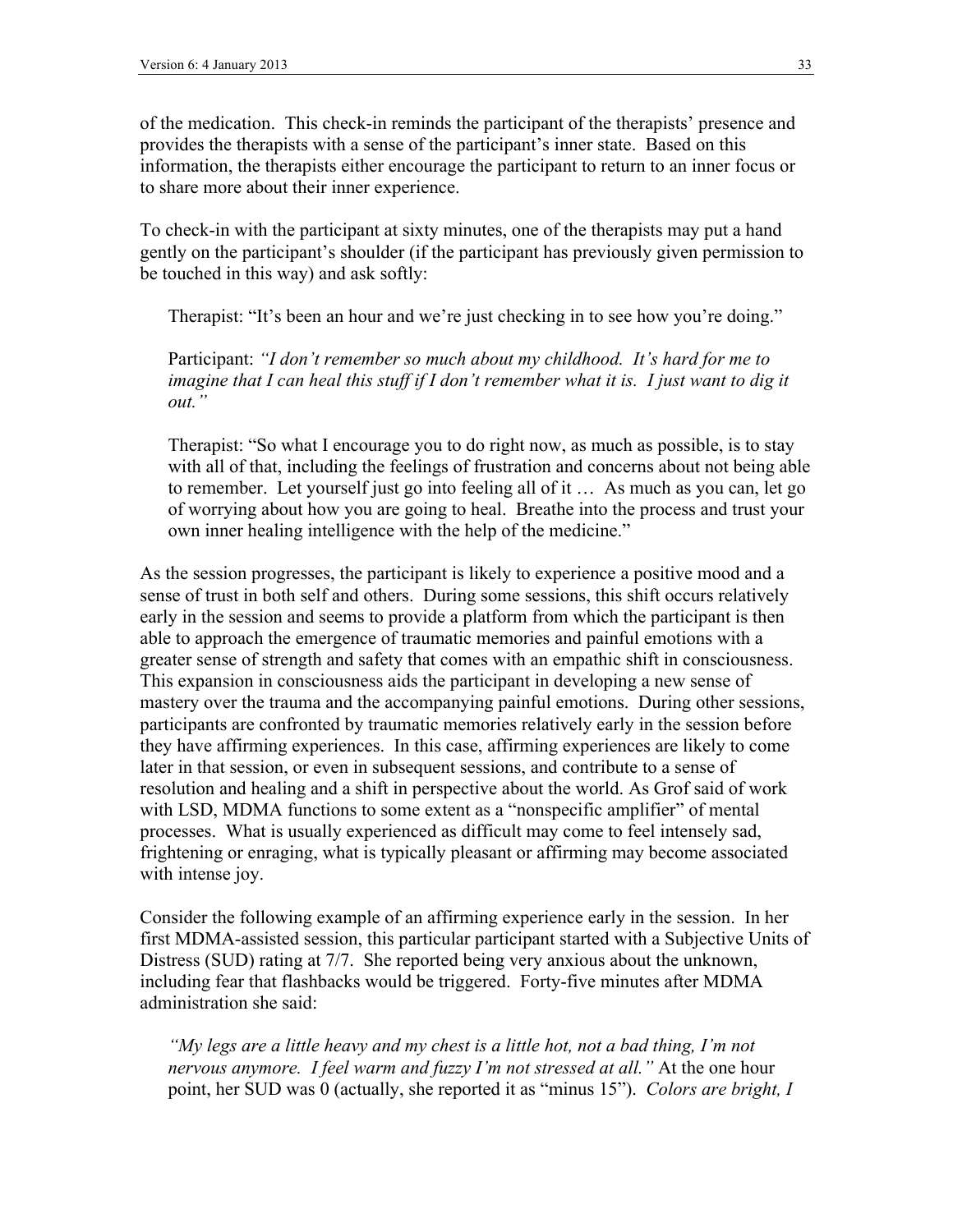*feel warm inside, there's lots of energy… My thoughts are coming fast. I need some direction. Love, I'm seeing blocks to it."* The therapists suggested she focus her attention back inside. After a few minutes she said, *"I just heard, 'You're the greatest!'… I see the link between the derealization and the rape."* She talked briefly about the rape and became aware of anger, self-blame, and feeling alone, and then said, *"There has been desperation under the numbness. I feel protected now, I finally feel loved and protected. (Tears) It's good to have someone who cares."* She went on to talk some more about the rape in this session with realizations about how experiences in childhood had made her vulnerable. She spent much of the session appreciating being able to really feel, for the first time, how much love and safety there was in her marriage. In the follow-up sessions she said, *"Now I have a map of the battlefield. I think next time I'll be able to go deeper processing the trauma,"* which she did.

Consider the following example of an experience of being confronted by traumatic memories relatively early in the session:

One participant, in her first MDMA-assisted session, started crying an hour after MDMA administration and described fear, sadness, blurry vision, and body sensations that she'd had when she was stabbed. She went on to spontaneously reexperience the trauma in detail, as if watching a movie with time slowed down and said, *"It feels more real now than when it happened."* At times she was able to describe it to us, at other times, she was having full blown flashbacks saying, *"Please don't let me die, I have things I have to wrap up, get down, get down,"* as she held her hands up, as if to protect herself. This experience continued for more than an hour with the therapists listening empathically and periodically making contact to remind her of their presence.

It is common for participants to make connections spontaneously between their feelings about specific traumatic events and earlier childhood experiences. Often, they arrive at insights about how earlier experiences may have left them more vulnerable to being traumatized later or may have affected their response to subsequent trauma.

Therapist: "You were beginning to sense the fear."

Participant: *"It changed from fear to 'I'm really mad at myself for allowing it to happen.'"*

Therapist: "Is that easier to feel than the fear?'

Participant: *"I guess so."*

Therapist: "Because you were experiencing that and the fear began to come up and I invited you to go inside and feel the fear. How long before it switched to the anger?"

Participant: *"Not long at all."*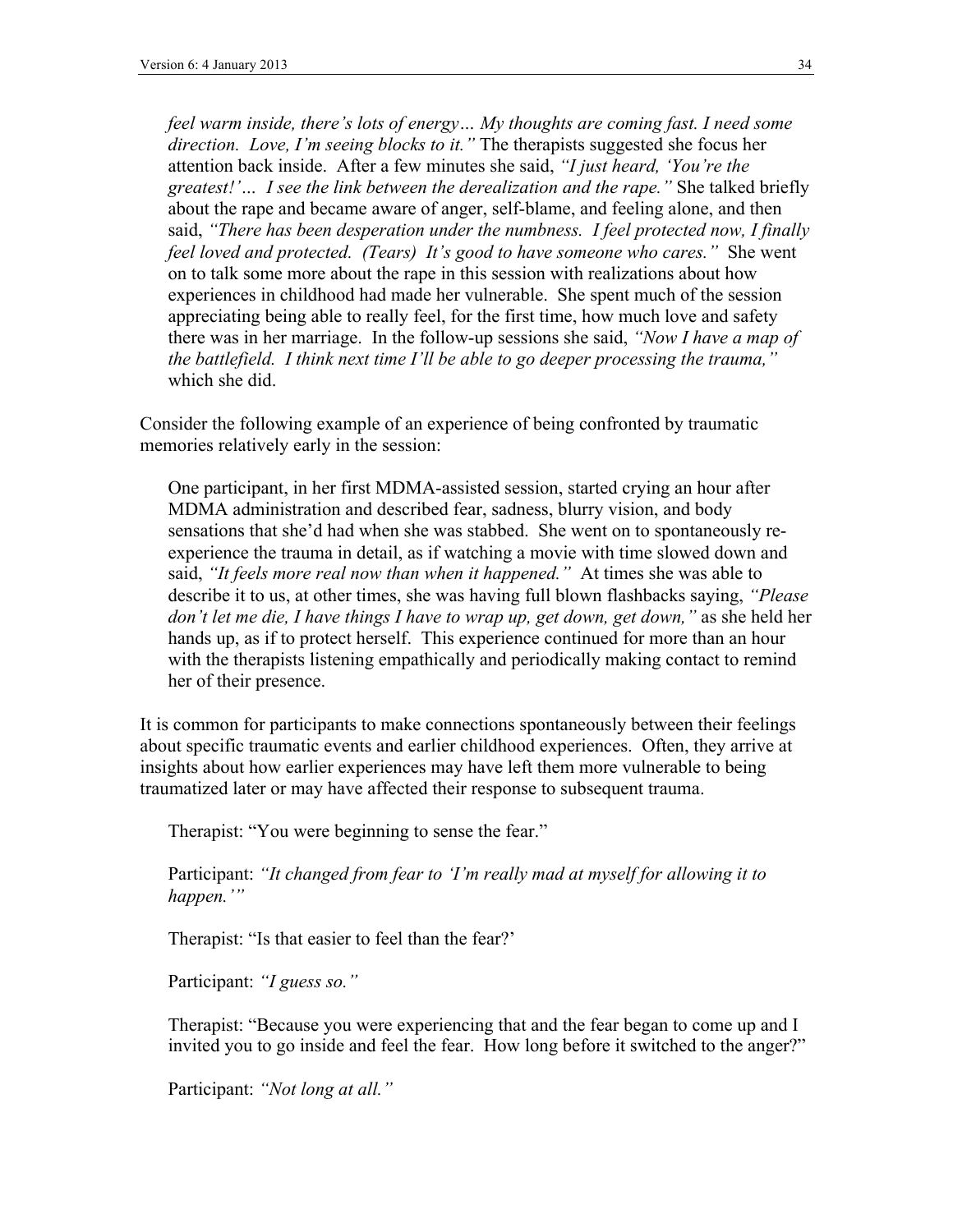Therapist: "Do you think your mind does that to distract you from the feeling of fear."

Participant: *"That's possible. After the initial, 'What the hell is going on,' my mind clicked into 'This is not happening. This is just too absurd to be happening' … all the way back to when I was little … I never felt protected, really. There's never been any support. I wasn't free to be me … just what the situation called for. I had to do it then too, be what the situation called for."*

#### *(Long silence)*

*"I feel like a lot of this baggage I've been carrying around I put onto myself – either disappointment in myself or self-blame. Don't get me wrong, I don't think I deserved it or asked for it or did something to bring that on. I don't feel that way at all. It's like your baseline and you've got your self-doubt, desperation on top of that, and before you know it, you've got a seven-layer burrito. I can feel every one of them. I don't know how to express it or articulate it but I can feel every one of them. It's not the 'Yuck' that I used to describe. They're stacked one on top of the other. I guess I have just done it for so long that when the rape happened, it was the straw that broke the camel's back. I just left. My mind said that's enough, no more."*

MDMA-assisted psychotherapy helps the participant face traumatic memories and process associated thoughts and emotions. As illustrated above, there are often insights about longstanding emotional and behavioral patterns based on early protective responses to underlying rage, grief and shame. With more self-acceptance and less self-criticism, the participant gains clarity and self-confidence, a sense of self-efficacy, and a less fearful, more open and curious, relationship to unfolding memories, thoughts, and feelings. A sense of inner calm, rather than extreme arousal, on confronting traumarelated material is expected to help the participant examine memories and thoughts more closely and objectively, while at the same time, allowing powerful emotions to surface. The sense of safety may work in concert with facilitated recall to allow deeper exploration of trauma-related events and their effects on relationships and other aspects of the participant's life. This mechanism is consistent with observations from other methods of therapy that require trauma processing, to be effective, be accompanied by a degree of emotional engagement or "fear activation," while avoiding dissociation or overwhelming emotion [1]. This strategy has been referred to as working within the "optimal arousal zone" or "window of tolerance" [4, 44, 45].

Participant: *"Fear is the only emotion I've ever really known that well … afraid of this, afraid of that. That's all I remember feeling for as far as I can remember. Heart-stopping, gut-wrenching fear."*

Therapist: "Hmmm." (Long silence/soft piano music)

Participant: *"I've kept all this inside for so long. It feels so heavy, these emotions … it's like I was trained this way ever since I can remember. Children were to be seen*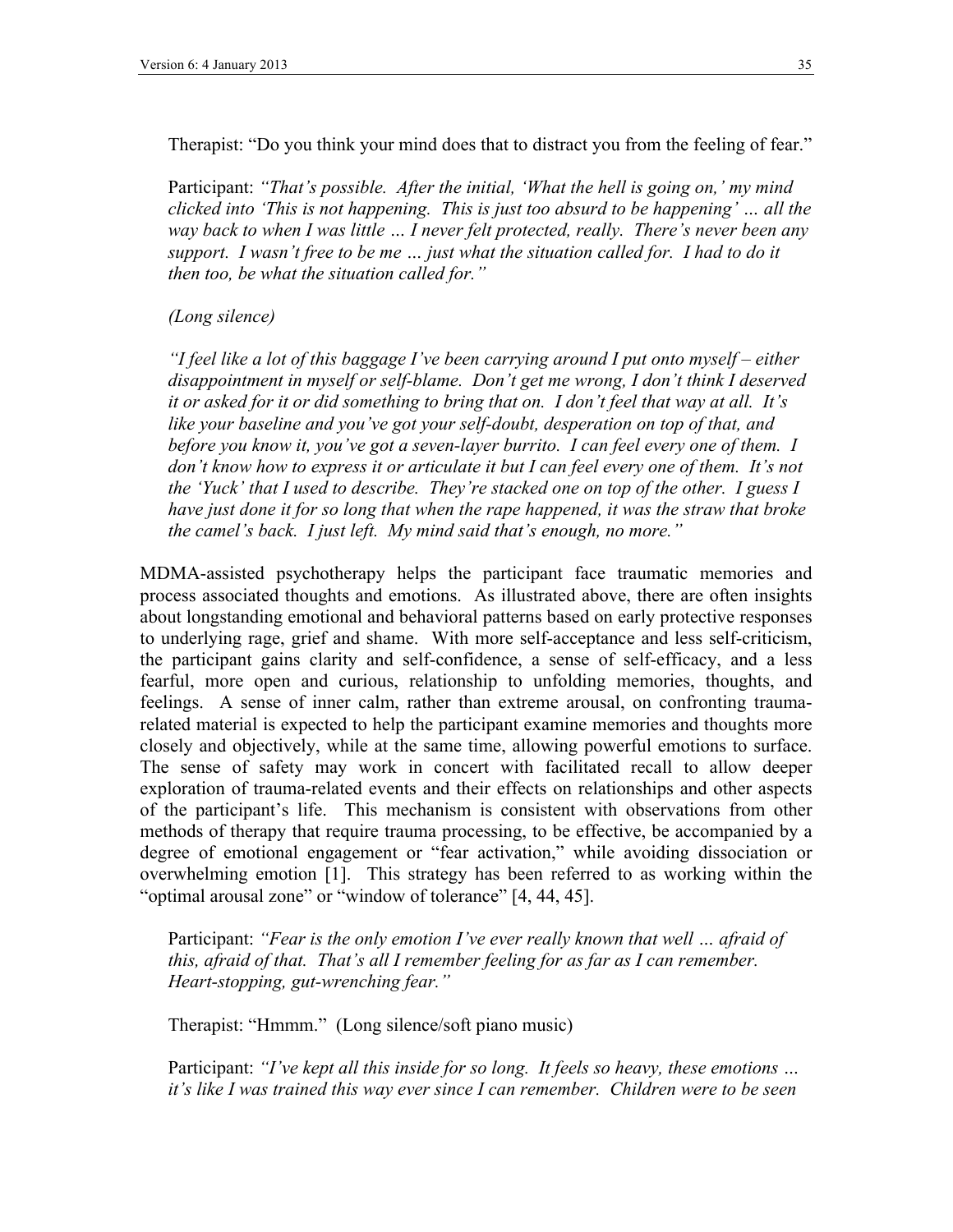*and not heard. From that point on, I sought to make myself as insignificant as possible. Then after the rape happened, I was headline news. I knew everyone at the hospital. I was ashamed, like I had a scarlet letter."*

Therapist: "I think it's important for you to experience these feelings of fear and shame. You've been holding on to these emotions for so long, and also, the belief that you have to be a certain way. It is a really powerful thing to feel, just the realization of it."

Participant: *"And it all ties into how I handled my adult relationships, because I was always afraid to be myself because nobody would like me, as myself. Then Tom comes along and I don't have to be a certain way. Now I have someone I can lean on and somebody that is there for me and doesn't judge me. It's a great feeling."*

As the participant experiences a greater sense of closeness to others, with more trust and intimacy, she/he may also feel empathy and forgiveness for self and others. Ideally, this progression leads the participant to feel worthy despite the shame or distress caused by the traumatic event or events.

Participant: *"I felt that interconnection between me and Tom. I haven't felt it for a*  long time and that's what makes me feel so much better, knowing that it is still there. *It's been a big stressor for me not to have felt that anymore."*

Such insights may also help the participant develop greater trust in the therapists and make it easier to talk about inner experience. The participant may also be more likely to comply with any suggestions intended to improve the therapeutic experience or to help the participant stay engaged with a particular element of the experience, such as a difficult memory, feeling, or insight.

Participant: *"It sucks to just live. Y'all are really a godsend. It is so nice to have someone who understands. For so long it's been take this pill, take that pill. The night that I was raped, the first thing that popped into my mind was 'they are not going to believe me because of the T-shirt I was wearing.' I really thought nobody would believe me. And here you are. Just throughout the years, everyone said take this and take that. Nobody's really bothered to dig down to the symptoms and help me figure out what's causing this."*

This kind of verbal expression, witnessed by the therapists, usually plays an important role in the therapeutic process. As the therapists listen and talk with the participant, they are also assessing whether such verbal interaction is indicated or whether it may be an attempt to defend against difficult or painful emotional material. Although the overall therapeutic approach should be largely non-directive, nevertheless, sometimes guidance or redirection may be valuable. If the participant seems to be intellectualizing, then the inner experience is probably not resolved and needs more time to unfold. This is sometimes referred to as the participant's "getting ahead of the internal emotional experience." In this situation, it is valuable for the therapists to intervene and guide the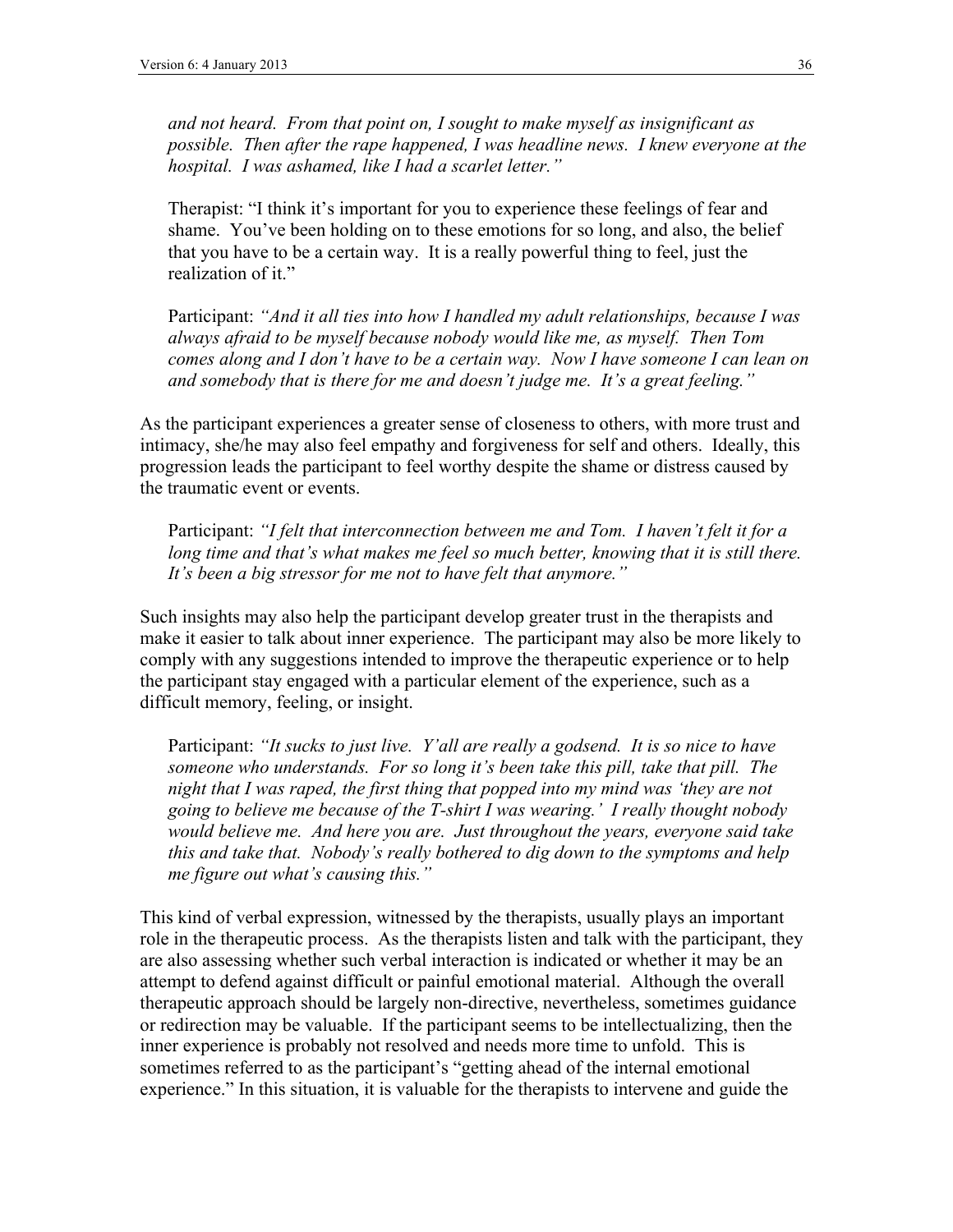participant back to her/his internal experience. In this case, guidance should be offered as a possible choice without implying that it is expected or is the only correct course to follow.

Sometimes the invitation is to expand on verbal discussion:

• "Would you like to tell us more about that?"

Or to direct attention to non-verbal or indirect communication:

• "I just noticed that your voice changed. Is there something going on that you notice?"

At other times the invitation is to focus inward:

- "Would you be willing to experiment with not distracting yourself that way for a few minutes just to see what you might discover?"
- "Maybe this would be a good time to put the eye shades and headphones on and go back inside to let the medicine help you with this?"

Bringing attention to the body and/or the breath may be useful ways of directing attention back toward inner experience.

Therapist: "Where do you feel that in your body?"

Therapist: "It may be helpful to really get into a comfortable position and allow your body to sink into the mattress."

Participant: *"I feel so crooked. Are you going to be able to walk me through any of the traumatic experiences to kind of help me focus?"*

Therapist: "Absolutely. If it feels like it's the time to do that now, we can help you do that, but it might be better at this point to first go inside and, as much as you can, relax into the way the experience will unfold. Sometimes talking can get in the way of the experience. We can talk more later." (This response was based on the therapist's sense that the participant was trying to force the experience and was looking for outer direction at the expense of inner awareness.)

Participant: *"I feel really restless."*

Therapist: "Just try to go with the flow with that energy for a little while."

Therapist: "I think it might be good to lie down, sink into the mattress, and let your body get comfortable with that movement if you need to. Try and let your breath take you into the confusion and let the medicine work as you breathe and take you through it."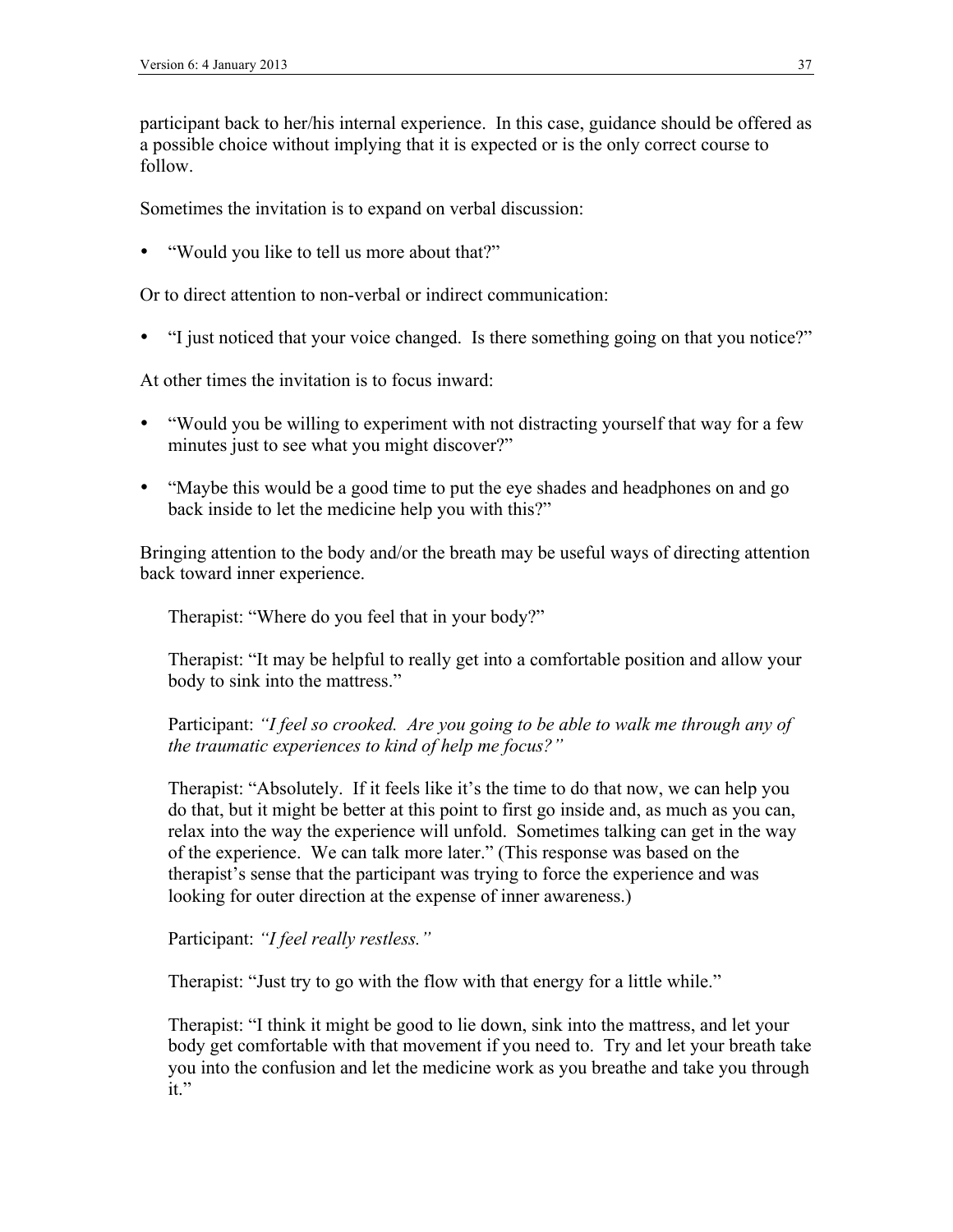Participant: *"If you don't mind, could you remind me to breathe into it? Just give me a little sign to breathe."*

Therapist: "How about if I just touch your shoulder to remind you? Remember the words, 'Don't get ahead of the medicine.' Let the medicine take you where you need to go."

In many cases, simply bringing attention to the body by inquiring about the present moment physical experience and encouraging the participant to allow spontaneous movement or expression will be all that is needed for further discovery and release of tensions or blocks in the body. If further facilitation is needed, the specific approach will vary according to the therapists' training and experience, but must always be presented as a suggestion or invitation to further exploration, rather than an instruction or requirement.

If the participant "resists" a suggestion, recognize that this is probably not deliberate, or even conscious, and that it is usually better to accept and follow whatever direction she/he takes, rather than to further challenge or interpret the resistance at that point. An exception to this approach is when someone appears to be avoiding something repeatedly. In such a situation, if the therapist decides to directly address the resistance, it should be done gently, as a collaborative exploration, and with respect for the fact that the underlying intent of a defense is self-protection. As in other therapies, processing the resistance itself, rather than trying to push past it, should be the approach. With a gentle, minimally directive approach, given time, the participant is likely to come back to the issue spontaneously later in the session or in subsequent MDMA-assisted sessions or integrative follow-up sessions.

Participant: *"I've just been realizing that every time I started to think about that time at the checkpoint I decided to go to the bathroom. Now I'm ready to talk about it."*

At this point, the participant may have valuable insights about the resistance, as well as the underlying issue. This is a situation in which there is room for flexibility for the therapists' intuition and judgment. Insights which are formulated spontaneously are likely to be of greater benefit, but sometimes, direction from the therapist may help create a valuable opportunity for healing. It is important to strike a good balance: weighted more toward self-direction than direction from the therapists.

The therapists must recognize and attend to both the participant's underlying psychological processes and the experience produced by the medicine. This responsibility involves supporting the participant in processing the negative effects of the trauma and simultaneously supporting the softening effects of MDMA. The therapists' presence and the effects of the medicine can provide a sense of safety, as the participant's barriers to perception open to allow increased access to memories, thoughts, and emotions with greater clarity and compassion and a greater sense of interpersonal connection.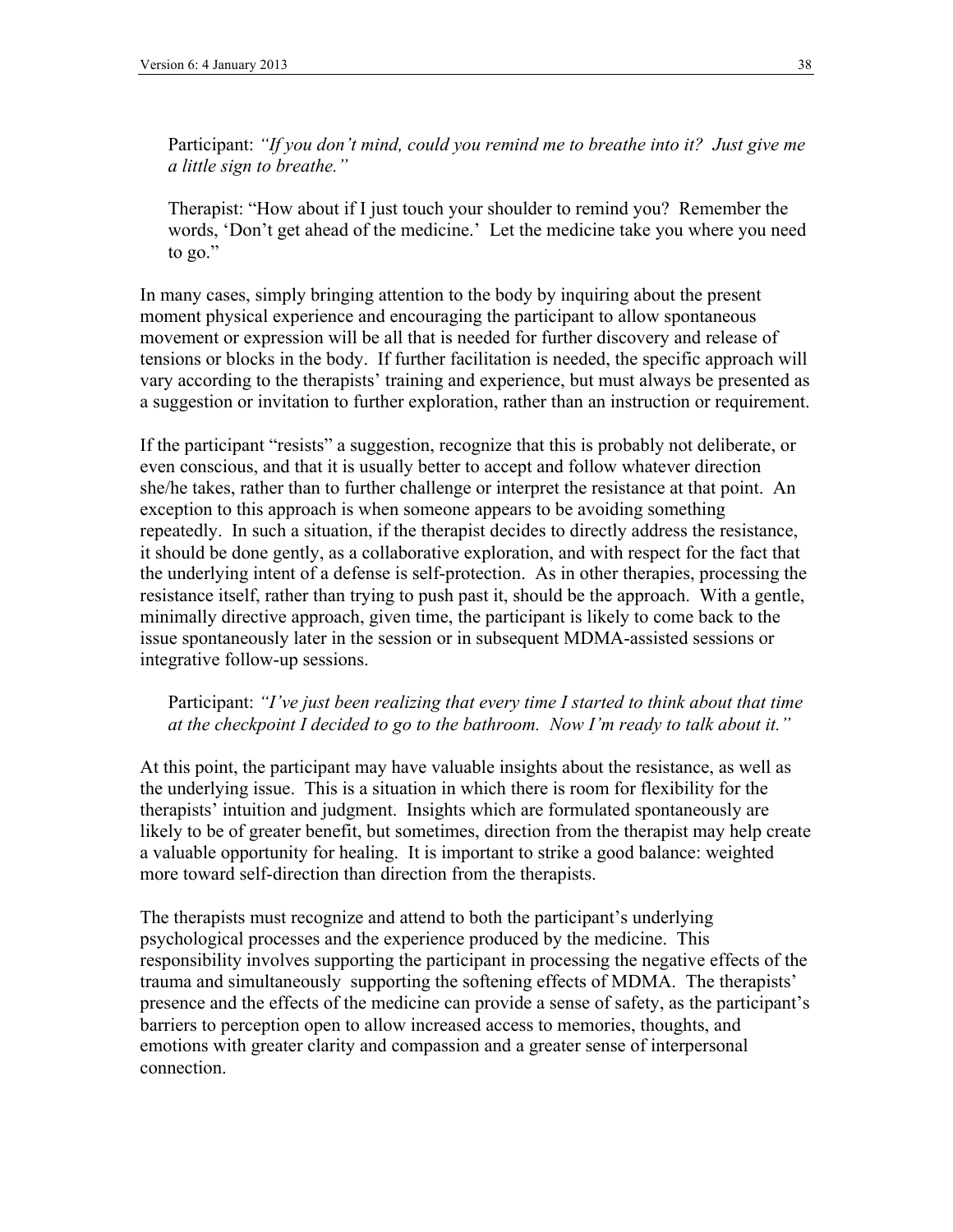Participant: *"Sometimes I am so detached from my family. Sometimes I don't even feel like I'm Aileen's mom. There's just not that … I don't know."*

Therapist: "Your derealization takes all of your attention."

Participant: *"My perception is off."*

Therapist: "This is a safe time to notice your own experience more. Try to focus on your experience rather than have it outer-directed or having to just make it through. It appears to be unfolding today that there are these layers connected not only with the rape, but the experiences before. First, the top layer is the depersonalization when that veil came down, then there is self-judgment, and under there is fear and anger. It is finally safe to revisit that."

Participant: *(Breathing softly)*

Increased sensitivity to interpersonal relationships and intimacy issues may allow participants to consider ways in which their symptoms have altered or impaired their relationships with others. With this perspective, participants are better able to view their interpersonal relationships realistically, without judging themselves or others too harshly.

Participant (during an agreed-upon phone call to the participant's husband near the end of the session): *"Did you tell Tom that I love him?"*

Therapist: "No. Sorry I missed that but I can call him back. Is that something you are experiencing deeply now?"

Participant: *"Yes, on a deep level, a deep feeling for all the love and understanding what I am going through and not knowing how to help. He's my soul mate. I don't know what I'd do without him. That deep love I feel right now. I haven't felt that for so long."*

An increased focus on interpersonal relationships may benefit participants who have distanced themselves from others as a way of coping with the trauma or PTSD symptoms. Feelings of interpersonal trust may also help participants who have experienced a lack of support from significant others after traumatic events. The therapists and participant may explicitly seek to explore these areas during part of the MDMA-assisted session.

During the MDMA-assisted session, the participant may experience strong "negative" emotional reactions, including feelings of loss of control. When the therapists see that the participant's distress is interfering with her/his ability to stay focused on the inner experience, they intervene, encouraging the participant to stay present with deeper levels of emotion, including distressing feelings, and to trust that it is safe to face the experience. Reminding her/him that in this supportive setting it is not only safe, but beneficial, to experience the fear of losing control and to experiment with relaxing the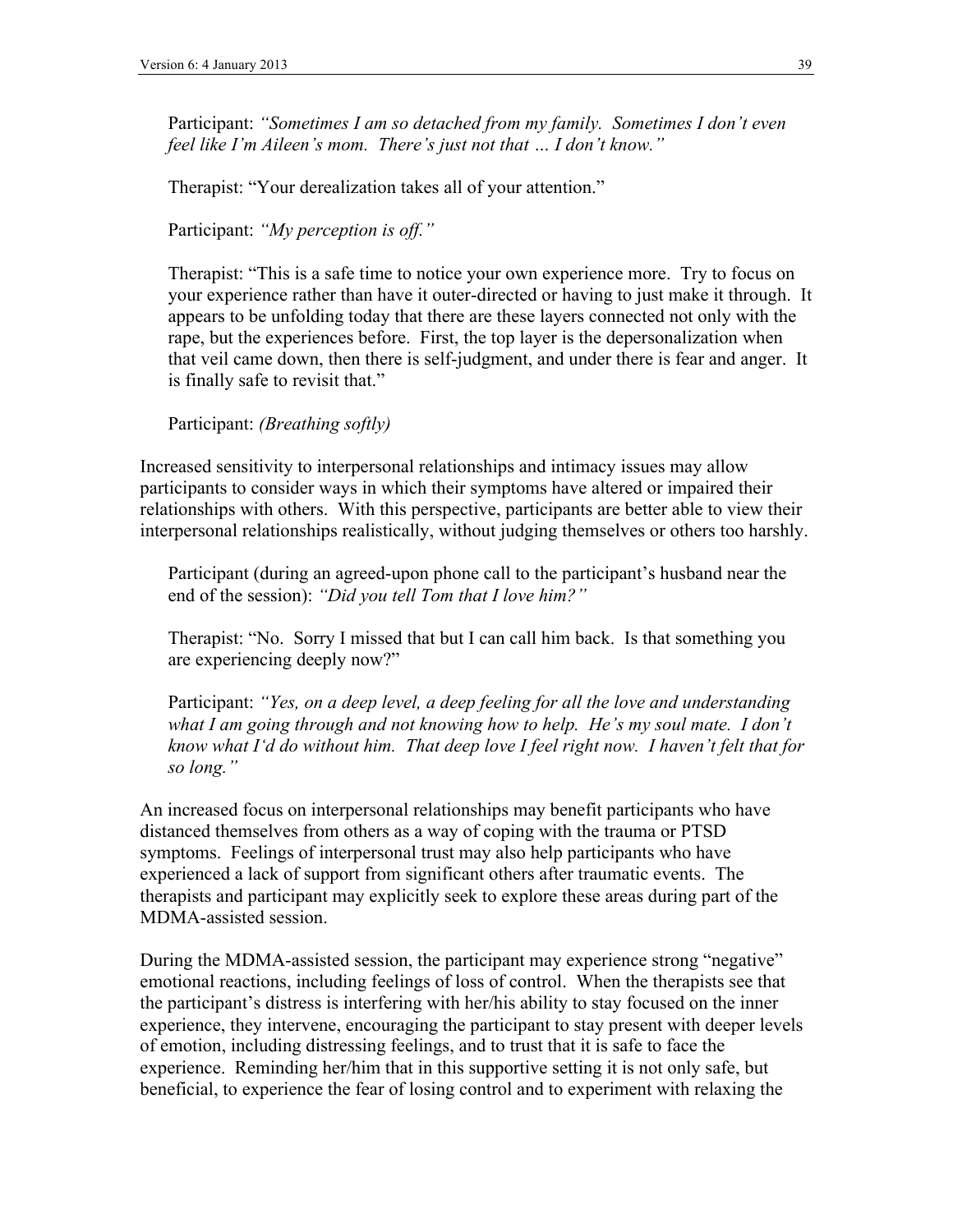need to control, without actually being out of control or in danger. They encourage the participant to surrender control and fully experience and express her/his feelings, including any fear of losing control. The therapists' guidance may take the form of:

- Introducing previously practiced breathing exercises (e.g. "use your breath to stay with the experience, breathe into it").
- Verbal statements assuring the participant that she/he is in a safe place and what is coming up now is part of the healing process.
- Encouraging the participant to talk about or otherwise express her/his emotions (e.g. tears, screaming, or other sounds). "Let the tears come" or "Let those sounds come."
- Holding the participant's hand or providing other nurturing touch.

During difficult periods, one or both therapists offer a supportive touch (if culturally and personally acceptable for the participant) by asking permission (e.g. "would you like me to hold your hand?").

In these ways, the therapists help the participant stay with powerful emotional experiences, including fear, anxiety, shame, guilt, etc., rather than trying to suppress or avoid them. The therapists reminds the participant that this is a natural progression of the therapeutic process, opening up to and moving through inner territory which she/he may have previously been afraid or unable to fully face.

Therapist: "I encourage you to just be as present as you can with that confusion (stuck feeling, fear, etc.), feel it as fully as you can, and express it in any way it may come."

Consider the following example of helping the participant with a difficult experience:

Participant: *(Deep breaths) "Fear."*

Therapist: "Fear. Where do you feel it in your body?"

Participant: *"In my chest. It's hard to breathe, kind of a suffocating kind of fear."*

Therapist: "Any images or content associated with it?"

Participant: *"No, just deep seated fear. Just that wrong feeling. It's just wrong. I don't know how to explain it. It's like that 'take the wind out of your sails … that overwhelming suffocating fear, terror, just out of control helpless fear." (Crying)*

Therapist: "I would understand this as something you've been carrying around and it is now coming up to be expressed and for healing."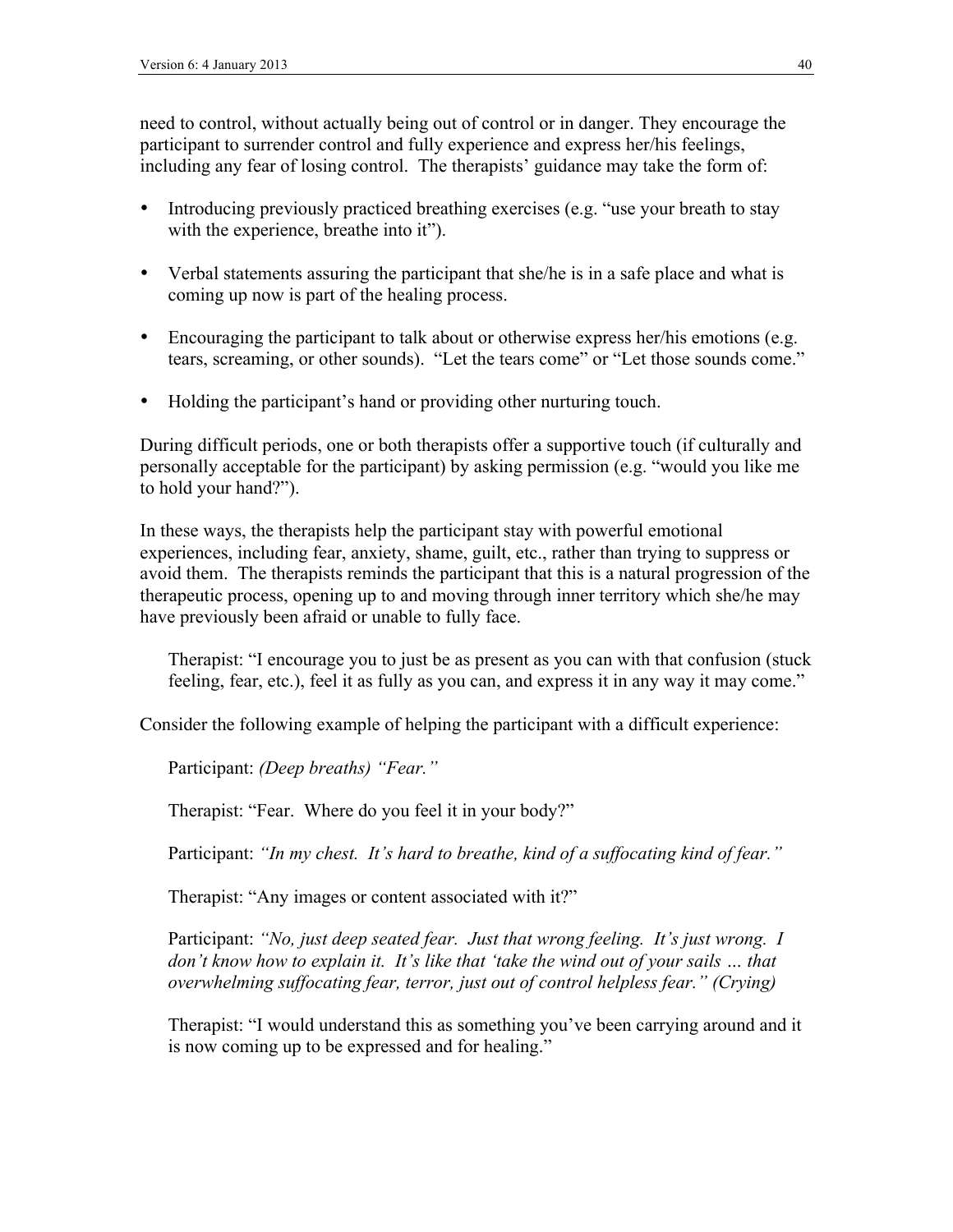Participant: *"It's weird. My body, I know I'm safe, but my mind just doesn't want to know it. It's a weird combination of my mind is telling my body one thing and my body is going 'NO' but my mind is just that, just that … it's like someone is throwing a wet blanket on me. It's just that suffocating. You know you can't catch your breath … just fear."*

Therapist: "Remember your breathing. We are right here with you."

Often the invitation to focus inward and/or to bring awareness to the body and use the breath is enough to allow the participant to stay with a difficult experience and eventually move through it to new insights and a sense of clearing, opening, and relaxing of the body. If not, the therapists may offer some level of focused bodywork as an added catalyst to the process.

Therapist: "One option for working with this would be for us to work with that place in your body. It's totally optional, and if you decide to do it we'd do it without any agenda, not trying to make anything happen, just to see if there's something your body wants to do or something there to release. And you can always say stop any time."

Often participants have vivid images that may depict some aspect of their healing process. Consider the following examples:

- *"I felt deeply connected to painful feelings of the traumas as I saw them go by in spheres, but it didn't cause anxiety. I felt deep sadness in my heart, [crying] but also deep happiness that I was healing it and letting it go."*
- *"It's like, every time I go inside I see flowers and I pick one, and that's the thing to work on next. And there are things that are hard to take, but each time I move through them it feels so much better."*
- *"It's like there have been ropes tied around me and now they're loosening."*
- *"I'm a huge pile of fertilizer composting and turning into beautiful rich soil. It's a perfect time to have rain. I'm a converter, I'm the earth, I am. Leaves, rain, even acid rain hit me, and I have a powerful ecosystem, all can be absorbed. What we're doing here is turning compost."*
- • *"I see huge white doors with beautiful white glass, so huge and heavy, but a master has engineered them so you can open them with one hand. It's only without the fear that the doors are so light. How interesting! If I go up to them with all the fears it*  makes me weak. I'm taking those fears out of different parts of my body, looking at *them and saying 'it's OK but I'm leaving you here.' The fear served me well at one time, but not now for going through these doors."*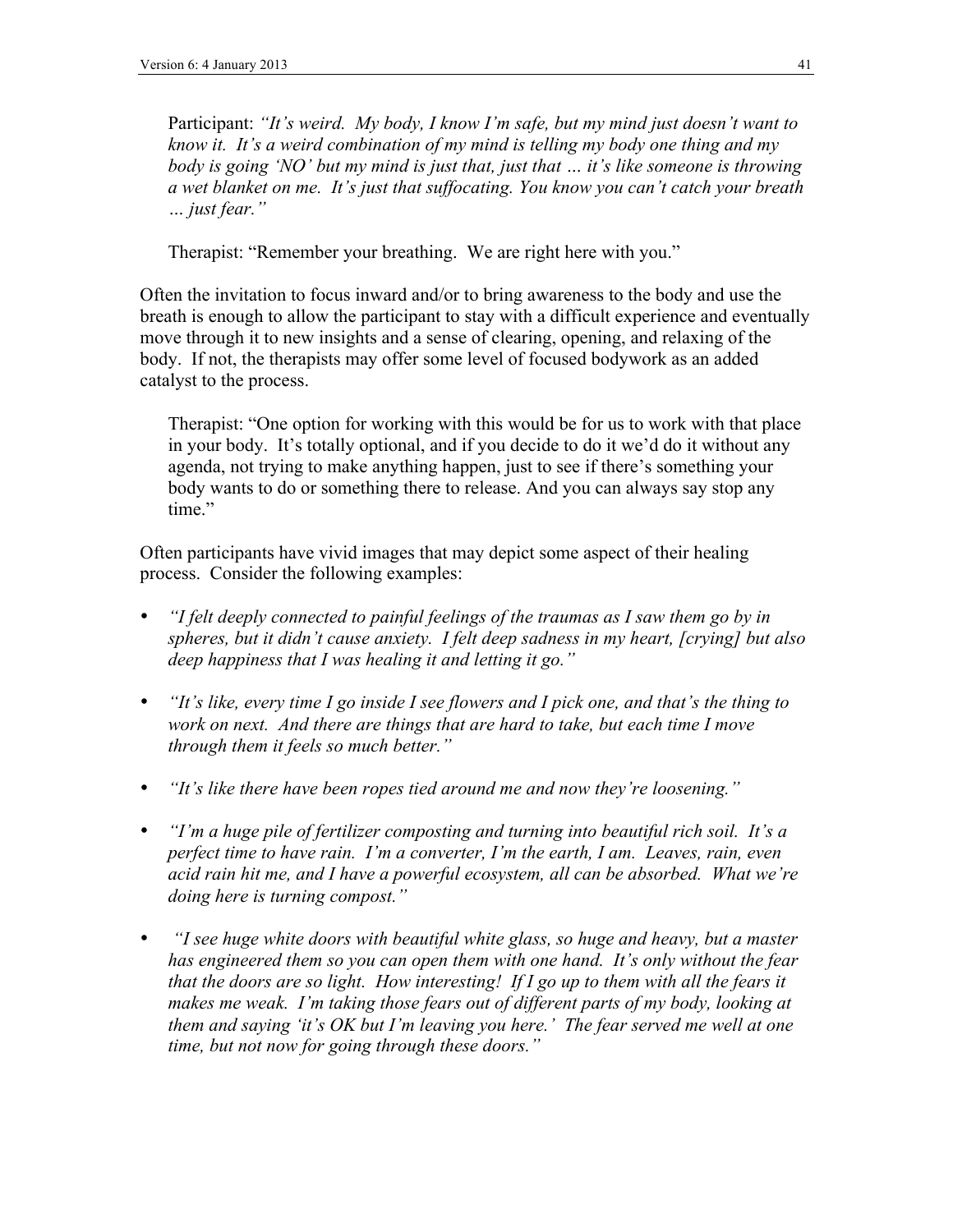#### **5.4 Later Part of the Session**

As the effects of the MDMA subside, the therapists may talk with the participant more extensively about what she/he experienced during the session. The therapists ask if the participant would like to give more detailed feedback on her/his emotional and psychosomatic status [15]. However, there should be no pressure to do so at this point; it may be left for follow-up sessions.

Therapist: "There is no pressure to talk now, but we want to give you the opportunity to share more detail if that feels right. Sometimes people have the sense that it is best to hold the experience in silence until another day and others find it useful to talk about it at this point."

The therapists encourage the participant to reflect on and accept the validity of the experience, including any new insights. If the participant expresses any regrets or selfjudgment about what occurred during the experimental session the therapists help them to normalize these feelings and provide reassurance.

Therapist: "You know, today you've faced and talked about a lot of difficult experiences in ways you haven't been able to before. It's really important to your healing process that you did, it's definitely a good thing, and it's also really understandable that there would be some second thoughts or judgments about it as the medicine wears off. This is common for people doing this work, and part of our role is to help you process these thoughts and feelings too, and respect that there are parts of you that may not trust the validity of the experience yet, it's all part of the process. How do you see it? Was it a genuine experience or just a drug experience that wasn't really valid or real."

Participant: *"No, it was a real experience. It was my own experience, the drug made it possible, but it was my experience."*

If the participant indicates physical pain, tension, anxiety, or other signs of distress, the therapists may use focused bodywork (See Section 6.3).

When a participant's emotional distress persists toward the end of the session and they are not able to process and spontaneously move through something difficult, the following steps may be helpful. In most cases, these steps should be taken sequentially, proceeding to the next step only if necessary:

- 1) Ask: "What are you aware of in your body?" This question helps the participant become conscious of the link between distressing emotions and any somatic manifestations. Making this link and making the suggestion to "Breathe into that area and allow your experience to unfold" may be the only intervention that is needed.
- 2) Encourage the participant to "Use your breath to help you stay as present as you can with this experience. Go inside to allow your inner healing intelligence to work with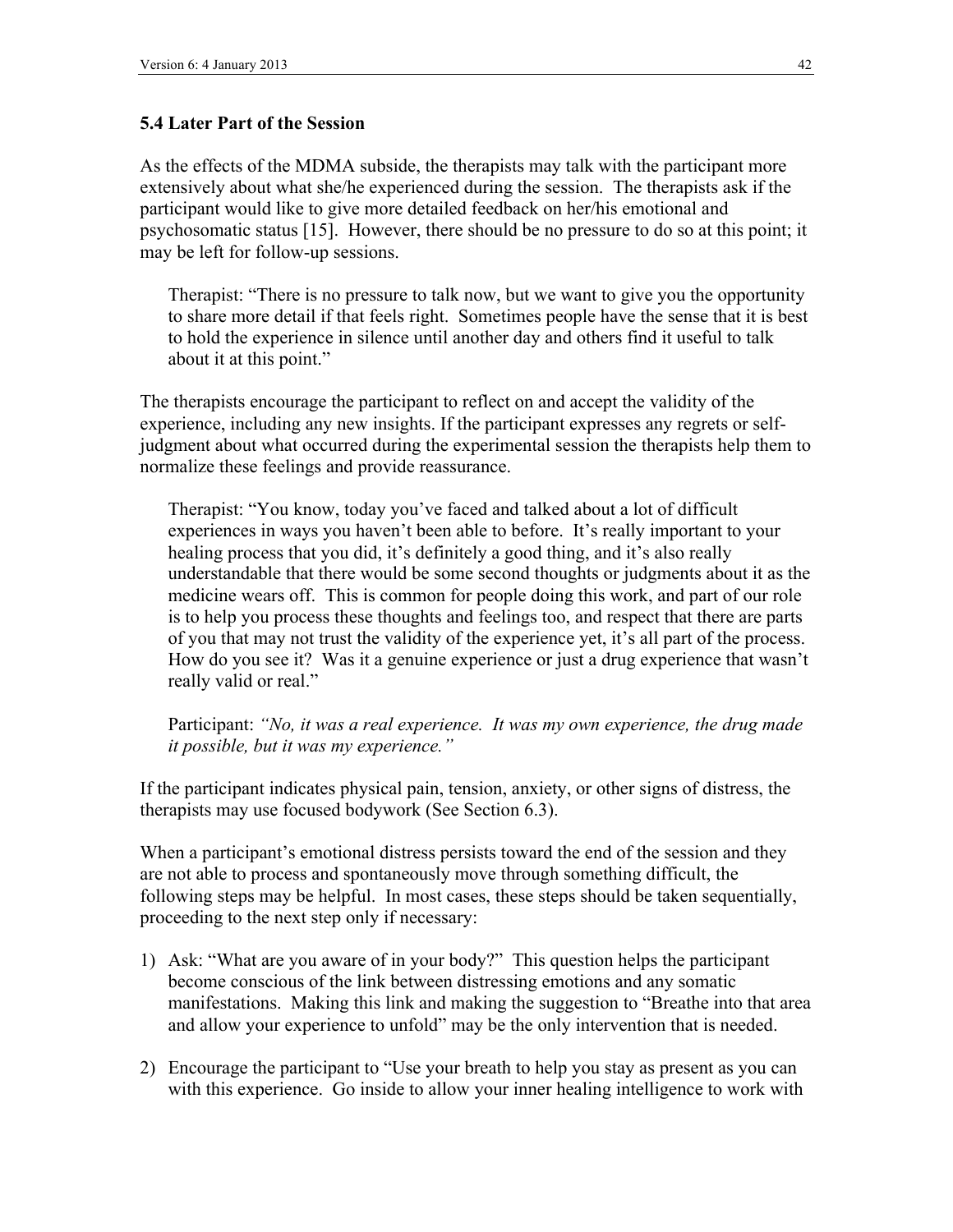this." If the participant is still under the influence of the MDMA add, "The medicine will help that happen."

- 3) If the participant is quite agitated (anxious affect, moving on the mat, opening eyes), it may be helpful to hold her/his hand or to put a hand gently on the participant's arm, chest or back, or on an area where she/he is experiencing pain, tension or other physical symptoms. This nurturing touch can be reassuring and help refocus attention on inner experience, but should only be done with the participant's permission.
- 4) Ask, "Is there any content (specific images, memories, or thoughts) coming up with these feelings?" If so, the therapists may encourage further discussion. The opportunity to put the experience into words may in itself be therapeutic, especially in this safe setting. This juncture may also be an opening for the therapists to help the participant explore connections between current symptoms and past traumatic experiences, as well as an opportunity to begin putting these experiences into perspective in her/his current life.
- 5) After this period of talking, and periodically throughout the session, encourage the participant to "go back inside," to focus on her/his own inner experience.
- 6) If the participant continues to express or exhibit emotional distress or somatic tension or pain, bodywork of a more focused nature may be indicated, according to the therapists' training and experience in this area.

#### **5.5 Ending the Session**

As the MDMA-assisted session draws to a close, the participant may invite a significant other into the consultation room to join in her/his integration process. This should be discussed and planned for well in advance of the MDMA-assisted sessions, and the therapists should meet with the participant and significant other so they can assess the quality of the relationship and the level of the significant other's ability to be appropriately supportive without being directive or intrusive. If there is reason to believe that a visit at this time would interfere with rather than support the integration process, the therapists should advise against contact with the significant other until the next day.

If a significant other is invited to visit, there should be an agreement that he or she will wait in the waiting room until one of the therapists comes out to talk to her/him. If, as is sometimes but not usually the case, the significant other has been asked to come before most of the MDMA effects have worn off, she/he should be prepared to wait until the therapists and participant decide it is a good time to invite her/him into the session room. He or she should be encouraged not to take it personally if, because of the nature of the session, they are not invited in until later than anticipated. When the significant other arrives one of the therapists (with prior permission from the participant) should meet briefly with him or her outside the session room to explain the participant's present condition, to ask about any concerns or questions the significant other may have, and to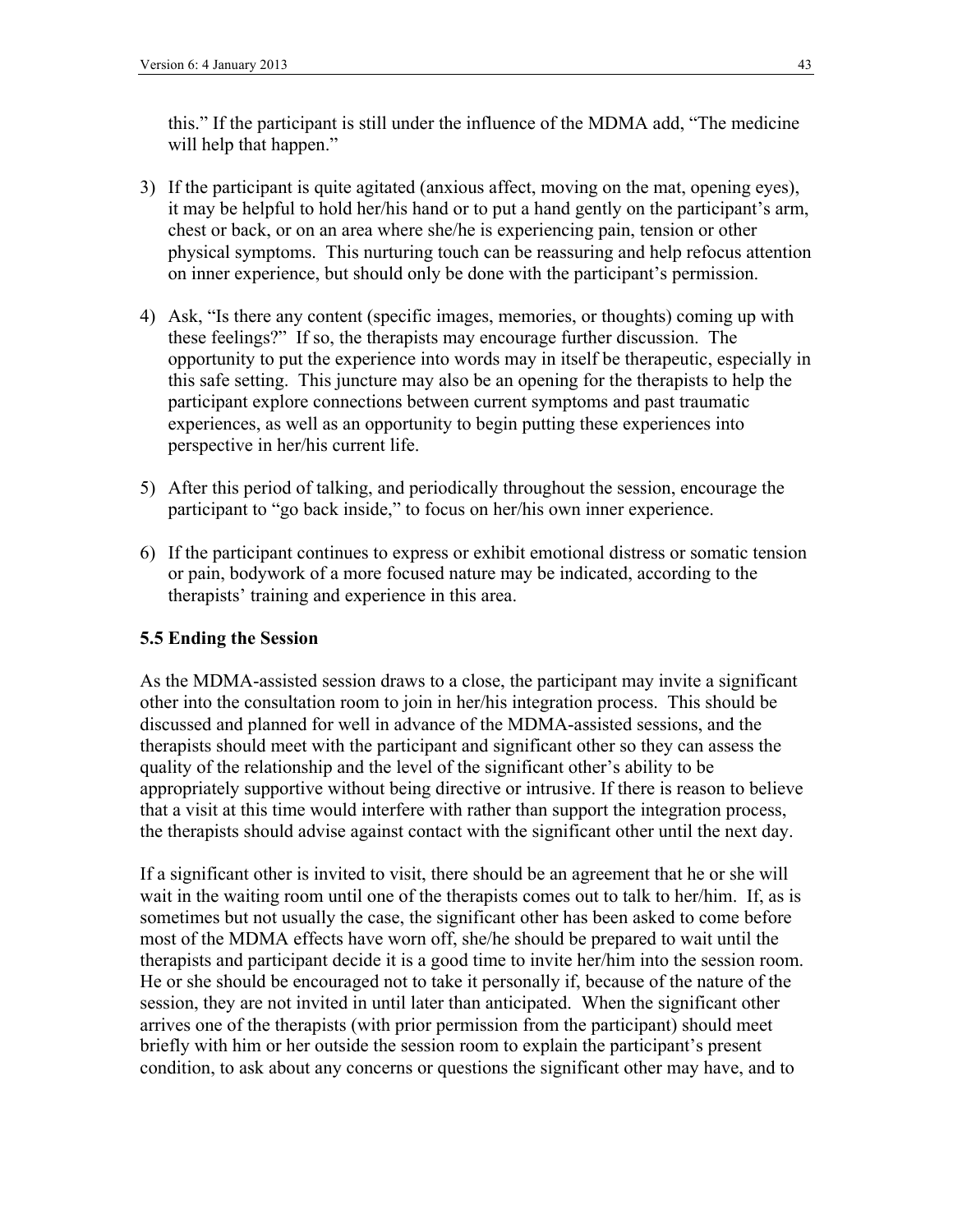assess his or her capacity to be empathically present with the participant in their current state of mind.

Consider the following example:

Therapist (outside the session room with a participant's husband who has come four hours after MDMA administration): "Hi, thanks for coming. She's having a very good and powerful session. She would like you to come back, but wants me to get an agreement with you first, and will also understand if you decide you can't give that agreement and she'll be OK whatever you decide. She wants to talk to you more about her abuse, but she's afraid you may confront and harm her abuser. That's why she hasn't talked to you more about it in the past. So she wants to know if you'll agree that, no matter what you hear, you won't act on it that way. And I can totally understand if you can't honestly agree to that, and she can understand that too. And we can also understand if you just aren't prepared to hear more about her abuse, because I'm sure it will be difficult to hear. We want you to be really honest about what you can agree to, and what you feel is OK for you to do."

Significant other (after some reflection): "I can agree to that. I know it would be good if we both stopped avoiding talking about it. I've been avoiding bringing it up because I didn't think she wanted to talk about it."

The significant other and participant went on to have a beautifully connected conversation about the abuse. They were able to talk and listen to each other with empathy and understanding, and to process each of their feelings about it in a very healing way.

Toward the end of the session, the therapists discuss with both the participant and significant other some of the after-effects of the MDMA experience and what might be expected over the course of time as the healing process unfolds. This can be a good time to review understandings about how they may best support each other during this time.

The participant remains overnight in the treatment setting, accompanied by a trained attendant. The participant may be given the option for her/his significant other to stay as well. Both the participant and the attendant are given a means to contact the therapists. The therapists are available by phone and they can also return to the clinic if requested by the participant or the attendant.

The therapists consider physiological measures (blood pressure, pulse, and temperature) and self-reported distress and mental state to make a clinical judgment concerning the participant's stability and the waning of drug effects. If the participant is experiencing residual emotional distress, the therapists use clinical judgment to assess the intensity of distress and to gauge what interventions should be employed. In most cases, the proper intervention will be to allow the participant to express her/his feelings, as well as to help her/him understand the importance of these feelings in the overall healing process. The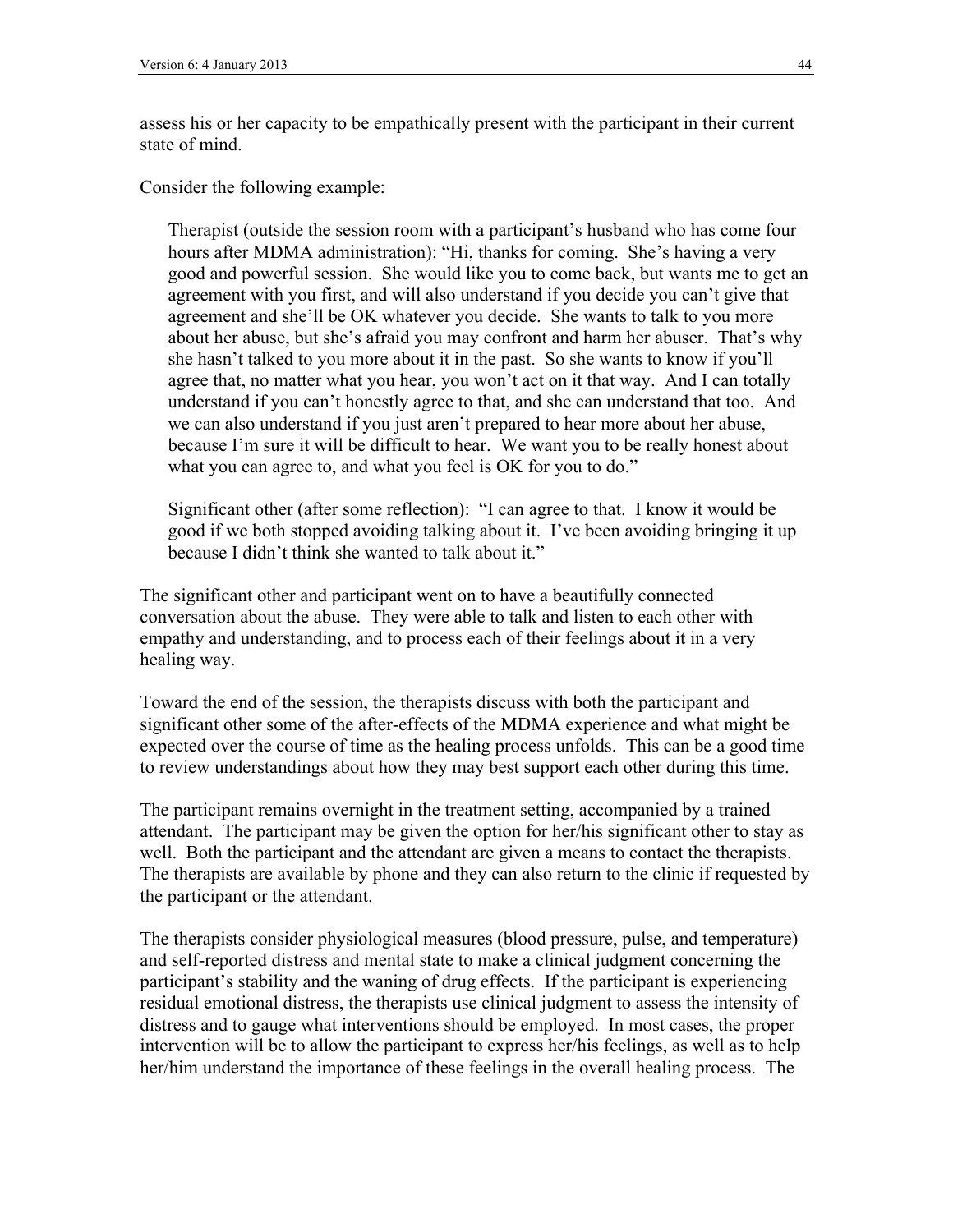therapists will only depart from the clinic when they have concluded that the participant is emotionally and medically stable and that most MDMA effects have subsided.

The participant should be informed that, though the acute effects of the MDMA have worn off, the effects of the MDMA-assisted session inevitably continue to unfold over the hours and days following the session. Often, the participant is encouraged to write about her/his experience and/or create artwork with materials provided as ways of continuing to explore and express her/his unfolding experience. The participant is also encouraged to pay attention to and write down any dreams she/he remembers in the days following the session. The participant is also assured that the therapists will continue to provide support and help in working through and resolving any difficulties. Before leaving, the therapists may review and assist the participant in practicing relaxation and self-soothing techniques that were taught in the introductory sessions. If the participant's distress is not sufficiently decreased by the above measures, the therapists should consider focused bodywork. A "rescue medication" may be administered if significant anxiety persists and all other interventions have failed to reduce anxiety to a tolerable level.

If all means of reducing the participant's distress have failed and the participant remains severely anxious, agitated, or in danger of self-harm or suicide, or is otherwise psychologically unstable at the end of a two-hour stabilization period, the therapists may decide between one of three options: 1) one or both of the therapists may stay with the participant until they are stable, 2) the therapists may meet with the participant daily until the period of destabilization has passed, or 3) the participant may be hospitalized until she/he is in a stable condition. The therapists would use the option of hospitalization only under extreme conditions, attempting all other viable options first. Hospitalization is likely to be indicated only very rarely, and would typically be utilized only if the individual is significantly clinically disorganized, unable to care for herself/himself, or posing a potential danger to herself/himself or others.

Barring the need for any ongoing treatment or attention from the therapists, the participant spends the rest of the evening and night in a comfortable private room in the clinic or offices of the therapists. An attendant is on duty during this time and has a separate room in which to rest. The attendant can function as an impartial and empathic listener, if desired, but primarily serves as a supportive caretaker and monitors the mental and physical state of the participant. Attendants must have the capacity to be present with other people's emotions without becoming emotionally reactive themselves. They are instructed to respect any desire the participant may have for quiet time alone, or to listen compassionately if the participant wants to talk. Attendants should not interpret the participant's experiences or otherwise act as therapists. Attendants see to the participant's need for food or liquids and offer companionship by sitting or taking a walk with them, according to the participant's desires. The attendant contacts the therapists if at any time the participant seems to be experiencing undue distress.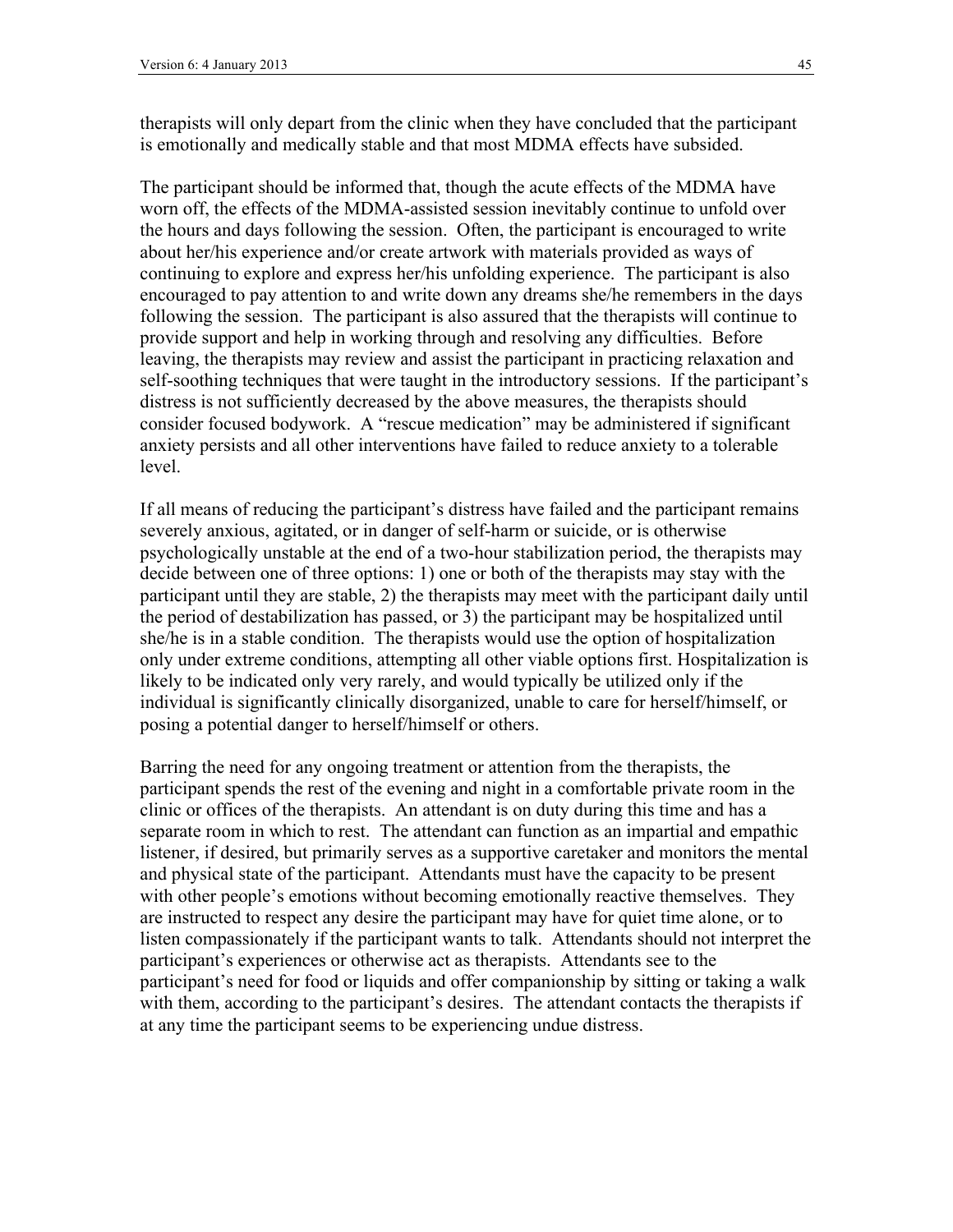The participant may spend time indoors or outdoors, so long as the attendant is nearby. However, the participant is encouraged to rest, reflect on, and integrate the recent experience in a quiet atmosphere.

Although MDMA-assisted psychotherapy often leads to improvement in or resolution of insomnia secondary to PTSD, it is quite common for participants to have difficulty sleeping the night following the MDMA-assisted session, in part because of residual amphetamine-like effects of MDMA. It is reasonable for the responsible physician to prescribe a sedative/hypnotic, such as zolpidem or a benzodiazepine, if the participant desires and there are not any contraindications.

A follow-up integrative session occurs on the morning following each MDMA-assisted session.

If a particularly severe panic or other problematic psychological reaction (e.g. suicidality), does occur during or after the first MDMA-assisted session, the therapists will decide whether or not the participant should undergo a second MDMA-assisted session as scheduled in the protocol. This decision should only be made after assessing the participant during the follow-up sessions and should subsequently be thoroughly explained and discussed with the participant. In many cases, if the participant is willing, it is beneficial to proceed to another MDMA-assisted session as an opportunity to process and resolve underlying causes of the anxiety, rather than reinforcing the idea that it must be avoided.

#### **5.6 Subsequent Experimental Sessions**

Unless there is a medical or psychological complication in the first session, all participants are eligible for one or more additional MDMA-assisted session(s), in accordance with the study protocol. Participants should be asked to discuss their thoughts and feelings about whether or not they choose to undergo an additional session. The therapists should also give their opinions about proceeding. The participant's decision about whether to continue is respected unless the therapists have an overriding reason for excluding the participant on safety grounds.

Typically, for participants who are offered more than one MDMA-assisted session, the sessions occur several weeks apart. All of the principles and procedures that apply to the first MDMA-assisted session also apply to subsequent sessions, although explanations and reminders at the beginning of the session can be briefer in subsequent sessions. In addition, when preparing for subsequent sessions, the therapists should inquire about and explore any intentions the participant might have for the subsequent session based on their experiences in the previous session or sessions. In accordance with these revealed intentions, the therapists and the participant may make agreements that the therapists will remind the participant of an issue they want to explore, will help her/him notice if they are avoiding certain subjects, and may be prepared to use or refrain from focused bodywork according to the agreement. Having recognized and discussed these intentions, the participant should also be encouraged to "hold the intentions lightly," meaning not to be heavy handed in trying to direct or control her/his experience.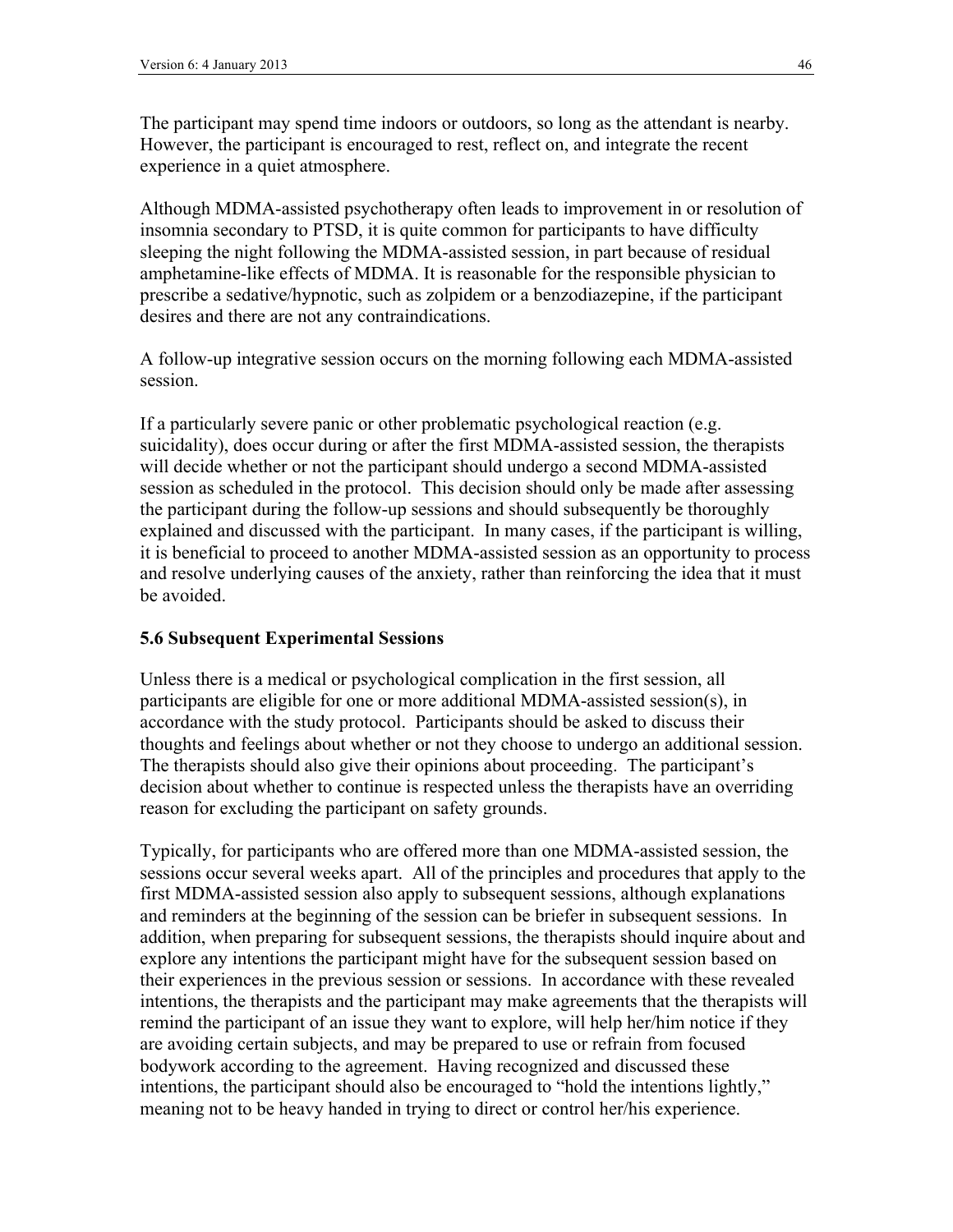Therapists and participant should strive to strike a balance between making use of what they have learned from the previous experience and taking the opportunity to build on it, versus maintaining a large measure of "beginners mind" and remaining open to the natural unfolding of the next experience

Participant: *"I felt so good after the first session and my whole outlook had changed. I guess for the most part it still has."*

Therapist: "The last time you said you wanted to more specifically address talking about the trauma. Do you still feel that way?"

Participant: *"Oh yeah. I think that's what's got me so nervous."*

Therapist: "So as far as the way we approach bringing up the trauma … Do you have any thoughts about how you want that to happen?"

Participant: *"All I can really tell you is that I'm not the 'beat around the bush' type of person."*

Therapist: (Laughs)

Participant: *"Bluntness is usually the best thing. I can't think of a really good way to approach it. I mean, um, I don't know, whatever you think."*

Therapist: "I hear you about not beating around the bush. I like that about you. I think it's useful to strike a balance between giving the experience a chance to come up the way it is naturally going to come up for you, if it does, and us gently guiding you in that direction in accordance with your intention, if we need to. So probably, like the last time, we'll wait for a while and if you haven't checked in with us after an hour, we'll check-in with you."

Participant: *"Sure"*

Subsequent MDMA-assisted sessions have the potential to facilitate a deeper emotional experience because of several factors: an already established therapeutic alliance, familiarity with the structure and nature of the MDMA-assisted session, experience with the effects of MDMA, and an increased openness to further exploration. The psychic material that has revealed itself during the first MDMA-assisted session and the therapeutic work occurring in the follow-up non-drug sessions may help the participant trust the process more deeply this next time. Given a stronger sense of trust and familiarity, the participant is likely to move even further beyond her/his defenses.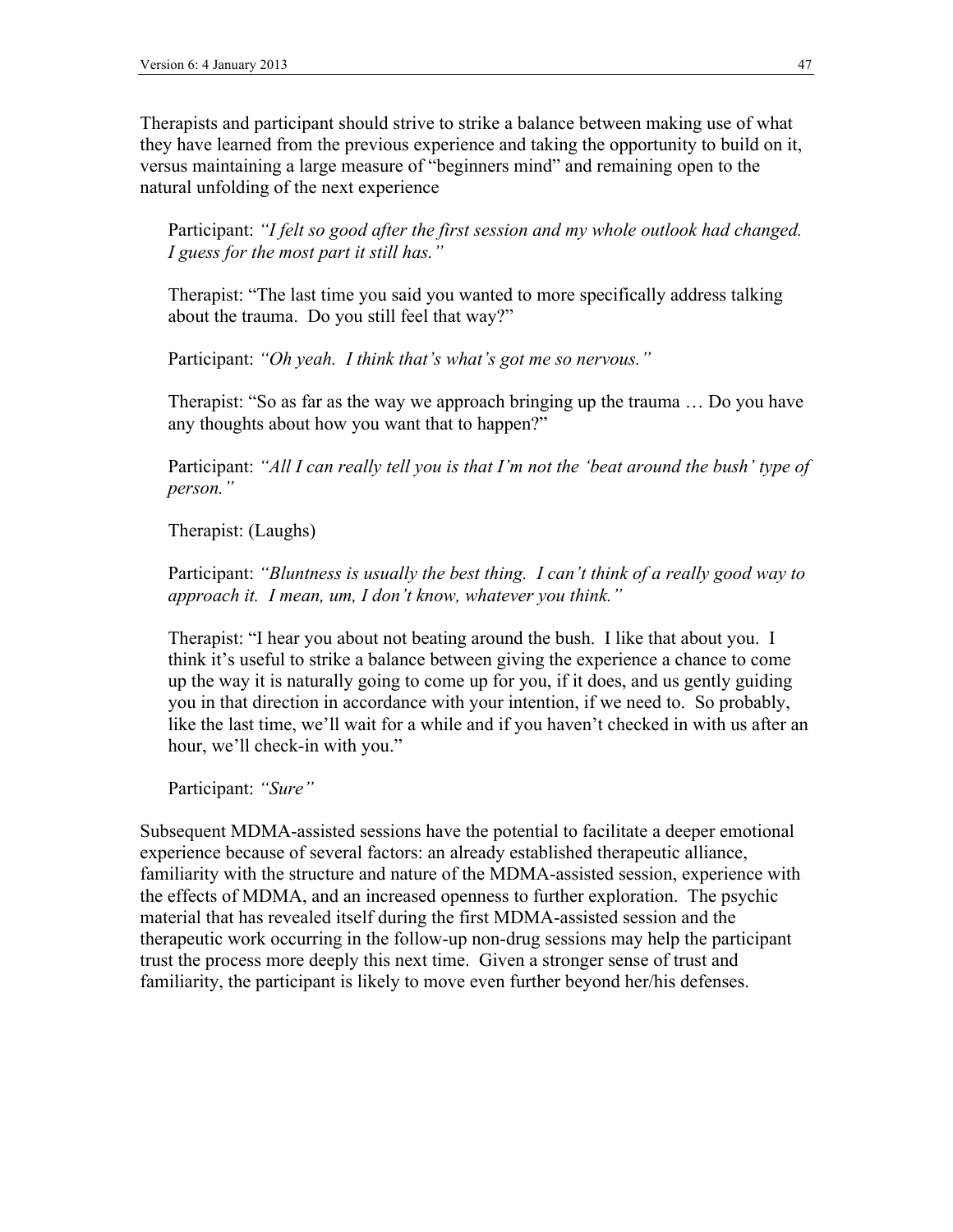### **6.0 CONDUCTING INTEGRATIVE FOLLOW-UP SESSIONS**

The ultimate goals of MDMA-assisted psychotherapy are to eliminate symptoms and attain an improved level of wellbeing and functioning. The process of accomplishing these goals continues well beyond the MDMA-assisted sessions themselves, and is supported by the follow-up integration sessions. The importance of integration is emphasized during the introductory therapy sessions, when the participant and therapists discuss the likely trajectory of the therapeutic process. The challenges during the integration stage are to facilitate continued emotional processing and address any difficulties that arise as the experience from the session continues to unfold, and at the same time to help the participant apply the benefits gained in the MDMA-assisted sessions to daily life. These are likely to include valuable insights and perspectives, a broader emotional range and resilience, and deepened interpersonal skills. The therapists help the participant weave all aspects of the therapeutic experience into a new relationship with self, with others, and with her/his traumatic history. This phase of treatment brings these elements together in a cohesive, harmonious way.

Since it is difficult to predict how much difficulty a given participant will have with the integration process, it is important to be alert to possible problems, such as shame and self-judgment about having revealed secrets, or challenging shifts in relationships and family systems as the participant heals and changes. Conversely, the therapists should be open to the possibility of an easy integration that requires minimal intervention beyond empathic listening and sharing appreciation for the participant's healing and growth. The therapists should therefore remain flexible in their response to each participant's particular needs.

#### **6.1 Therapist's Role During Integrative Follow-up**

During follow-up integrative sessions, the therapists are present to answer any questions the participant may have, and to offer support and encouragement as the participant processes the emotional responses and new perceptions resulting from the MDMAassisted session. The therapists take a supportive and validating stance toward the participant's experience. They also help the participant further explore and develop new insights about their trauma, new perspectives about life and relationships, shifts in their relationship to their own emotions and the clearing of old thought patterns and reactions that may have outlived their usefulness. They discuss the meaning of the memories, thoughts, feelings, and insights experienced during the MDMA-assisted sessions and how this new meaning will be manifested in daily living. The therapists may offer insights or interpretations regarding the participant's experience, but this should be minimized. Participants should be encouraged to exercise their own judgment about whether any given comment by the therapists may or may not resonate for them, and to apply their own discernment about what may be applicable and useful to understanding to their experience.

The therapists encourage the participant to make time in daily life to reflect on the MDMA-assisted sessions in order to bring valuable elements of the non-ordinary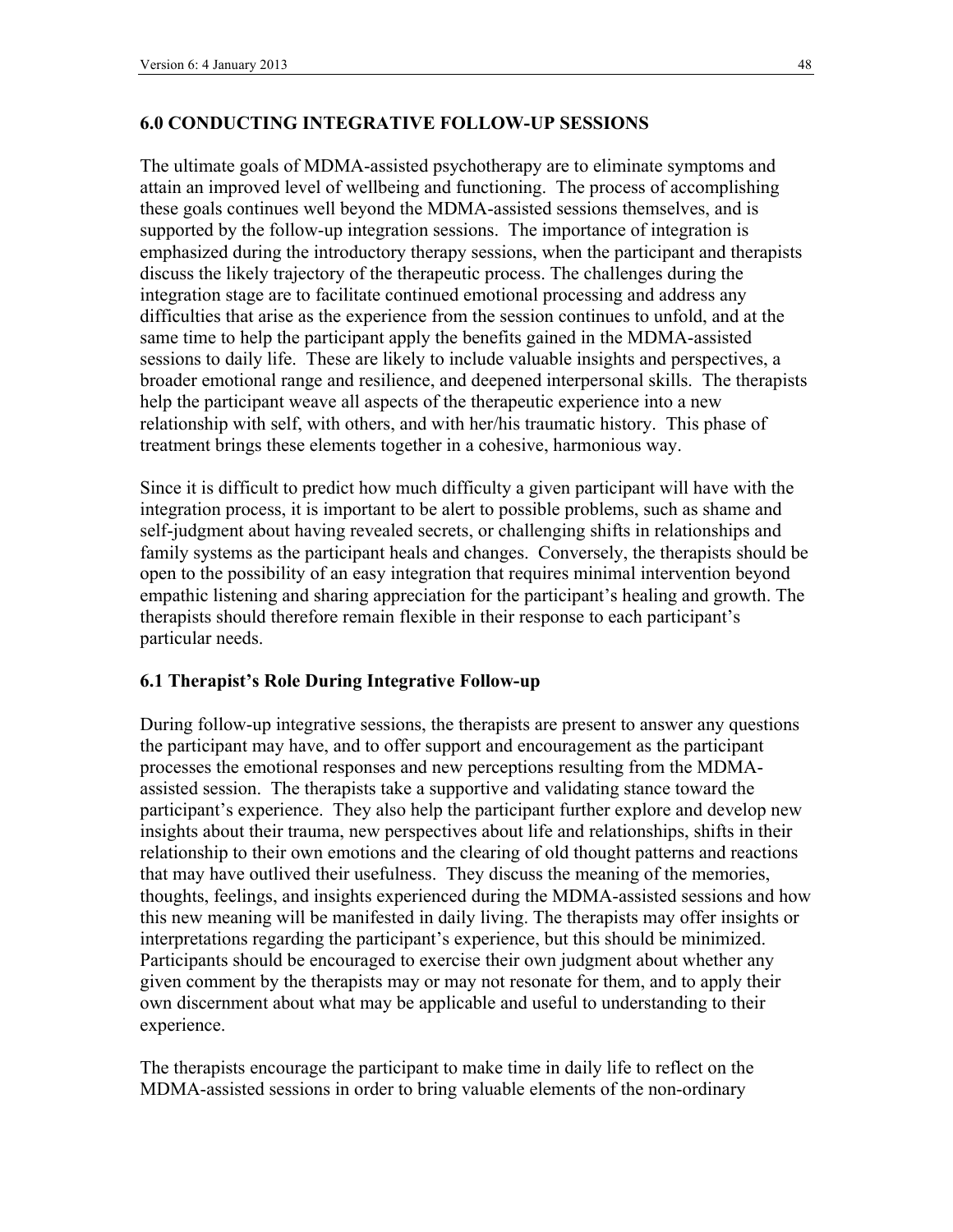experience into ordinary consciousness. They will suggest ways to facilitate this, such as: listening to music from the sessions, listening to audio or video recordings from the MDMA-assisted sessions, practicing breathing techniques, or drawing, singing, dancing, yoga, exercising, spending time in nature, painting, or other forms of creative expression. The use of creative endeavors for recalling and retaining memories, thoughts, feelings or insights from MDMA-sessions may provide the participant with a new set of coping skills with which to restructure anxiogenic cognitions and reactions to trauma-related environmental triggers. The therapists encourage these activities that allow restructuring to emerge from the participant's own thought process, ongoing emotional processing, and continuing self-exploration. In this way, the clarity of thought and the ability to safely and effectively process difficult emotions that are catalyzed by MDMA-assisted sessions can serve as templates of corrective experience to be accessed in daily life.

#### **6.2 Integrative Follow-up Sessions**

The integration process, begins with an initial ninety minute integrative follow-up treatment session scheduled for the morning after the first experimental session. It provides an opportunity to discuss the participant's experience during the experimental session and to process any thoughts or feelings that have come up since the session, including difficult reactions, such as anxiety or self-judgment. After the initial session, several more integrative sessions are scheduled prior to the next MDMA-assisted session or before entering into long-term follow-up. There is also a week of brief daily phone contact to assess the participant's general well-being and possible need for more therapist contact prior to the next scheduled visit.

During integrative follow-up sessions, participants should be invited, but not required, to talk more about some of the details of their experience during the experimental session, to direct attention toward any insights or emotional shifts that may have resulted, and to consider how these changes may be integrated into daily life. Each integrative follow-up session should begin with an invitation for the participant to talk about whatever is on her/his mind. The purpose is to ensure that the participant's experience rather than the therapists' agenda will direct the session. After allowing sufficient time for this openended discussion and exploration, the therapists should consider directing the session into other potentially useful areas. The therapists facilitate an active dialogue and elicit detailed disclosure as a means of allowing them to accomplish the following:

- Assess how the participant tolerated the MDMA-assisted session and discuss the content of the MDMA-assisted session and the participants emotional, intellectual, and physical response to it. Processing includes discussing the effects on PTSD symptoms and creating ways to integrate new perceptions and insights gained from the MDMA-assisted session.
- Ensure that the participant understands that the experience catalyzed by the MDMAassisted session will likely continue to unfold and resolve over days or even weeks following the treatment session. This unfolding often happens in "waves" of memories, insights and/or emotions, some of which may be very affirming and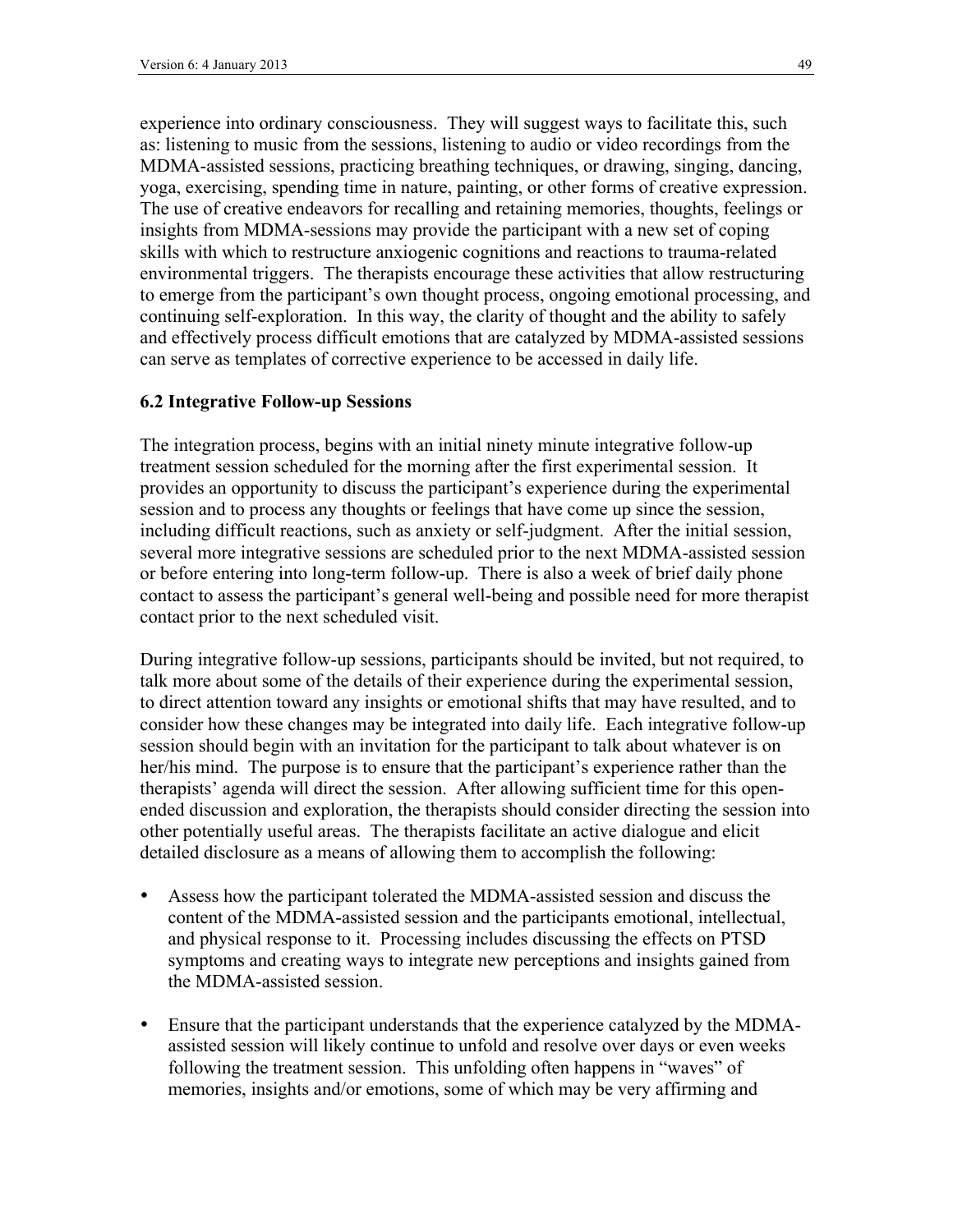pleasant and some may be difficult and challenging. It is important that the participant be prepared for this unfolding and make time in their daily life to attend to the unfolding process.

- Process any emotional distress or cognitive dilemmas that may arise.
- Work with relationship issues and develop tools for healthy connections.
- Introduce focused bodywork into the therapy in the event that the participant is experiencing emotional or somatic distress that she/he is not able to move through spontaneously or with talk therapy.
- Validate any affirming experiences and insights that occurred during the experimental session and help participants learn to re-connect with and continue to gain from these experiences.
- Encourage the participant to stay connected with their support system, but also to be prepared for the possibility that other people may not understand the depths of their experience and insights. For that reason it is advisable to be discriminating about with whom to share this sensitive material.
- Determine any possible contraindications for the subsequent MDMA-assisted treatment session.
- Discuss and reinforce activities, such as journaling or other creative expression, meditation, yoga, or other activities that, on a regular basis in daily life, will provide time for the quality of attention that is conducive to ongoing healing and selfawareness.

The therapists remind the participant that they have two options for dealing with upsetting thoughts, memories, or feelings lingering after the MDMA-assisted session. One is to set aside time to experience them as fully as possible, feeling free to call the therapists for support, if necessary. An important basis of this approach is the perspective that waves of difficult experience may recur for some time as a part of the healing process. A second option is to perform relaxation and centering techniques, such as diaphragmatic breathing. This option may be chosen if a given situation does not allow for the first approach. On occasion a medication such as a benzodiazepine can be helpful, but should always be used sparingly as a tool to aid in temporarily managing painful emotions in order to tend to daily responsibilities or to allow for sufficient rest and relaxation to balance the ongoing emotional processing. Information on the utility of focused bodywork and breathing exercises can be reinforced in integrative follow-up sessions in preparation for the next MDMA-assisted session and as tools for the participant to use at home.

Consider the following example sessions: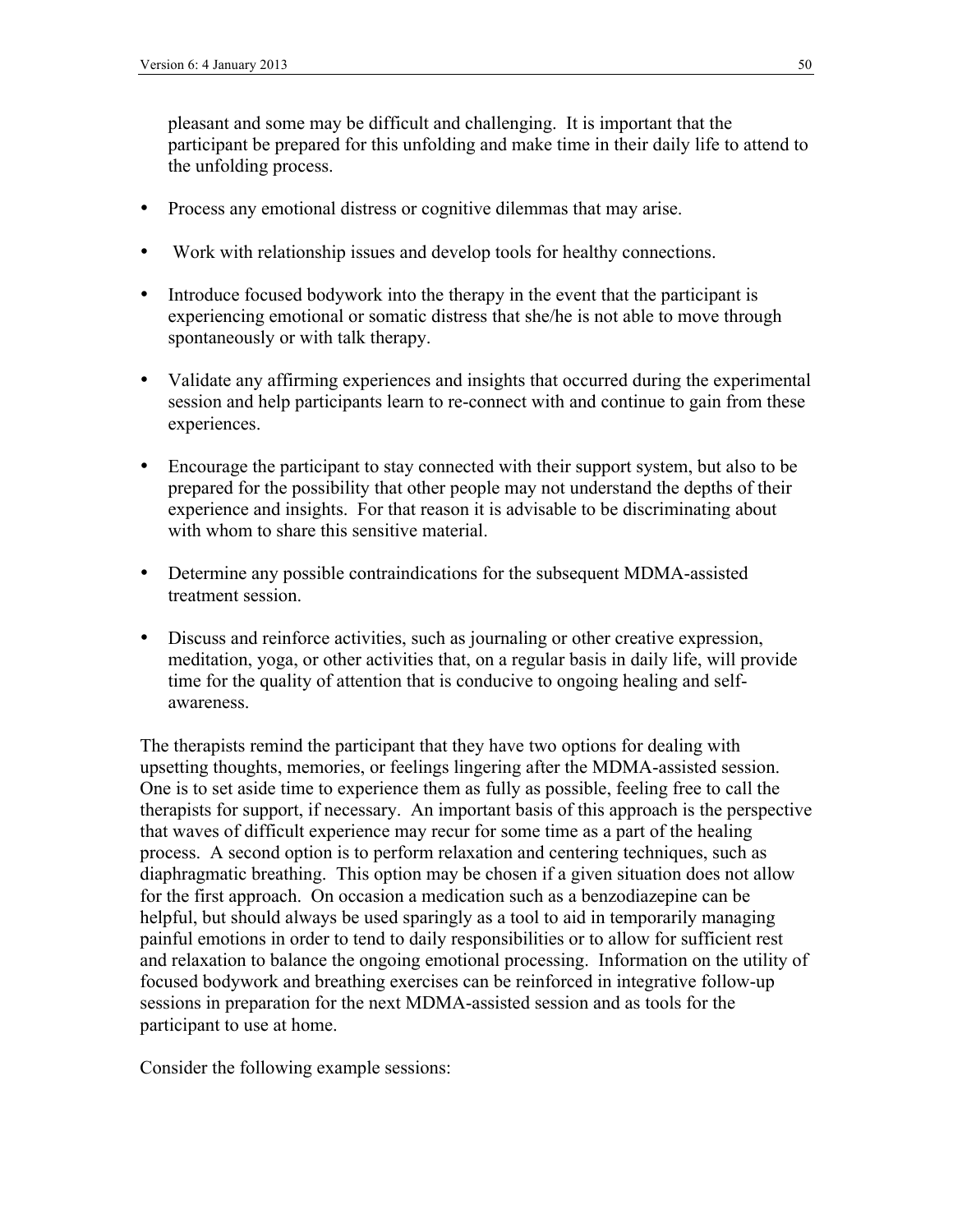Participant: "Basically, more than the trust I have in other people, it hits the trust I *have in myself, the ability to know my inner strengths ... and I know they are there. It's just when it shakes you to the core, you can't help but second guess and question. It feels like it's bombarding me from different directions and you don't know which way to go or what to do."*

Therapist: "In a way it is shaking to the core. In a way that is what you asked for."

Participant: *(Laughs) "That's what I got. It wasn't in the brochure."*

Therapist: "We didn't have those terms exactly, but I think shaking you to the core is going to involve releasing the old ways of having to keep that false sense of control."

Participant: *(Sighs) "Does the derealization ever go away?"*

Therapist: "Yes."

Participant: *"I'm trying to train my brain to enjoy it. I have all these tools. I just need to remember to use them."*

Strengthened interpersonal trust helps the participant further develop her/his social network. Greater insight into the whole range of thoughts and feelings about the trauma gives the participant confidence in confronting emotions, reducing the likelihood of emotional numbing. Relying on the new perspectives gained from the MDMA-assisted session, the participant can confront anxiety-producing situations with more confidence and may be more comfortable with asking for assistance from her/his supportive network.

The therapists may use a variation of the following comments, always in the spirit of offering something for the participant to consider and with respect for the fact that what is offered may or may not apply to any given individual:

- "Sometimes one of the challenges of this kind of therapy is that the MDMA experience may cause significant changes in a person's point of view or belief systems. It can sometimes be hard to reconcile these changes in thinking with old beliefs or with the attitudes of other people in your life or with society in general. Is this something you've noticed?"
- "Since the MDMA experience is quite unique, it can be hard to explain to other people, and it can be painful if such an important experience is misunderstood or judged by other people in your life. It may be important to exercise judgment about how and when you talk about your experience."
- "Often people have very valuable insights and corrective emotional experiences with the help of MDMA that aid in decreasing fear and judgmental thinking. Sometimes the next day, the judging mind can get active again and start doubting the truth of these experiences, or sometimes, people can have emotional reactions the next day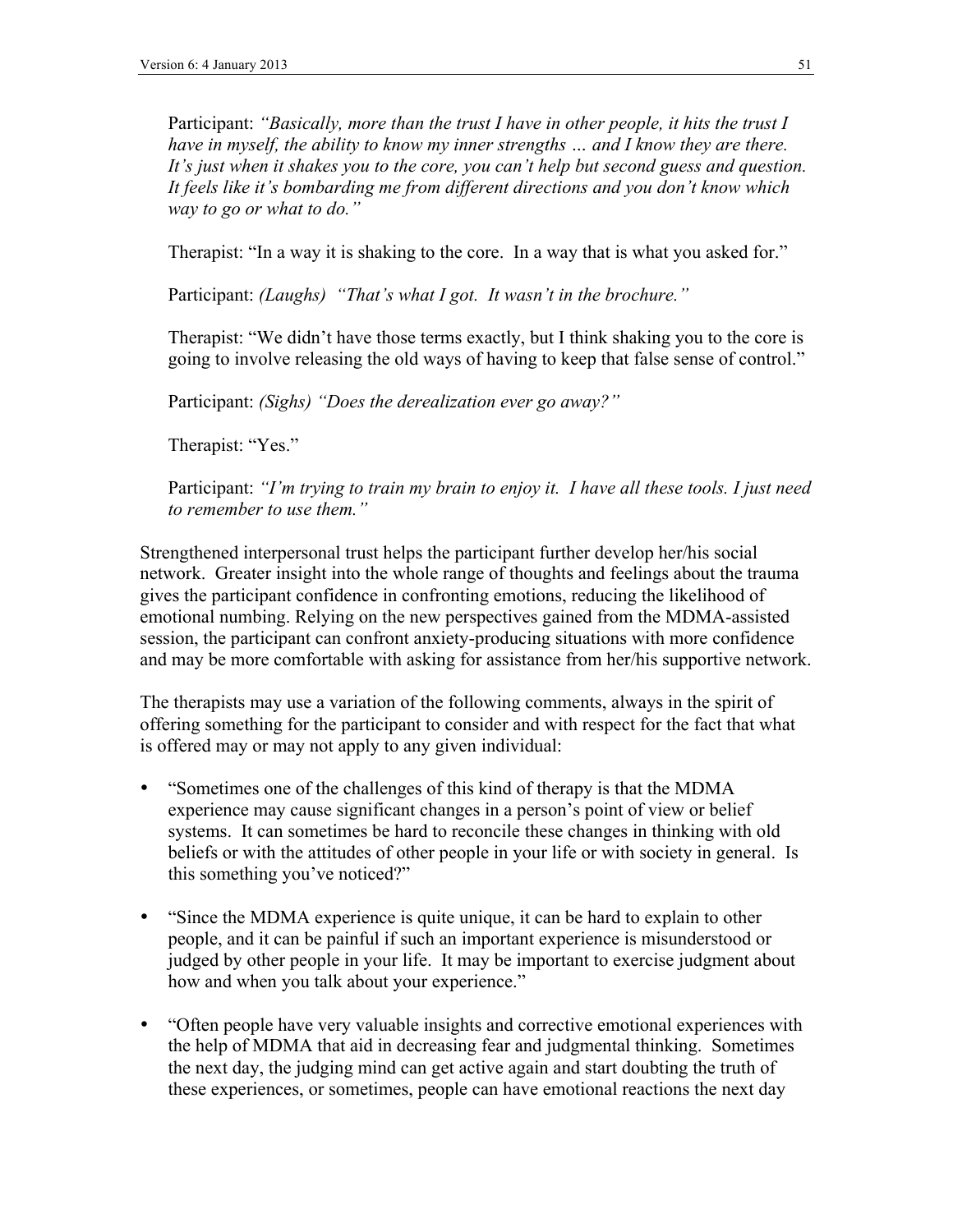that didn't come up during the MDMA-assisted session. This can sometimes be confusing or upsetting, but it doesn't mean something has gone wrong or that you're losing the gains you made. It's a common aspect of this kind of work and the way the process unfolds. It's really helpful to acknowledge and talk about it if you're having any experiences like this. It's part of the healing and we're here to help you process it."

- "It is very common for the MDMA experience to continue to unfold for days after the session. Often it unfolds in an easy, reassuring way, but sometimes it can be more difficult. Sometimes working with traumatic experiences in any therapy, including MDMA-assisted therapy, can stir things up so that symptoms may temporarily get worse. These feelings may come in waves of emotion or memories. When this happens, it is part of the healing process and we're here to help you work with anything that comes up for you after the MDMA-assisted sessions. It's important to let us (and your other therapist) know about it if you have any difficulties like this."
- "Sometimes people have powerful insights and a sense of comfort and peace that they've rarely or never experienced before. It's natural to want to hold on to this, and sometimes people tell us that when some of the old painful experiences return, it feels like a failure or that it means they didn't really have any healing. It is helpful to anticipate that painful feelings are bound to come sometimes and some of the old patterns of thinking, feeling, and reacting are bound to reconstitute themselves, even after you've seen past them so clearly. That's a natural part of the process and what happened in the MDMA experience is likely to help you recognize and step out of these patterns sooner even when you do get caught. People often tell us that being able to think back to the experience can change their relationship to these painful emotions."
- "It may be helpful to write about your MDMA experience and your thoughts and feelings since the session. It's best to write this for yourself without the thought of doing it for anyone else, but, if you want to bring it in to share with us, that could be useful as well. It may also be helpful for you to listen to the recordings of the session in connection with this."
- "It can be helpful to write down your dreams and bring them in to discuss with us. For some people, MDMA makes dreams more vivid and meaningful."
- "There are some books that we can recommend that address some of the experiences you've been talking about."
- "If a lot of feelings or images are coming up for you after the MDMA-assisted session, it's good to allow them to unfold and to explore them when you have time and energy to do so, but it can also be important to set them aside when you have other obligations or when you need a break. It may be helpful to write a sentence or two about what you are setting aside and acknowledge that you will attend to it later, either in the therapy or by yourself when you have the time and energy. Hot baths,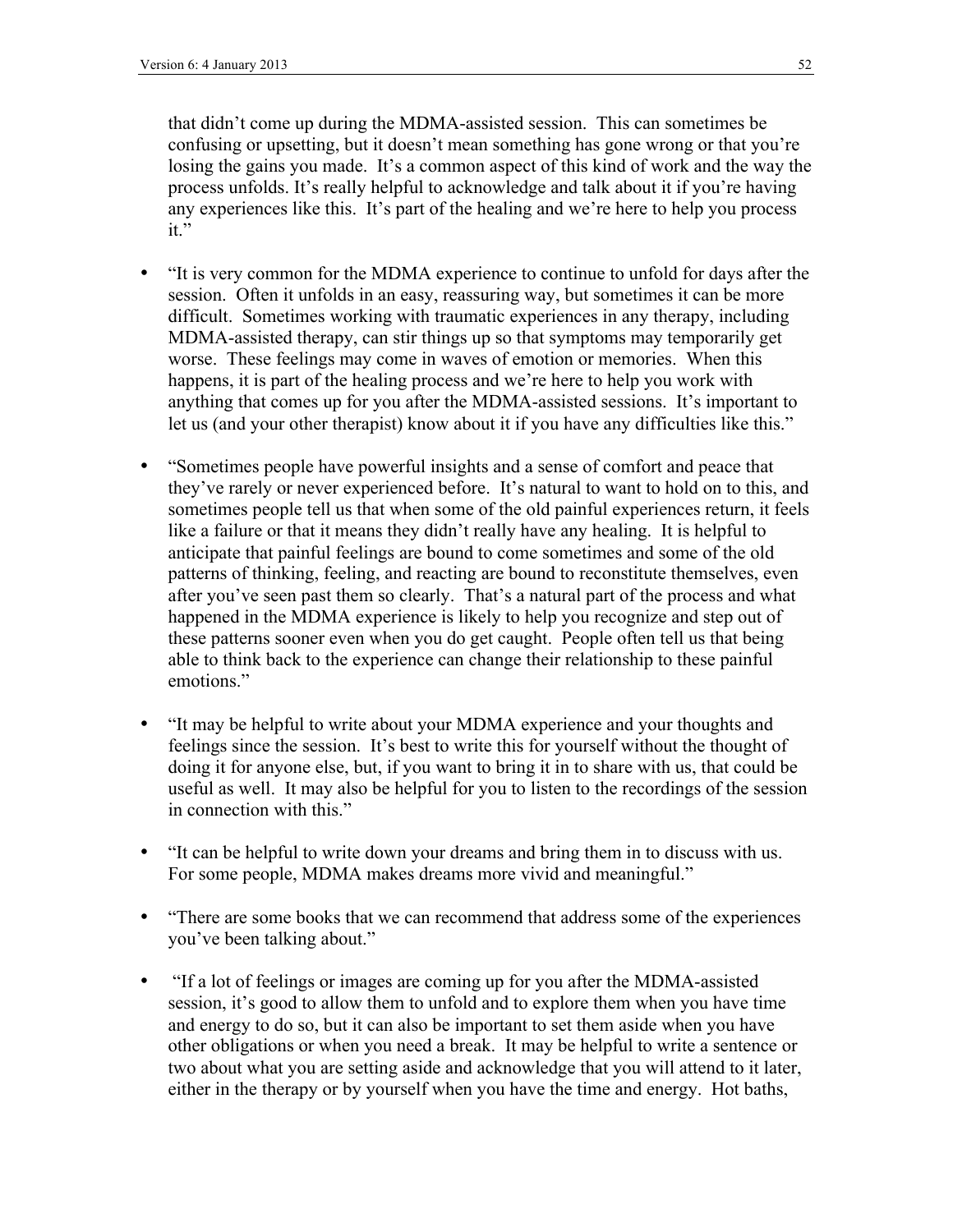walks in nature, physical exercise, working in the garden, cleaning the house, nourishing food, or playing with a pet are all activities that can help to ground you in the present."

- "If there are tensions left over in the body, yoga or a massage can be helpful."
- "This is not a 'no pain, no gain' situation. Sometimes moving through waves of painful feelings and memories is part of the unfolding process, but connecting with easy, affirming, pleasurable experiences is part of the healing too and is at least as important as willingness to be with the painful ones."
- "Sometimes during MDMA-assisted sessions, there are very rapid shifts and people feel that something difficult has really resolved. It's good to be open to that possibility, but often, it's more that people feel they've gotten past some big obstacles and made important steps along their path of healing and growth so they're in a better position to keep working with it and continuing to heal and grow."

Detailed discussion of this kind is often useful during the initial integrative follow-up session. On the other hand, at this point, sometimes participants have a sense that they would rather allow their inner experience to continue unfolding without attempting to put it into words. If this is the case, the therapists should validate that choice, but should ask for enough information for them to be aware of the participant's emotional state and any difficult feelings or thought patterns that should be addressed before the participant leaves the office.

The therapists recognize that the MDMA-assisted sessions and integrative follow-up sessions serve as starting points for enhancing the participant's emotional and behavioral repertoire in response to any trauma triggers and PTSD symptoms that may remain. In the days between the MDMA-assisted sessions and integrative follow-up sessions, the participant is encouraged to be mindful of any changes in her/his perceptions, thoughts, feelings, interactions, and other experiences.

Some of the challenges during the integration period stem from the fact that symptoms may increase temporarily as part of the healing process. It is important to anticipate and prepare the participant for this possibility. It may be helpful to involve a significant other in preparing to support the participant if this challenge should arise. Normalizing, exploring and processing these reactions is usually all that is needed for them to resolve, and additional insights, healing and growth typically arise as a result. Consider the following participant testimonials of experiences reflecting incomplete integration:

- *"The anger feels like a volcano, I'm afraid of being a one man wrecking crew, I feel such sadness, loneliness, nausea."*
- *"Since I've realized how shut down I had been I don't ever want to go back to being that way, so I'm having a hard time in business situations or with my father knowing when not to say everything I'm feeling."*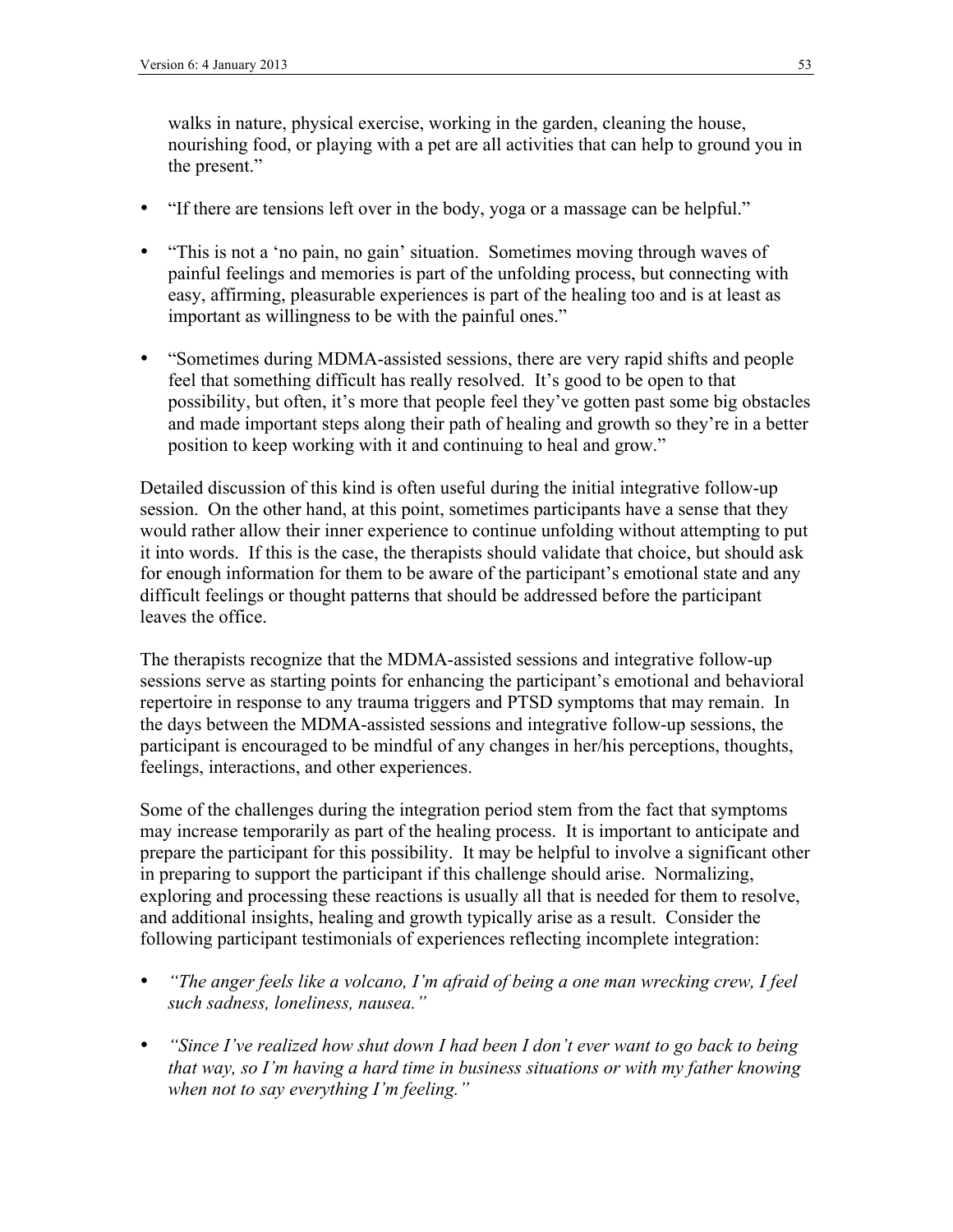- *"After all these years of not talking about it, was it really safe to reveal that I felt physical pleasure along with horror when I was abused?"*
- *"Now that the medicine has worn off I sometimes feel guilty for saying the things I did about my parents not being emotionally available. I know it wasn't about blame, but there's still that judging voice that says we don't talk about any of this."*

Suicidal thoughts are common in individuals with PTSD and may increase temporarily after the MDMA-assisted sessions. In this case, close communication is needed and may entail longer phone support or additional visits. The Columbia Suicide Severity Rating Scale (CSSRS) [46] should be used through the treatment (per study protocol and required by FDA) to monitor for suicidality.

When confronting emotionally threatening material, in addition to taking time to reflect upon it and fully feel and express any associated emotions, the participant should be encouraged to remember and reconnect with valuable aspects of their experience during the MDMA-assisted sessions such as: new insights, feelings of closeness to others, and the ability to process painful emotions without being overwhelmed. The participant can then ask herself/himself, "How can I best use my new knowledge in this situation?"

### **6.3 Focused Bodywork During Integration**

Content from the MDMA-assisted session and integration sessions will cue the therapists to the likelihood that focused bodywork would assist in working with physical tension or pain or intense emotion that has somatic manifestations such as psychomotor agitation or retardation. A common example of this is when participants are more in touch with anger after revisiting traumatic experiences during an MDMA-assisted session, and are struggling to contain it for fear of acting out in a destructive way. Focused bodywork catalyzes the healing process by providing a safe way to express intense emotions and impulses in order to release tensions that may be contributing to somatic complaints and blocking energy flow within the body. Focused bodywork is only done with participant permission and is immediately discontinued if the participant requests that it stop. Although focused bodywork may be an important part of the follow-up integrative sessions for some participants, it should not be used prematurely if challenging emotions or their somatic manifestations are being adequately experienced, processed, and expressed spontaneously. The focused bodywork is most appropriate in situations in which emotional or somatic symptoms are not resolving because their full experience and expression appears to be blocked.

Consider the following example of focused bodywork in an integrative follow-up session:

Therapist: "How are you today?"

Participant: *"Much better today than yesterday. But you know, this morning, it was the same feeling I had yesterday morning. When my eyes popped open, when the*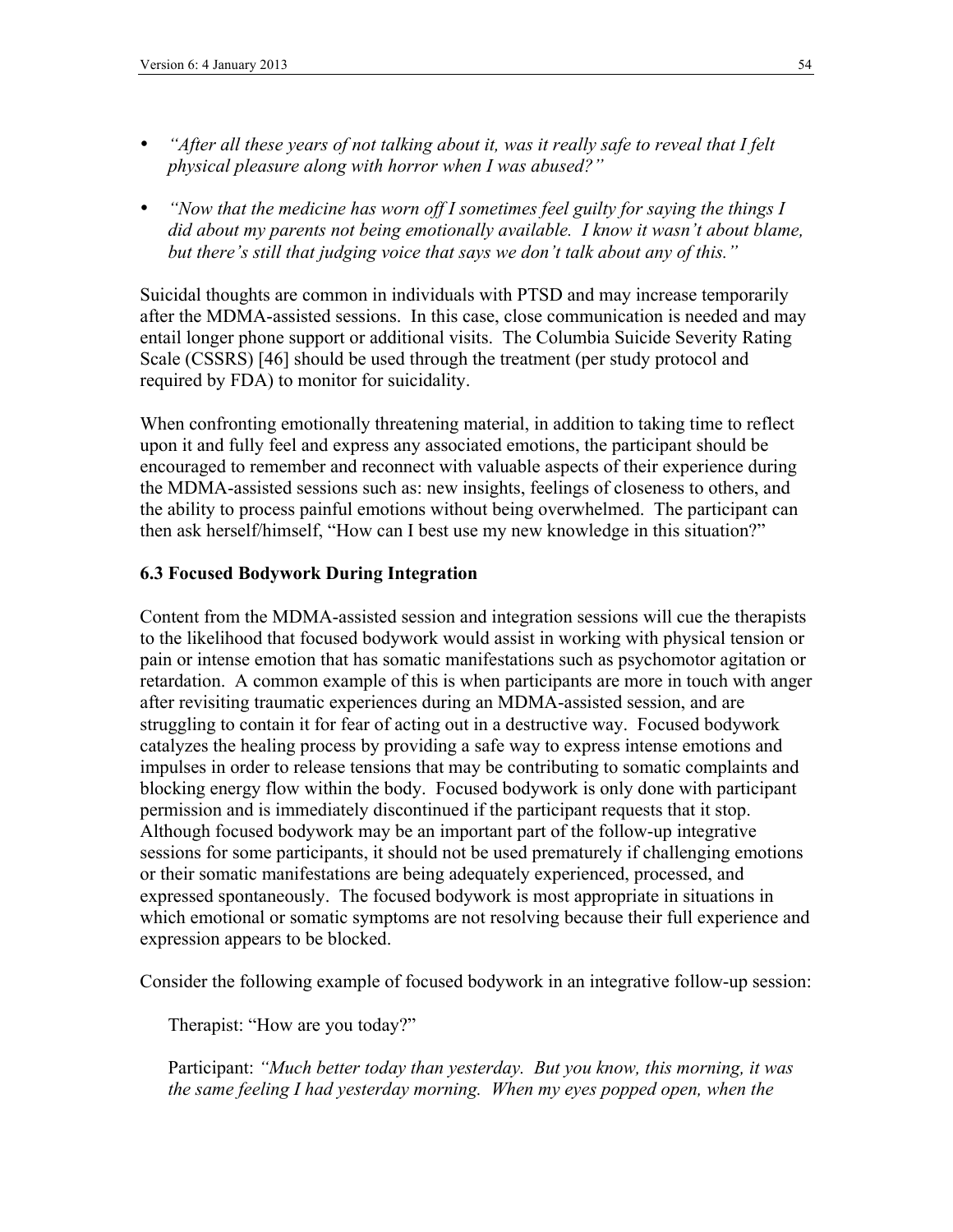*alarm went off, the dread hit me right in the gut. You know, that, 'I don't want to get out of bed. I don't want to do this day.' Just like I had a bad case of the 'don't want*  to's.' I just didn't feel like I had the strength to get up and face another day. I mean it *was just, the minute my eyes popped open, it was dread, knot in my stomach, the anxiety. I mean it was just like automatic. Last night. I slept really well, about 9 hours of sleep. I didn't have any bad dreams. It was like flipping on a switch, my eyes popped open and here it came. Just felt, it makes me feel sick in my stomach, that kind of fear. You know, that you feel nauseated, just like you want to throw-up. That's been pretty much the theme today. I haven't had any other emotional outbursts. I didn't cry at all today, haven't felt angry, just that dread, that lump in my gut."*

Therapist: "So it is like yesterday, but on a lower level."

Participant: *"Much lower. I think a lot of it is my mind set, too. I felt so much better after leaving here last night, realizing, if it does happen again, I will live through it. It's probably going to happen again, but I feel more prepared. It didn't become overwhelming at all today."*

Therapist: "MMMmmm."

Participant: *"Dread and fear were there for so long. You get so used to it you don't know what it is anymore, especially after having the anxiety disappear. It feels like a whole new wound. It wasn't the same. It just felt dreadful."*

Therapist: "Would you be willing to explore that or work with that a little bit today? To see what you may discover? Do you feel like you'd like to do some focused bodywork with that lump in your stomach?"

Participant: *"Yeah. It is time to try some of that, too."*

Therapist: "It might be a good way to work with it since you know where it is in your body."

Participant: *"I can envision this croquet ball made out of metal. That's what is in my mind and that's how it feels, like a metal croquet ball just sitting right there and it is cold."*

Therapist: "And that is what you talked about in your sessions, a cold metal feeling in your stomach."

At this point, if the participant agrees, they move to either the futon or a mat on the floor with the participant lying down and the therapists sitting on either side.

Therapist: "So maybe just use your breath and breathe into that feeling in your stomach. I encourage you to remain present with whatever comes up and if your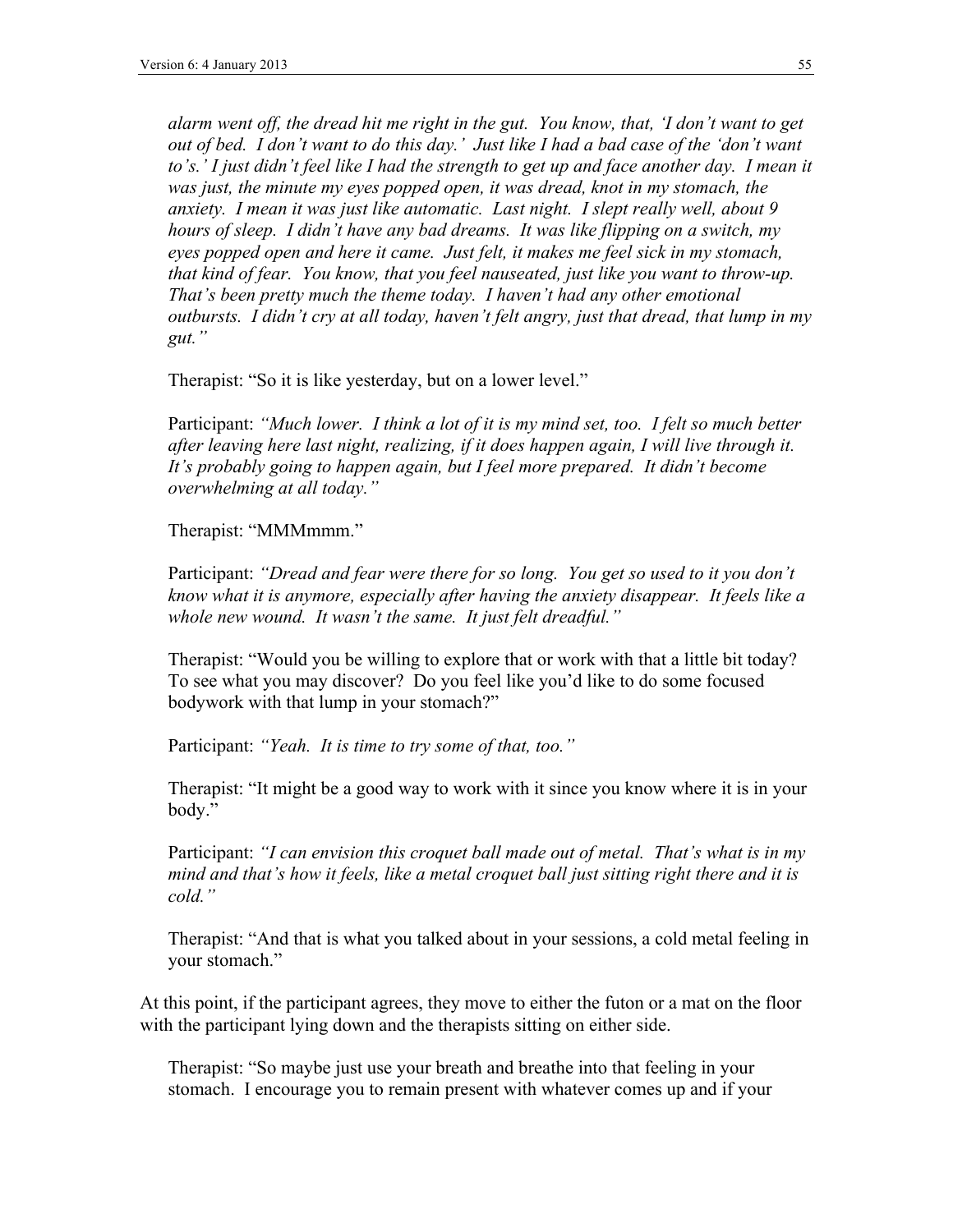body wants to express it in any way, shake, move, or if you want some resistance from us." (As the focused bodywork was performed, the participant breathed into it and experienced a deep sobbing.)

Participant: *"Thank you. I feel a lot lighter. I wonder what that was. I want to know what that was. Just this tightness, this ball, I don't know what it was. I mean it was like fear and anger and everything in one … started going up and went back down and now it is gone. So is that funny feeling in my stomach and now it is gone."*

Therapist: This may be what you already processed in your sessions and this is what is left in your body, those emotions."

Participant: *"This is cool. It is cool for it to be gone."*

The therapists must exercise judgment about when focused bodywork is indicated to help facilitate the therapeutic process and when it is preferable to allow the process to proceed at its own pace.

### **6.4 Ongoing Integration**

Therapists remind participants that their experience will continue to unfold in the ensuing hours, days, and even weeks. Therapists should re-emphasize their commitment to support the participant during this continued unfolding, and review the procedure by which they can be contacted at any time should the participant or her/his designated support network need to talk with them about any difficulties or concerns.

As the treatment program draws to a close, participants may differ in their response to its conclusion, from anxiety upon leaving the study and the therapists to relief at completing the course of psychotherapy. The therapists can use general well-being ratings, CSSRS scores, and clinical judgment to adapt to different responses to having the final integrative follow-up session. The therapists and participant will discuss ongoing issues or concerns participants may have about the end of integrative follow-up sessions and no longer meeting with the therapists. They will discuss the participant's existing social support network. If necessary, they can review any procedures that have helped the participant cope with distress during the study, such as written expression, visual arts or movement, use of breathing, or other stress reduction methods. The therapists can remind participants to continue practicing any activities and maintaining relationships that have supported and strengthened them. Participants who are seeing a therapist outside the study are encouraged to discuss the approaching end of the study with that therapist, and, if in their judgment it is warranted, the study therapists may provide participants who are not in ongoing therapy with a referral for contact with a therapist after the final integrative session. In addition, the therapists may recommend experiential therapies such as Holotropic Breathwork, Internal Family Systems Therapy or Somatic Processing as methods that can facilitate the ongoing unfolding of the process that was catalyzed by MDMA-assisted psychotherapy. The therapists will also share their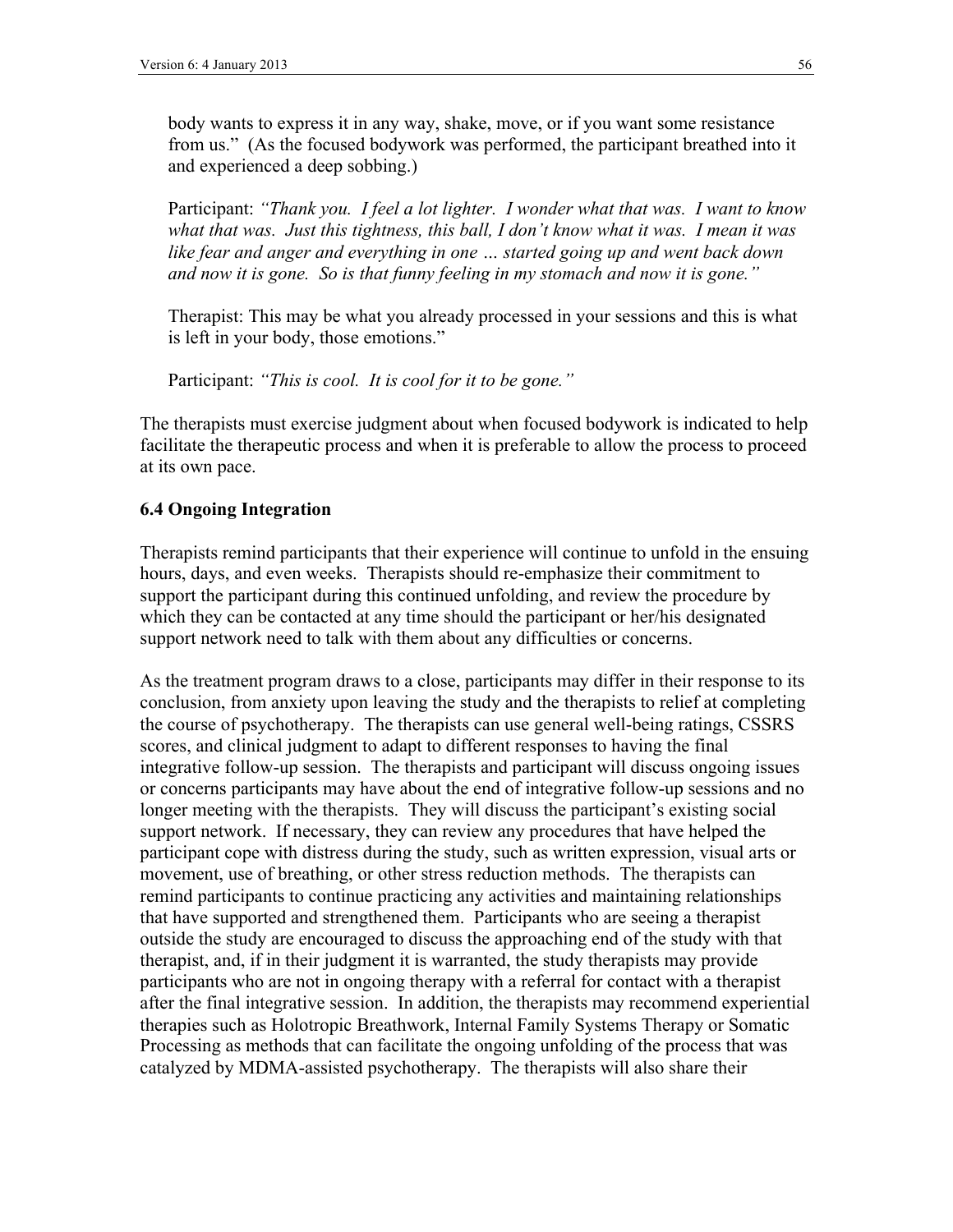perspectives about any changes, accomplishments and achieved goals they've observed over the course of the study.

As the integration progress continues to unfold, participants may come to gain novel perspectives on their own situation. Consider the following participant testimonials of experiences reflecting deeper integration:

- *"I have respect for my emotions now (rather than fear of them). What's most comforting is knowing now I can handle difficult feelings without being overwhelmed. I realize feeling the fear and anger is not nearly as big a deal as I thought it would be.*"
- *"I don't think I would have survived another year. It's like night and day for me compared to other methods of therapy. Without MDMA I didn't even know where I needed to go. Maybe one of the things the drug does is let your mind relax and get out of the way because the mind is so protective about the injury.*"
- *"It has felt like growing up, I feel wiser, more emotionally mature."*
- *"Now I have a map of the battlefield."*
- *"I got a glimpse of more of what I'm capable of growing into … I'm motivated to keep practicing openness until it gets more developed."*
- *"Last night I had a clear sense that I got where I needed to get. What was missing has been found. What I needed, I've gotten. I don't feel like I need to do it again. I think there are still other issues in my life that I can work on with less intense methods."*
- *"I feel like I'm walking in a place I've needed to go for so long and just didn't know how to get there. I feel like I know myself better than I ever have before. Now I know I'm a normal person. I've been through some bad stuff, but…those are things that happened to me, not who I am…This is me, the medicine helps, but this is in me."*

### **6.5 Reunion at Long-term Follow-up**

Many sponsor-supported studies contain a long-term follow-up visit occurring at least a year after the final experimental session. The exact timing of the long-term follow-up visit may vary on the basis of condition assignment (see study protocol). Though most of the long-term follow-up visit involves assessment with the independent rater, the therapists also meet with the participants to complete an exploratory questionnaire, to discuss any changes in their life or PTSD symptoms over time and to process any feelings the participant and therapists have about termination.

The degree of rapport at the time of the long-term follow-up visit may depend in part upon existing symptom levels at the final integrative follow-up session and on any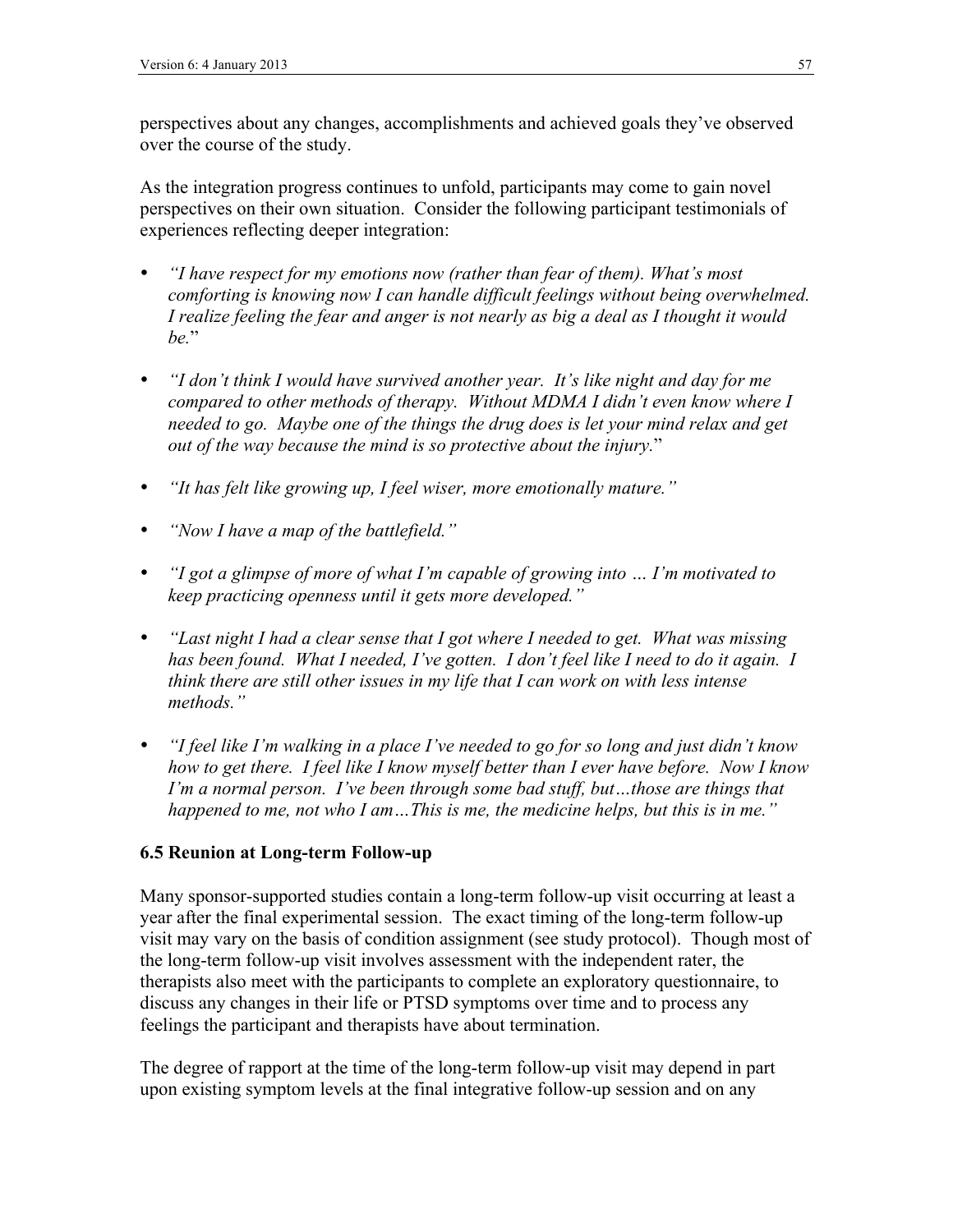intervening events between the final integrative follow-up session and the long-term follow-up visit. The study termination after months of deep work is often perceived by participant and therapists as a "bitter sweet" occasion.

Beyond assessing participant general well-being and possible suicidal ideation and behavior, the long-term follow-up visit will be less structured than preparatory or integrative follow-up sessions. The discussion will be guided primarily by the participant and any observations or concerns about her/his current state and any gains or difficulties that have resulted from study participation. The therapists may reaffirm accomplishments, review and discuss the usefulness of the techniques and procedures presented during MDMA-assisted psychotherapy, inquire about and discuss any insights or new techniques the participant has learned or discovered to improve psychological well-being.

### **7.0 THERAPIST SELF-CARE**

Therapists should engage in some form of regular self-care in order to avoid vicarious traumatization resulting from interacting with participants' trauma. It is important that therapists continue doing their own inner work and that they take time for regular debriefing with the co-therapist. This should include an opportunity to process their own emotional responses to working with participants as well as peer supervision and discussion about the optimal application of the therapeutic method in specific situations. It is also an opportunity for developing and maintaining their skills as a therapeutic team by reviewing their interactions during study sessions.

The following are some simple methods of self-care to keep in mind:

- Listen to your body- pay attention to what it is telling you. It is the best guide to staying healthy. Use your body to inform your own process - are you holding your breath, is your body tense or numb, are you cold or hot?
- Use either diaphragmatic breathing simple breathing that expands your ribs front to back and side to side. Do a "body scan" and send breath to the areas of your body that feel tight or numb.
- Give yourself enough time before you start a session to gather your thoughts, ground yourself, and shift roles. Take enough time to feel "inner stillness".
- Listen to your expectations and be realistic about your goals.
- Know who the people are that have the ability to support you if and when you need it.
- Take time after the session to release your role. Shaking your arms and body is a good way to get rid of any energy that has gotten stuck.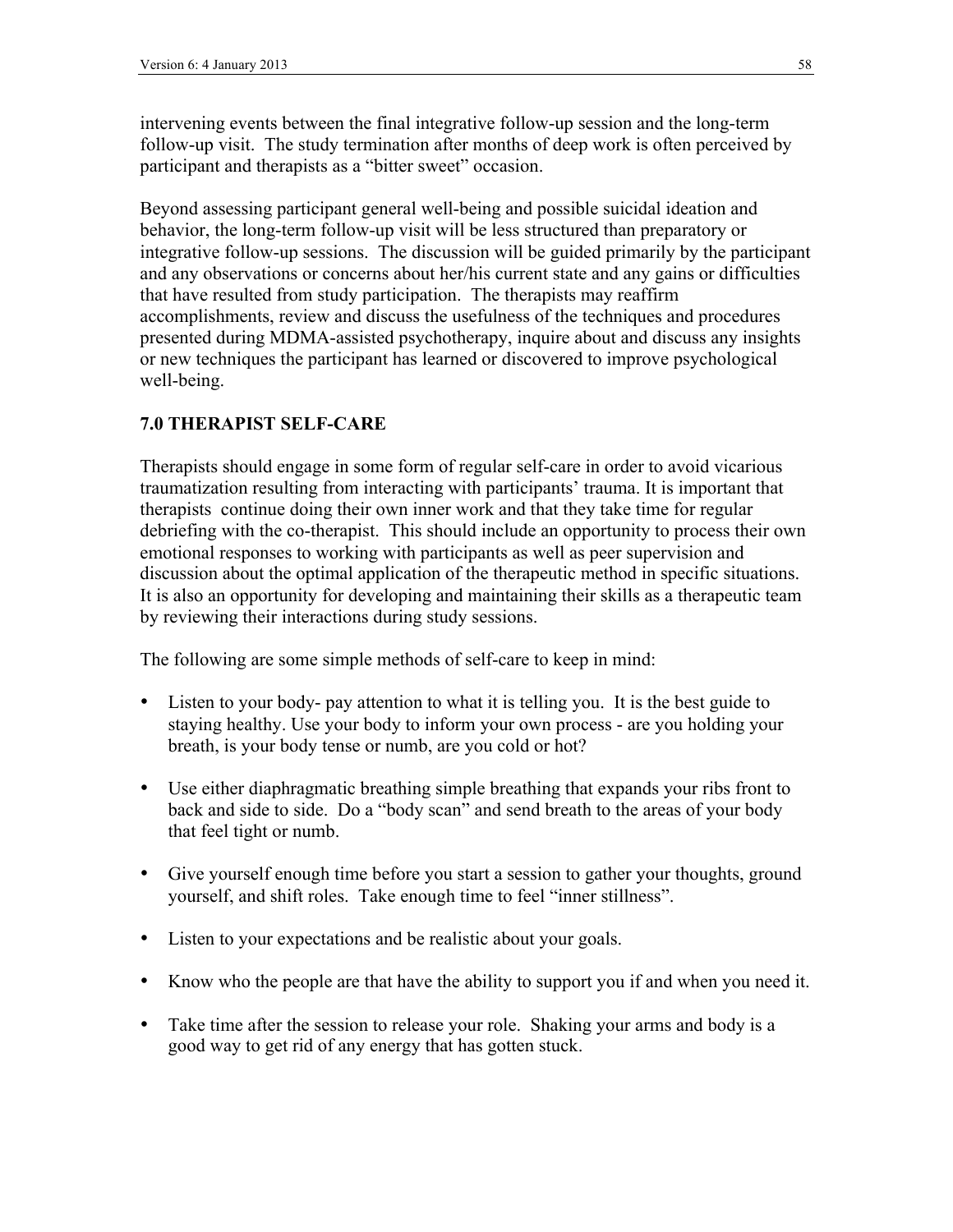- Have a good nutritious meal after a session and do something grounding and enjoyable.
- Using water in the bath, shower or hot tub and reflecting on the archetypal qualities of water to dissolve and cleanse on many levels.
- Consider having your own ongoing psychotherapy and/or supervision with another therapist.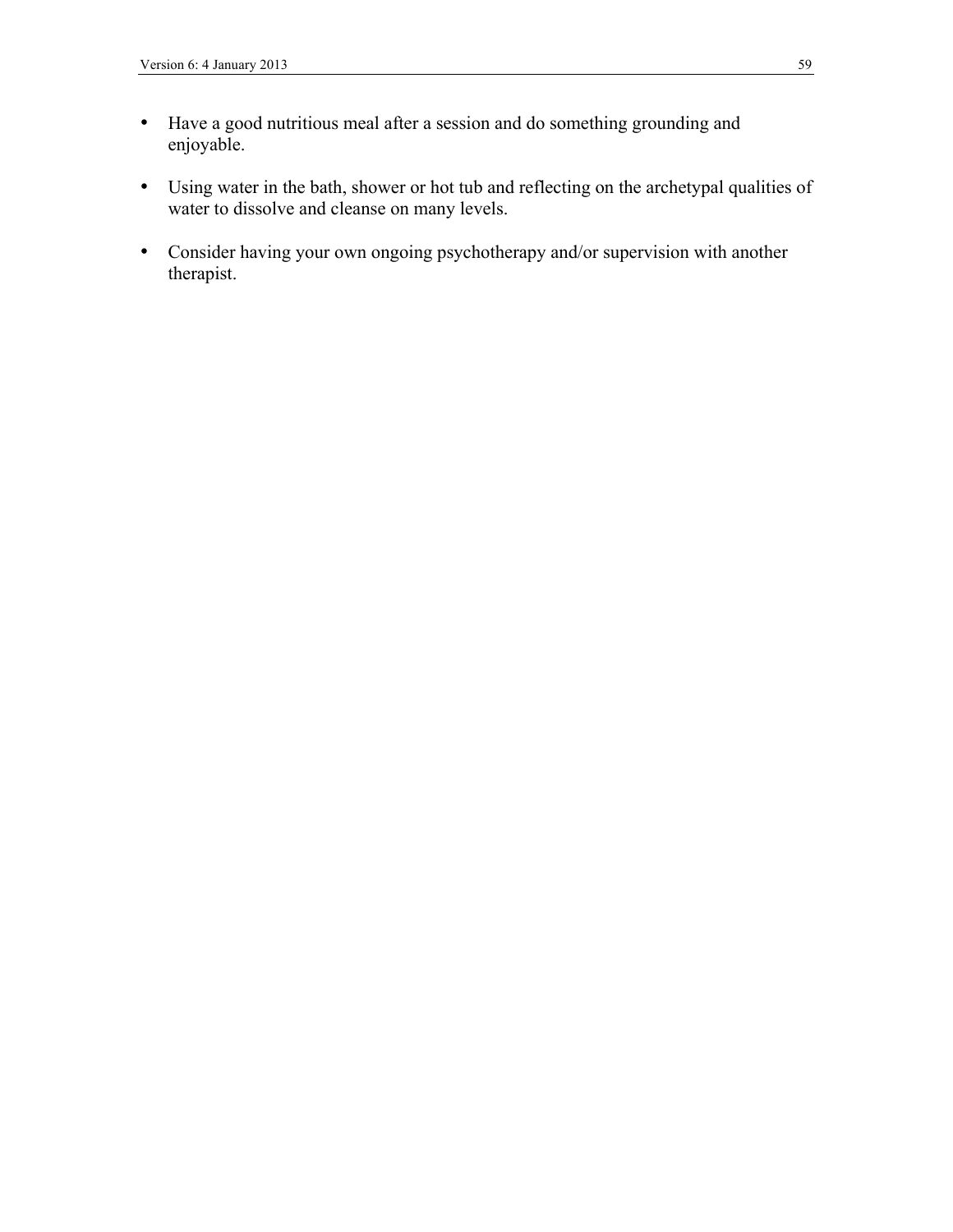### **8.0 REFERENCES**

- 1. Foa, E.B., et al., *Effective Treatments for PTSD, Practice Guidelines from the International Society for Traumatic Stress Studies*. Second ed. 2009, New York, NY: Guilford Press.
- 2. Montgomery, S. and P. Bech, *ECNP consensus meeting, March 5-6, 1999, Nice. Post traumatic stress disorder: guidelines for investigating efficacy of pharmacological intervention. ECNP and ECST.* Eur Neuropsychopharmacol, 2000. **10**(4): p. 297-303.
- 3. Schwartz, R.C., *Introduction to the Internal Family Systems Model*. 2001, Oak Park, IL: Trailheads Publications.
- 4. Ogden, P., K. Minton, and C. Pain, *Trauma and the body: A sensorimotor approach to Psychotherapy*. New York. 2006, W. W. Norton and Company.
- 5. Levine, P.A. and G. Mate, *In an Unspoken Voice: How the Body Releases Trauma and Restores Goodness*. 2010, Berkeley CA: North Atlantic Books.
- 6. Rothbaum, B.O., et al., *Virtual reality exposure therapy for Vietnam veterans with posttraumatic stress disorder.* J Clin Psychiatry, 2001. **62**(8): p. 617-22.
- 7. Rothbaum, B.O., A.S. Rizzo, and J. Difede, *Virtual reality exposure therapy for combat-related posttraumatic stress disorder.* Ann N Y Acad Sci, 2010. **1208**: p. 126-32.
- 8. Metzner, R. and S. Adamson, *Using MDMA in healing, psychotherapy and spiritual practice*, in *Ecstasy, A Complete Guide: A Comprehensive Look at the Risks and Benefits of MDMA.*, J. Holland, Editor. 2001, Inner Traditions: Rochester VT. p. 182-207.
- 9. Gamma, A., et al., *Mood state and brain electric activity in ecstasy users.* Neuroreport, 2000. **11**(1): p. 157-62.
- 10. Bedi, G., et al., *Effects of MDMA on sociability and neural response to social threat and social reward.* Psychopharmacology (Berl), 2009. **207**(1): p. 73-83.
- 11. Hysek, C.M., G. Domes, and M.E. Liechti, *MDMA enhances "mind reading" of positive emotions and impairs "mind reading" of negative emotions.* Psychopharmacology (Berl), 2012. **222**(2): p. 293-302.
- 12. Davis, M. and C. Shi, *The extended amygdala: are the central nucleus of the amygdala and the bed nucleus of the stria terminalis differentially involved in fear versus anxiety?* Ann N Y Acad Sci, 1999. **877**: p. 281-91.
- 13. Rasmusson, A.M. and D.S. Charney, *Animal models of relevance to PTSD.* Ann N Y Acad Sci, 1997. **821**: p. 332-51.
- 14. Greer, G.R. and R. Tolbert, *A method of conducting therapeutic sessions with MDMA.* J Psychoactive Drugs, 1998. **30**(4): p. 371-379.
- 15. Grof, S., *LSD Psychotherapy: 4th Edition*. 2001, Ben Lomond, CA: Multidisciplinary Association for Psychedelic Studies.
- 16. Stolaroff, M., *The Secret Chief Revealed: Conversations with a pioneer of the underground therapy movement.* 2004, Sarasota FL: Multidisciplinary Association for Psychedelic Studies.
- 17. Adamson, S., *Through the gateway of the heart: Accounts of experiences With MDMA and other empathogenic substances*. 1985, San Francisco CA: Four Trees Publications.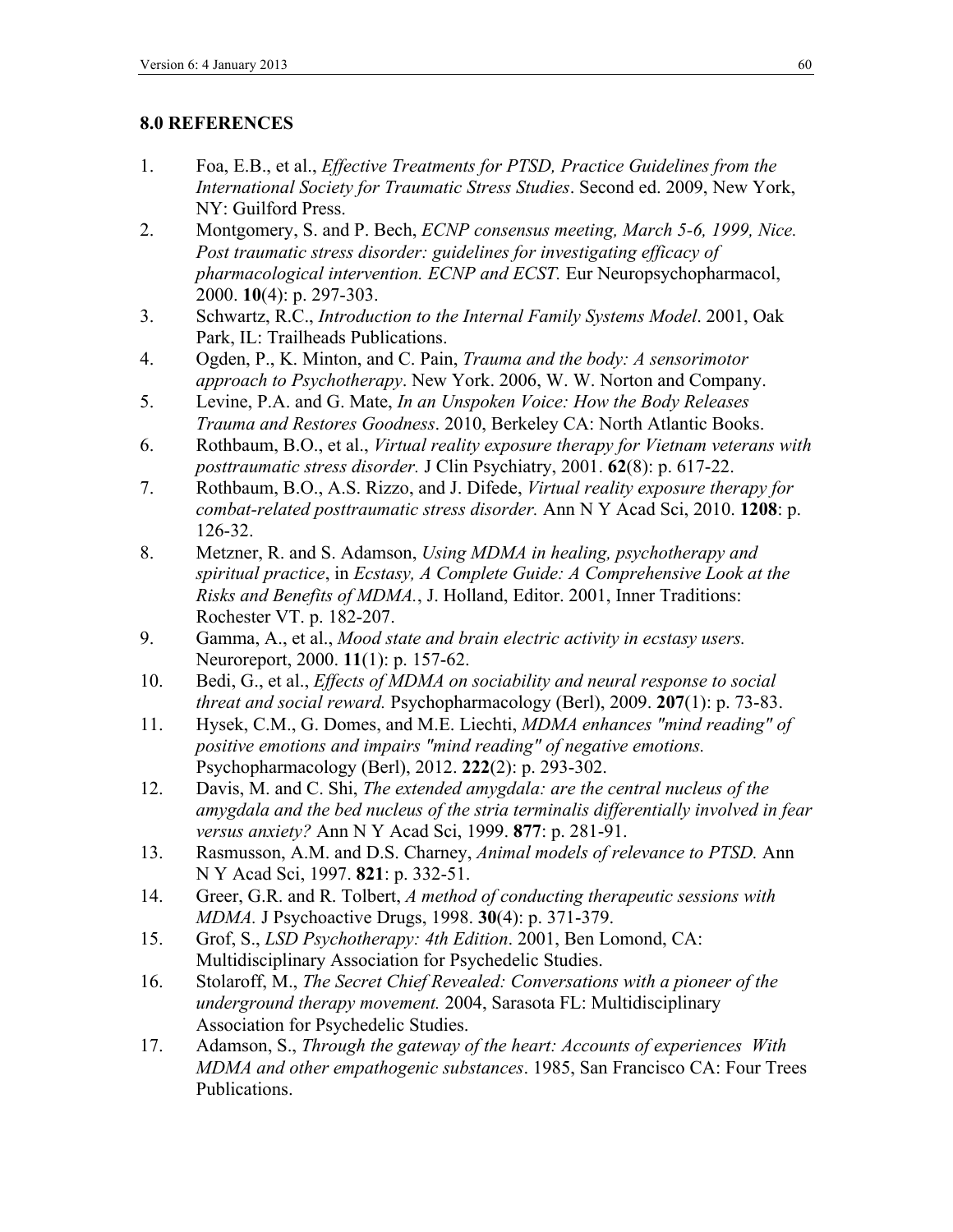- 18. Grob, C. and R.E. Poland, *MDMA*, in *Substance Abuse: A comprehensive textbook: Third Edition*, Lowinson J. H., P. Ruiz, and R.B. Millman, Editors. 1997, Williams and Wilkins: Baltimore, MD. p. 269-275.
- 19. Grinspoon, L. and R. Doblin, *Psychedelics as catalysts in insight-oriented psychotherapy.* Social Research, 2001. **68**: p. 677-695.
- 20. Grof, S., C. Grof, and J. Kornfield, *Holotropic Breathwork: A new approach to self-exploration and therapy*. 2010: SUNY Press.
- 21. Assigioli, R., *Psychosynthesis*. 1973, New York: Viking Press.
- 22. Schwartz, R.C., *Internal Family Systems Therapy*. 1997, New York: Guilford Press.
- 23. Stone, H. and S. Stone, *Embracing ourselves: The voice dialogue manual*. 1998, Novato, CA: New World Library, Nataraj.
- 24. van der Kolk, B.A., *The psychobiology of posttraumatic stress disorder.* J Clin Psychiatry, 1997. **58 Suppl 9**: p. 16-24.
- 25. Kurtz, R., *Body-Centered Psychotherapy*. 1990, Mendocino, CA.: LifeRhythm.
- 26. First, M.B., et al., *Structured Clinical Interview for DSM-IV Axis I Disorders - Patient Edition (SCID-I/P, Version 2.0, 4/97 Revision).* , ed. V. 2. 1997, New York: Biometrics Research Department, New York State Psychiatric Institute.
- 27. Blake, D.D., et al., *A clinician rating scale for assessing current and lifetime PTSD: the CAPS-1. .* Behav Ther, 1990. **13**: p. 187-188.
- 28. Nagy, L.M., et al., *Open prospective trial of fluoxetine for posttraumatic stress disorder.* J Clin Psychopharmacol, 1993. **13**(2): p. 107-13.
- 29. Johnson, M., W. Richards, and R. Griffiths, *Human hallucinogen research: guidelines for safety.* J Psychopharmacol, 2008. **22**(6): p. 603-20.
- 30. Widmer, S., *Listening into the heart of things: The awakening of love: On MDMA and LSD: The undesired psychotherapy.* . 1998, Gerolfingen, Switzerland: Basic Editions.
- 31. Grinspoon, L. and J.B. Bakalar, *Can drugs be used to enhance the psychotherapeutic process?* Am J Psychother, 1986. **40**(3): p. 393-404.
- 32. Nichols, D.E., *Differences between the mechanism of action of MDMA, MBDB, and the classic hallucinogens. Identification of a new therapeutic class: entactogens.* J Psychoactive Drugs, 1986. **18**(4): p. 305-13.
- 33. Liester, M.B., et al., *Phenomenology and sequelae of 3,4 methylenedioxymethamphetamine use.* J Nerv Ment Dis, 1992. **180**(6): p. 345-52; discussion 353-4.
- 34. Vollenweider, F.X., et al., *Psychological and cardiovascular effects and shortterm sequelae of MDMA ("ecstasy") in MDMA-naive healthy volunteers.* Neuropsychopharmacology, 1998. **19**(4): p. 241-51.
- 35. Bedi, G., D. Hyman, and H. de Wit, *Is ecstasy an "empathogen"? Effects of +/- 3,4-methylenedioxymethamphetamine on prosocial feelings and identification of emotional states in others.* Biol Psychiatry, 2010. **68**(12): p. 1134-40.
- 36. Dumont, G.J., et al., *Increased oxytocin concentrations and prosocial feelings in humans after ecstasy (3,4-methylenedioxymethamphetamine) administration.* Soc Neurosci, 2009. **4**(4): p. 359-66.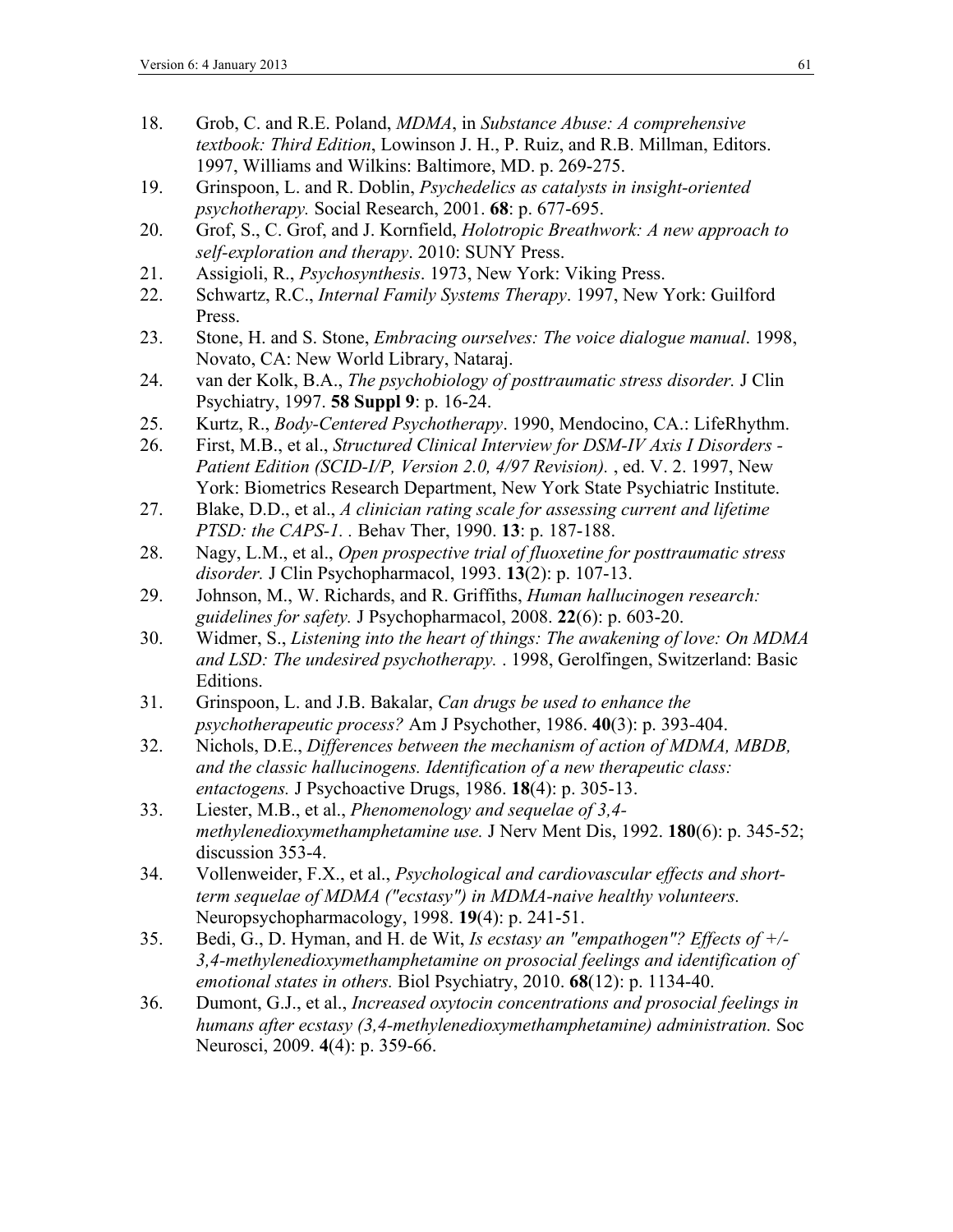- 37. Farre, M., et al., *Pharmacological interaction between 3,4 methylenedioxymethamphetamine (ecstasy) and paroxetine: pharmacological effects and pharmacokinetics.* J Pharmacol Exp Ther, 2007. **323**(3): p. 954-62.
- 38. Harris, D.S., et al., *Subjective and hormonal effects of 3,4 methylenedioxymethamphetamine (MDMA) in humans.* Psychopharmacology (Berl), 2002. **162**(4): p. 396-405.
- 39. Kolbrich, E.A., et al., *Physiological and subjective responses to controlled oral 3,4-methylenedioxymethamphetamine administration.* J Clin Psychopharmacol, 2008. **28**(4): p. 432-40.
- 40. van Wel, J.H., et al., *Effects of Acute MDMA Intoxication on Mood and Impulsivity: Role of the 5-HT(2) and 5-HT(1) Receptors.* PLoS One, 2012. **7**(7): p. e40187.
- 41. Cami, J., et al., *Human pharmacology of 3,4-methylenedioxymethamphetamine ("ecstasy"): psychomotor performance and subjective effects.* J Clin Psychopharmacol, 2000. **20**(4): p. 455-66.
- 42. Liechti, M.E., A. Gamma, and F.X. Vollenweider, *Gender differences in the subjective effects of MDMA.* Psychopharmacology (Berl), 2001. **154**(2): p. 161-8.
- 43. Tancer, M. and C.E. Johanson, *Reinforcing, subjective, and physiological effects of MDMA in humans: a comparison with d-amphetamine and mCPP.* Drug Alcohol Depend, 2003. **72**(1): p. 33-44.
- 44. Siegel, D.J., *The Developing Mind*. 1999, New York: Guilford Press.
- 45. Wilbarger, P. and J. Wilbarger, *Sensory defensiveness and related social/emotional and neurological problems*. 1997, Van Nuys, CA.: Avanti Education Program.
- 46. Posner, K., et al., *Columbia Classification Algorithm of Suicide Assessment (C-CASA): classification of suicidal events in the FDA's pediatric suicidal risk analysis of antidepressants.* Am J Psychiatry, 2007. **164**(7): p. 1035-43.
- 47. Benedek, D.M., et al. (2009) *Guideline watch (March 2009): Practice guideline for the treatment of patients with acute stress disorder and posttraumatic stress disorder*. Psychiatry Online.
- 48. Ursano, R.J., et al., *Practice guideline for the treatment of patients with acute stress disorder and posttraumatic stress disorder.* Am J Psychiatry, 2004. **161**(11 Suppl): p. 3-31.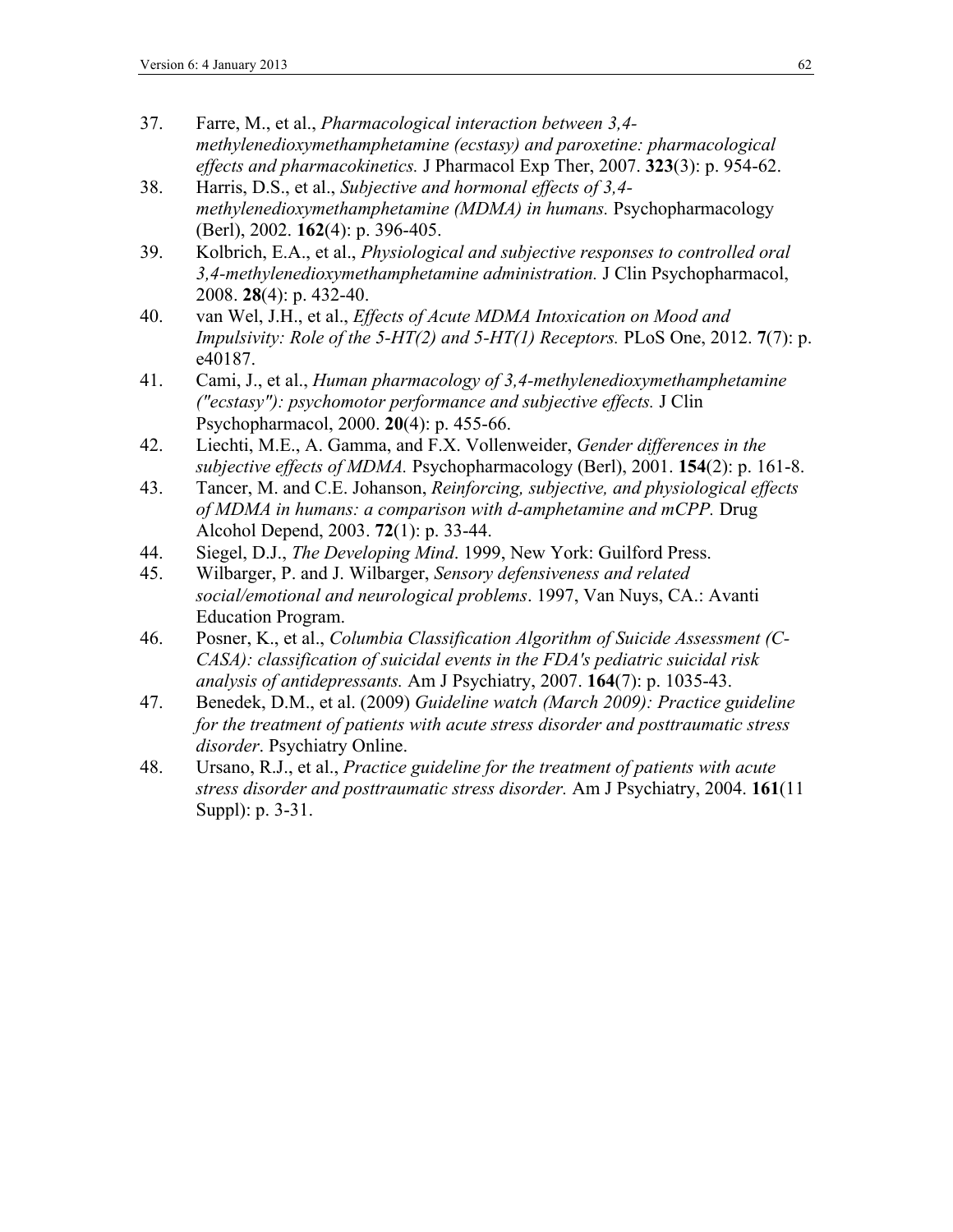### **9.0 APPENDIX A: Comparison of Therapeutic Approaches for Treating PTSD**

In November 2004, the American Psychiatric Association (APA) published Practice Guidelines for the treatment of PTSD [47, 48]. The three psychotherapeutic interventions recommended for established PTSD are:

- Cognitive and behavior therapies
- Eye movement desensitization and reprocessing (EMDR)
- Psychodynamic psychotherapy

Although the APA endorses the above therapies in their Practice Guidelines, it is noteworthy that they also imply the need for research into more effective treatment techniques, with their statement that "there is a paucity of high-quality evidence-based studies of interventions for patients with treatment-resistant PTSD …" [48].

The APA practice guidelines state that the goals of PTSD treatment "include reducing the severity of … symptoms … (by) improving adaptive functioning and restoring a psychological sense of safety and trust, limiting the generalization of the danger experienced as a result of the traumatic situation(s) and protecting against relapse." It goes on to say that "… factors that may need to be addressed in patients who are not responding to treatment include problems in the therapeutic alliance; the presence of psychosocial or environmental difficulties; the effect of earlier life experiences, such as childhood abuse or previous trauma exposures …" [48].

Despite significant differences between these various types of therapy, including MDMA-assisted therapy, they all share some important theoretical underpinnings. Moreover, some very similar therapeutic experiences occur with any of these different approaches. This is not surprising since each approach, in its particular way, is stimulating access to a universal, inner healing intelligence. For instance, the nondirective approach of MDMA-assisted therapy often leads to the spontaneous occurrence of many of the kinds of experiences that are more directly elicited and thought to be therapeutically important in these other approaches. As noted previously in this manual, the therapists' role is first to prepare participants for this likelihood by encouraging a non-controlling and open attitude toward experiences that arise, and then to support the unfolding and the subsequent integration of these experiences. MDMA can act as an important catalyst to this process.

Table 1 (below) compares the major therapeutic approaches for treating PTSD discussed in the APA guidelines and in the Practice Guidelines from the International Society for Traumatic Stress Studies [1] with the method of MDMA-assisted psychotherapy discussed in this manual.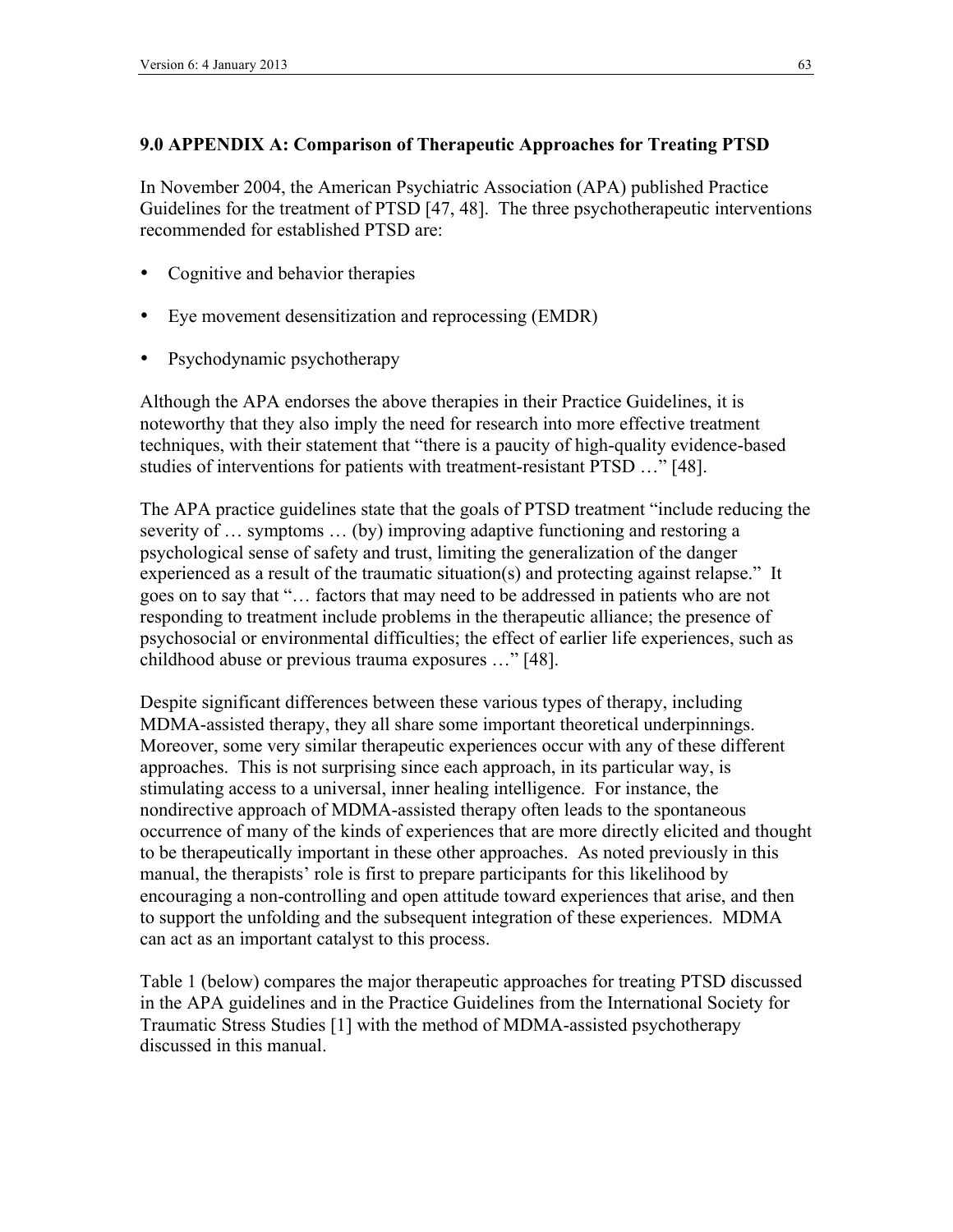### **9.1 Internal Family Systems Therapy (IFS) and MDMA-Assisted Psychotherapy Compared**

Elements of IFS therapy: recognition of and un-blending from parts, increased access to "Self energy", acknowledgment of and respect for protectors, and witnessing and unburdening of past traumas often occur in MDMA-assisted psychotherapy with little or no direction from the therapists. One way to describe the effects of MDMA is that it facilitates access to a high level of self energy, and thereby brings courage to face painful experience and provides clarity and compassion for one's own parts and the burdens they have carried.

### **9.2 Somatic Processing and MDMA-Assisted Psychotherapy Compared**

Both Sensorimotor psychotherapy and MDMA-assisted psychotherapy aim to bring awareness to somatic experiences and can be used for "connecting psychological symptoms and physiological states" [24]. In both methods the participant is encouraged to work with her/his body to process trauma. Helping the participant become aware of what her/his body wants to do in reaction to traumatic memories, and following that action, can be the beginning of liberating what was once a natural process (movement) and integrating the experiences that are unprocessed. In both methods therapists inquire about participant's bodily sensations and encourage release of pains, tightness or energy in the body through movement in whatever way feels appropriate to the participant. A goal is to help the participant begin to befriend her/his body instead of regarding it as a source of danger and unpredictability.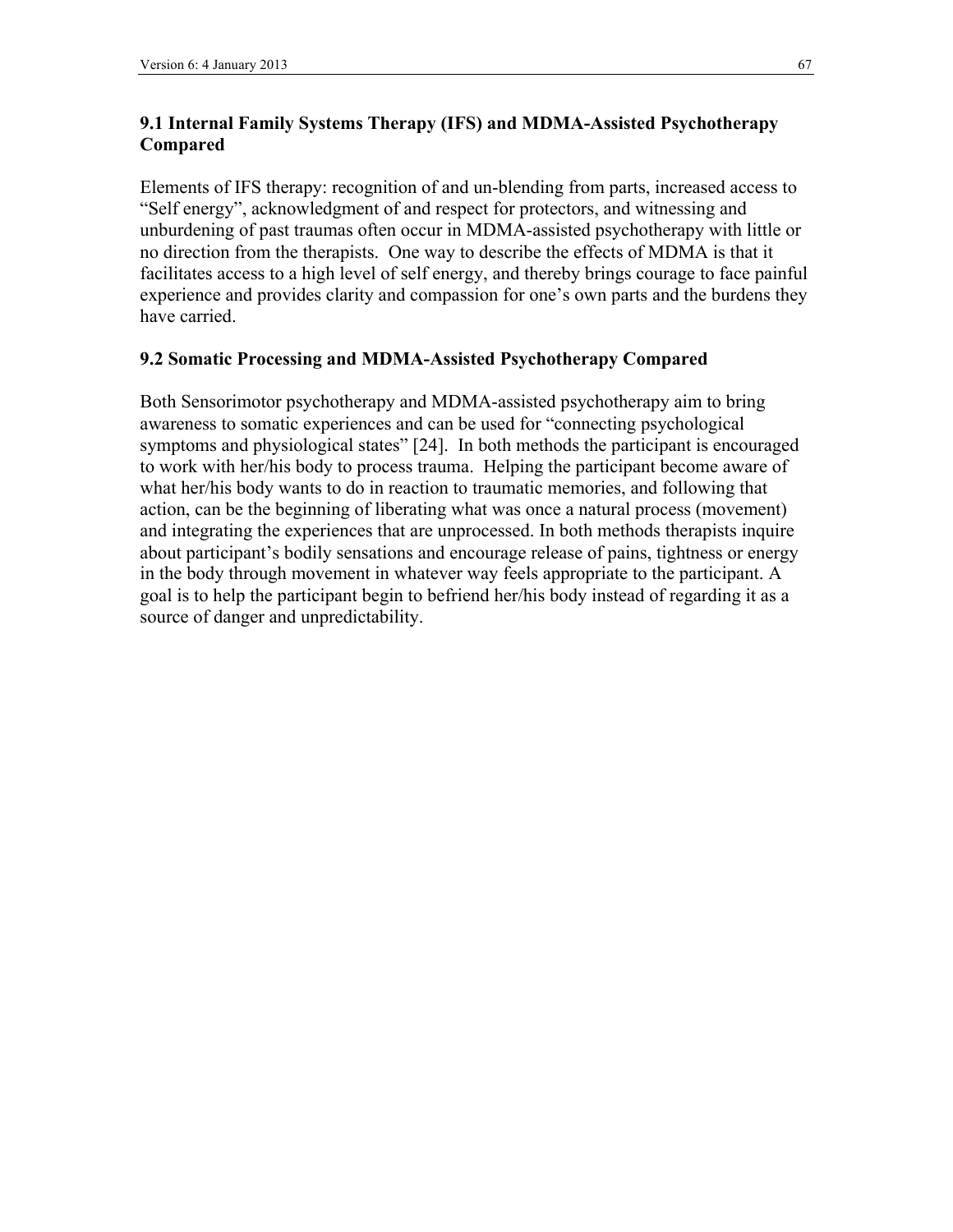#### **10.0 APPENDIX B: Suggested Reading List**

Angeles Arrien, Ph.D. *The Four-Fold Way: Walking the Paths of the Warrior, Teacher, Healer, and Visionary*

Stanislav Grof, M.D. *Psychology of the Future The Adventure of Self Discovery*

Judith Herman, M.D. *Trauma and Recovery*

Richard Schwartz, Ph.D. *Introduction to Internal Family Systems Therapy*

Pema Chodron *The Places that Scare You: A Guide to Fearlessness in Difficult Times When Things Fall Apart: Heart Advice for Difficult Times*

Pat Ogdon, Kekuni Minton, Claire Pain, and Daniel Siegel *Trauma and the Body*

Peter Levine and Ann Fredrick *Waking the Tiger: Healing Trauma*

Peter Levine and Gabor Mate *In an Unspoken Voice: How the Body Releases Trauma and Restores Goodness*

Jalal al-Din Rumi "The Guest House" ( a poem that can be found online or in *The Essential Rumi* translated by Coleman Barks, Harper Collins 1995)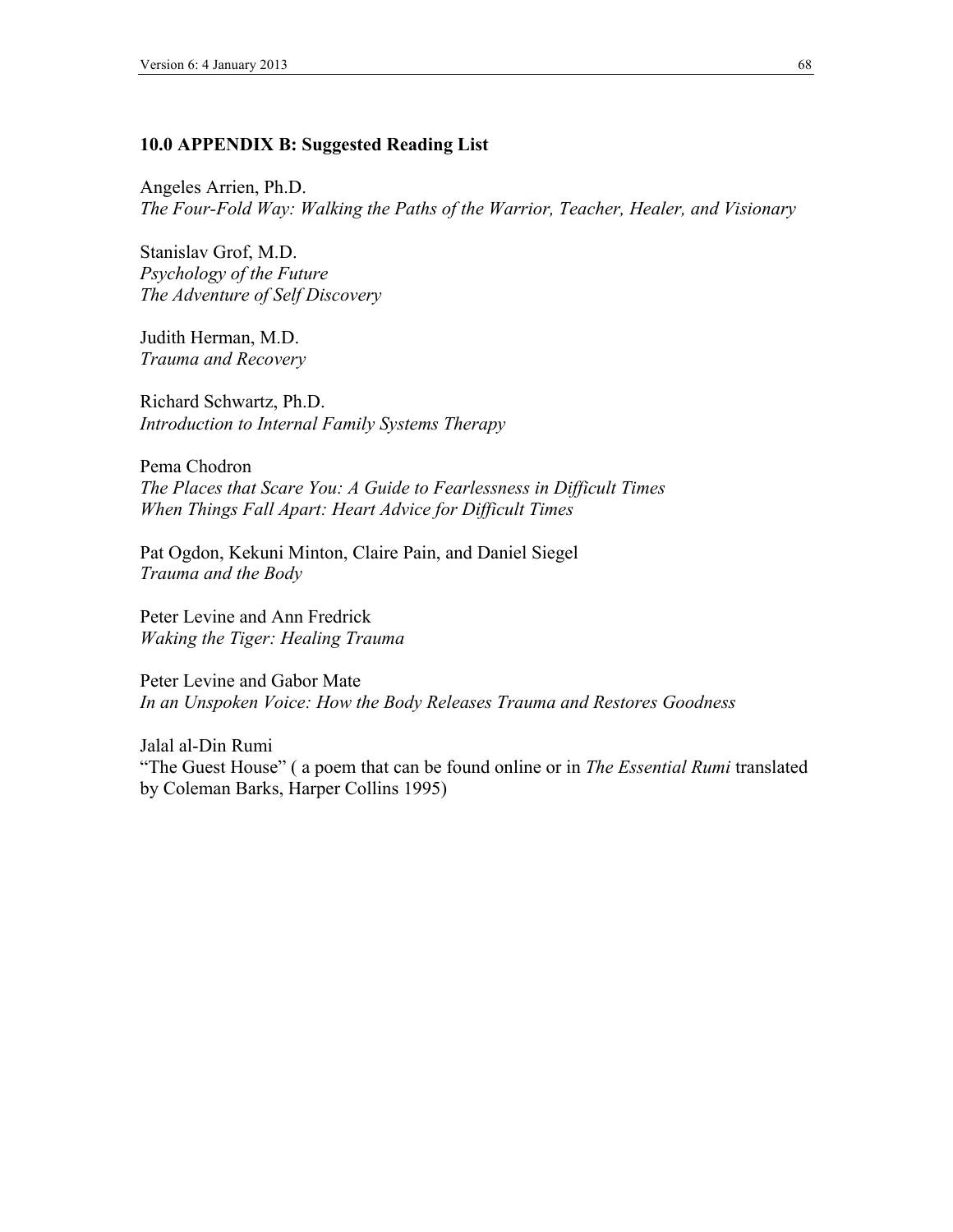| <b>Therapeutic Element</b>                                                                               | <b>Cognitive Behavioral Therapy</b>                                                                                                                            | <b>EMDR</b>                                                                                                                             | <b>Psychodynamic Psychotherapy</b>                                                                                                                                | <b>MDMA-Assisted Psychotherapy</b>                                                                                                                                                                                                                                                                                                                                                                           |
|----------------------------------------------------------------------------------------------------------|----------------------------------------------------------------------------------------------------------------------------------------------------------------|-----------------------------------------------------------------------------------------------------------------------------------------|-------------------------------------------------------------------------------------------------------------------------------------------------------------------|--------------------------------------------------------------------------------------------------------------------------------------------------------------------------------------------------------------------------------------------------------------------------------------------------------------------------------------------------------------------------------------------------------------|
| <b>Prolonged Exposure</b>                                                                                | For in vivo exposure, develop a                                                                                                                                | A target image related to the                                                                                                           | The traumatic events are                                                                                                                                          | Non-directive approach to the way                                                                                                                                                                                                                                                                                                                                                                            |
| (either in vivo exposure                                                                                 | hierarchy list of situations and                                                                                                                               | trauma is used as a starting point,                                                                                                     | discussed, but the specific                                                                                                                                       | trauma comes up and is processed,                                                                                                                                                                                                                                                                                                                                                                            |
| or trauma reliving in                                                                                    | assign specific homework                                                                                                                                       | with a non-directive approach to                                                                                                        | approach of prolonged exposure is                                                                                                                                 | with encouragement to stay                                                                                                                                                                                                                                                                                                                                                                                   |
| therapy)                                                                                                 | involving exposure to these                                                                                                                                    | what follows. Patient is                                                                                                                | not included. (In practice,                                                                                                                                       | present rather than distracting                                                                                                                                                                                                                                                                                                                                                                              |
|                                                                                                          | situations. For imaginal exposure,                                                                                                                             | encouraged to "let whatever                                                                                                             | psychodynamic psychotherapy                                                                                                                                       | from difficult memories and                                                                                                                                                                                                                                                                                                                                                                                  |
|                                                                                                          | ask the patient to describe the                                                                                                                                | happens happen." Discussions                                                                                                            | and cognitive behavioral therapy                                                                                                                                  | emotions. Discussions with the                                                                                                                                                                                                                                                                                                                                                                               |
|                                                                                                          | trauma in detail in the present                                                                                                                                | with the therapist are intermittent.                                                                                                    | are often combined.)                                                                                                                                              | therapists are intermittent.                                                                                                                                                                                                                                                                                                                                                                                 |
|                                                                                                          | tense. This process is done                                                                                                                                    |                                                                                                                                         |                                                                                                                                                                   | (NOTE: A contract is made before                                                                                                                                                                                                                                                                                                                                                                             |
|                                                                                                          | repeatedly over a number of visits.                                                                                                                            |                                                                                                                                         |                                                                                                                                                                   | the session that if the trauma does                                                                                                                                                                                                                                                                                                                                                                          |
|                                                                                                          |                                                                                                                                                                |                                                                                                                                         |                                                                                                                                                                   | not come up spontaneously, the                                                                                                                                                                                                                                                                                                                                                                               |
|                                                                                                          |                                                                                                                                                                |                                                                                                                                         |                                                                                                                                                                   | therapist will bring it up, but thus                                                                                                                                                                                                                                                                                                                                                                         |
|                                                                                                          |                                                                                                                                                                |                                                                                                                                         |                                                                                                                                                                   | far trauma has always come up                                                                                                                                                                                                                                                                                                                                                                                |
|                                                                                                          |                                                                                                                                                                |                                                                                                                                         |                                                                                                                                                                   | spontaneously. In effect,                                                                                                                                                                                                                                                                                                                                                                                    |
|                                                                                                          |                                                                                                                                                                |                                                                                                                                         |                                                                                                                                                                   | prolonged exposure happens                                                                                                                                                                                                                                                                                                                                                                                   |
|                                                                                                          |                                                                                                                                                                |                                                                                                                                         |                                                                                                                                                                   | spontaneously.                                                                                                                                                                                                                                                                                                                                                                                               |
| <b>Cognitive Restructuring</b>                                                                           | Identify "negative thoughts and<br>beliefs/cognitive distortions.<br>Challenge them using Socratic<br>method. Modify them by arriving<br>at rational response. | Cognitive restructuring often<br>occurs spontaneously and may be<br>catalyzed by therapist adding<br>"cognitive interweave," if needed. | Focus on the "meaning of the<br>trauma for the individual in terms<br>of prior psychological conflicts<br>and developmental experience and<br>relationships " [1] | Cognitive restructuring often<br>occurs spontaneously, with<br>minimal therapist intervention in<br>this regard. Elements of both<br>cognitive-behavioral and<br>psychodynamic approaches may<br>be used in follow-up integrative<br>sessions, but always in response to<br>the way the experience is<br>continuing to develop for the<br>participant rather than according<br>to a predetermined structure. |
| <b>Anxiety Management</b><br>Training (AMT),<br>including Stress<br><b>Inoculation Training</b><br>(SIT) | Relaxation skills are often taught<br>at outset of treatment, such as<br>breathing exercises, deep muscle<br>relaxation, and/or imagery.                       | <b>EMDR</b> protocol includes<br>establishing an effective<br>relaxation method at outset, often<br>guided visualization.               | Not a specific element of<br>psychodynamic therapy, but<br>clinically is often combined.                                                                          | Participants are taught relaxation,<br>often using diaphragmatic<br>breathing.                                                                                                                                                                                                                                                                                                                               |

**Table 1:** *Comparison of Therapeutic Approaches for PTSD*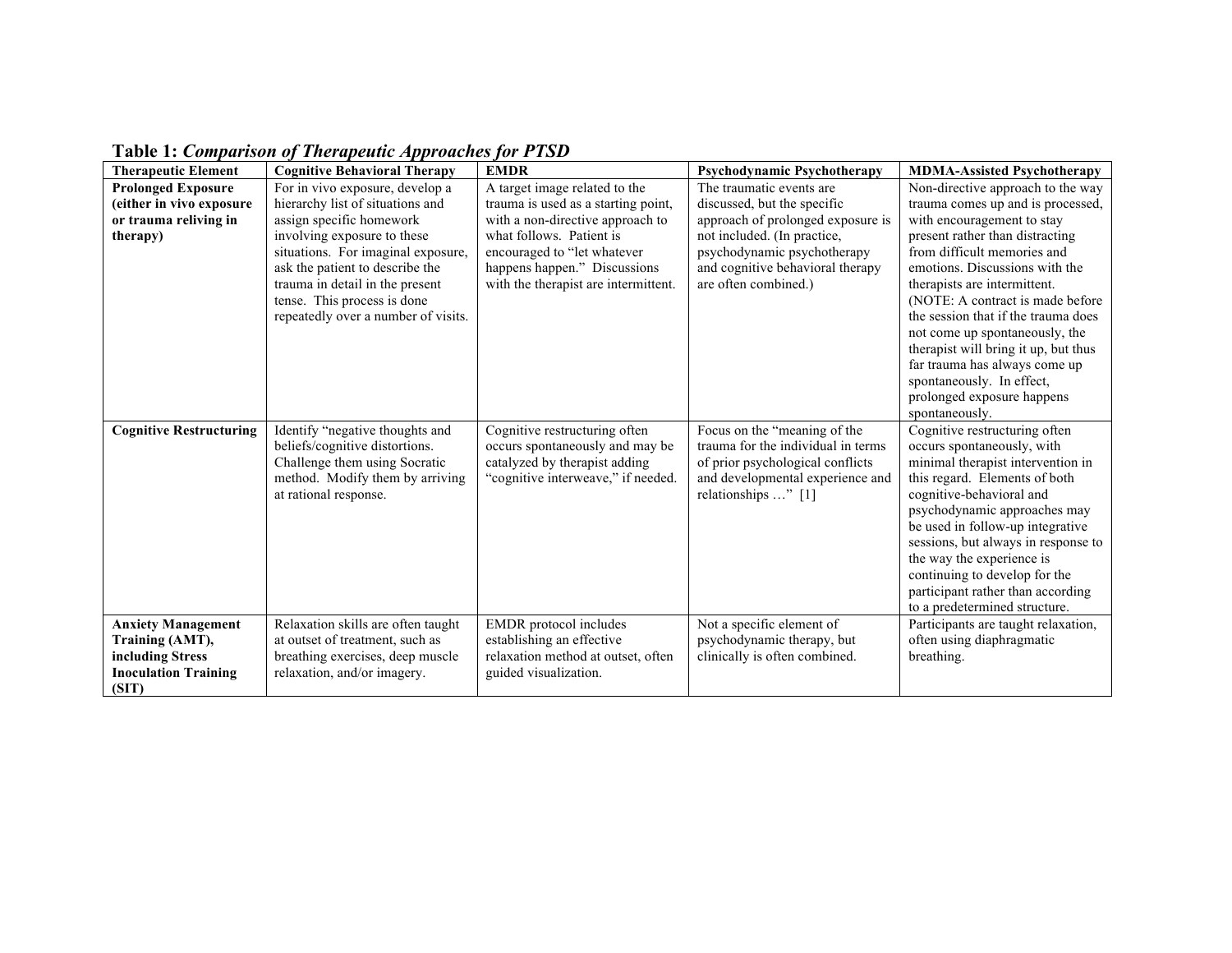| <b>Therapeutic Element</b>                                                                | <b>Cognitive Behavioral Therapy</b>                                                                  | <b>EMDR</b>                                                      | <b>Psychodynamic Psychotherapy</b>                                                                                                 | <b>MDMA-Assisted Psychotherapy</b>                                                                                                                                                                                                                                                                                                                                                                                                                                                 |
|-------------------------------------------------------------------------------------------|------------------------------------------------------------------------------------------------------|------------------------------------------------------------------|------------------------------------------------------------------------------------------------------------------------------------|------------------------------------------------------------------------------------------------------------------------------------------------------------------------------------------------------------------------------------------------------------------------------------------------------------------------------------------------------------------------------------------------------------------------------------------------------------------------------------|
| <b>Increased Awareness of</b><br><b>Positive Experiences,</b><br>including Present Safety | May be part of cognitive<br>restructuring or may occur<br>spontaneously after prolonged<br>exposure. | Often occurs spontaneously, most<br>often toward end of session. | May occur as a result of<br>examining present and past<br>relationships and experiences.<br>Typically happens later in<br>therapy. | Usually occurs spontaneously,<br>often early in the first MDMA-<br>assisted session. May provide a<br>sense of safety and well-being that<br>provide a platform for deeper<br>processing of painful experiences<br>later in the session or in a<br>subsequent session.                                                                                                                                                                                                             |
| <b>Clearing of Tension in</b><br><b>Body and Other</b><br><b>Somatic Symptoms</b>         | Therapist directs attention to the<br>body.                                                          | Therapist directs attention to the<br>body.                      | Not generally considered as part<br>of psychodynamic psychotherapy.                                                                | Mentioned in preparatory sessions<br>and treated as an important<br>therapeutic component that may<br>be inadequately addressed in usual<br>talking therapies. MDMA-<br>assisted psychotherapy tends to<br>bring this somatic component to<br>awareness and allows for its<br>release, often spontaneously and<br>sometimes by the therapist<br>directing attention to body<br>symptoms (as is done in Dr. Foa's<br>examples of imaginal exposure or<br>by using focused bodywork. |
| <b>Transference and</b><br>Countertransference<br><b>Issues</b>                           | Not a focus, but therapists should<br>be aware of them.                                              | Not a focus, but therapists should<br>be aware of them.          | Interpretation of transference may<br>be important part of the<br>intervention.                                                    | Not a focus, but therapists should<br>be aware of them and that they<br>can be heightened in non-ordinary<br>states, such as that induced by<br>MDMA. Should be addressed<br>openly and honestly and inquired<br>about, if there seems to be a<br>significant unspoken dynamic.<br>Therapists are self-disclosing and<br>collaborative. Transference is<br>addressed early rather than letting<br>it build, as can happen in<br>psychodynamic therapy.                             |

**Table 1:** *Comparison of Therapeutic Approaches for PTSD*